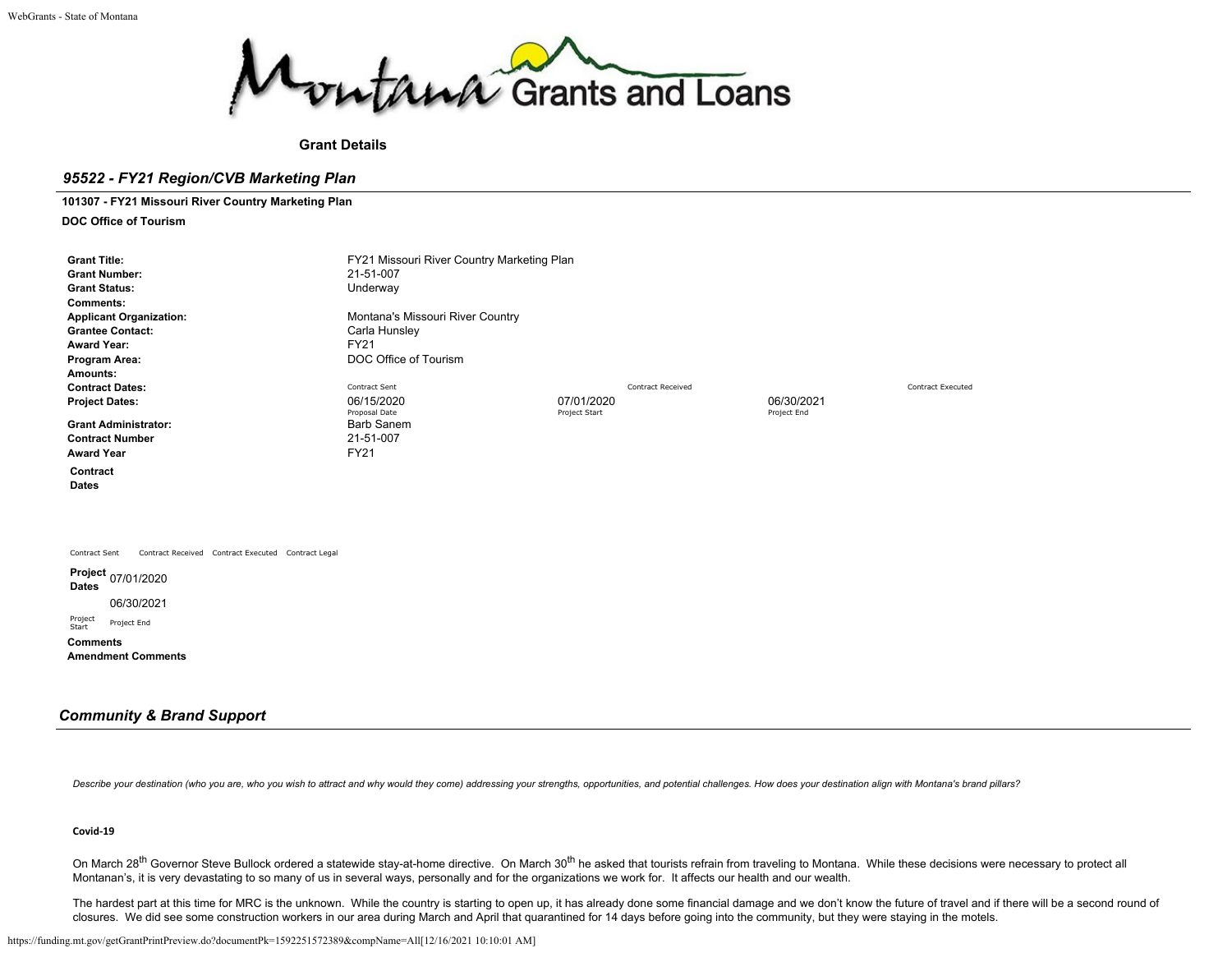Several major events had to be cancelled. A memorial basketball tournament in Glasgow that brings in over 1000 people in March and the Bakken Brewfest in Sidney to name a few.

We have put most advertising on hold, but we do believe that people are looking for a place to go that is wide open and not many people and can breathe fresh air. Missouri River Country is that ideal place. Digital and Social Media are ways that we can do promotions during these trying times, if we have the funding available. We have applied for a grant that can help us get some travel back if we are successful in receiving the funding.

#### Missouri River Country is being optimistic and moving forward cautiously. We are starting to see people camping and fishing around Fort Peck Lake and bringing revenue back to Northeast Montana.

If funding is limited, which we know it will be to some extent, we will push Social Media and digital, E-mail newsletters, and Website. We will focus on a Regional Market, close distances and easy to get here travel. We will market our outdoor opportunities. We applied for an Innovation Grant for \$25,000. If we receive funding we plan to do an outdoor media plan with the Montana Outdoor Radio Show. He also has banners on his website. Mark Ward is very familiar with our area, having hunted and fished it for years. He will create ads to attract the In-state outdoor enthusiasts. We know Fort Peck Lake and the surrounding area receives visitation from other parts of Montana and now with the current situation, we believe we will be seeing more in-state travelers. We will also target the ND Market. Jason Mitchell Outdoors has also fished and hunted our area and is familiar with what we have to offer. We will utilize his services as well. We know we really have to promote the Outdoor Recreation because that's what people are looking for with the current situation. Jason will produce radio and ty for us and videos that we will be able to use at Trade Shows and on our website, and social media not only during this Covid-19 Pandemic time, but for years to come. The Montana Outdoor Radio Show and Jason Mitchell have a huge presence on Social Media.

We decreased our budget by 25%. This might not be enough, but we are proceeding with caution and being optimistic. I have also attached a second scenario of a 50% decreased budget. We will not do much spending until we know for sure where we are and if funding is coming in unless we receive a grant.

If collections come in lower we will decrease our trade shows, travel planner, eliminate radio advertising, and press trips.

### INTRODUCTION

Montana's Missouri River Country is a destination for outdoor adventurists, geotourists, history buffs, families, Native American culturists, dinosaur trail followers, fishermen and women, and overall recreationists. Here visitors find spectacular nature, charming small towns, exceptional wildlife watching, and breathtaking experiences. Missouri River Country is home to Fort Peck Lake, four national wildlife refuges, two Montana state parks, and 27 charming communities. Visitors also find perfect solitude with nature, opportunities to spend genuine, uninterrupted time with their loved ones, and more room to roam. We believe that in the 21st century when people are constantly engulfed in the hustle and bustle of daily life, what visitors now crave from their vacations is a chance to unplug and really connect. Less people and less traffic means more time to focus on real experiences, so we have chosen to take advantage of our amazing open spaces in our marketing campaign: More Room To Roam. More Room To Roam holds many meanings to us. It means that there are more opportunities to have an authentic, meaningful experience in Montana. It means there is more room to connect and more space to explore. We are proud of our campaign because it allows our target audiences to reflect: what would more room mean to me? Maybe that means time with family or friends. Maybe it means more time to sit still and observe the incredible biological diversity on our prairies and waters. Maybe it means getting lost—on purpose. We know that it means something different to everyone, but the message is clear: you can find whatever you are looking for in Missouri River Country, and we want to help you along the way.

#### **Less people and less traffic means more time to focus on real experiences.**

#### **IDENTITY**

Montana is an incredibly diverse state that is synonymous with the West. Our history is vast, and so is our landscape. Wide open spaces surround our friendly, small communities. This is a side of our state that few see, but all who see it fall in love with Montana all over again.

We understand that many visitors who come to Montana come to experience the two national parks in our state, and for that reason much of our visitation comes from drive-through travel. However, Missouri River Country has many attractions that bring in visitors directly to our towns, waterways, and wide-open spaces. Missouri River Country is a hub for outdoor recreation including hunting, fishing, wildlife viewing, photography, hiking, boating, ATVing, and ice fishing, cross country skiing and snowmobiling in the winter. Thanks to the remoteness of the region, the best show in Montana can be seen each night in Missouri River Country's beautiful night skies, unpolluted by light from large cities and towns. The Missouri River, which was an integral part of the Lewis and Clark route, runs through our district and attracts history and culture buffs. Uniquely, dinosaurs once roamed this vast landscape and the remains of these giants can be seen at museums throughout the region, including full-sized fossils discovered in Northeast Montana.

A distinct region unto itself, this place of the Great Plains harbors unique landforms. Grand scenes intermingle with smaller bits of geologic wonder. Space, much of it undisturbed, is its greatest commodity, and an unending sky delivers a feeling of freedom with no borders or confinement. Missouri River Country is truly the land of wide open spaces—of opportunity and spectacular nature. You can see for miles, stretch your arms, breathe the fresh air, and sleep under the big starry sky. It's not the destination but rather the experiences had in Missouri River Country that are truly breathtaking.

### **STRENGTHS**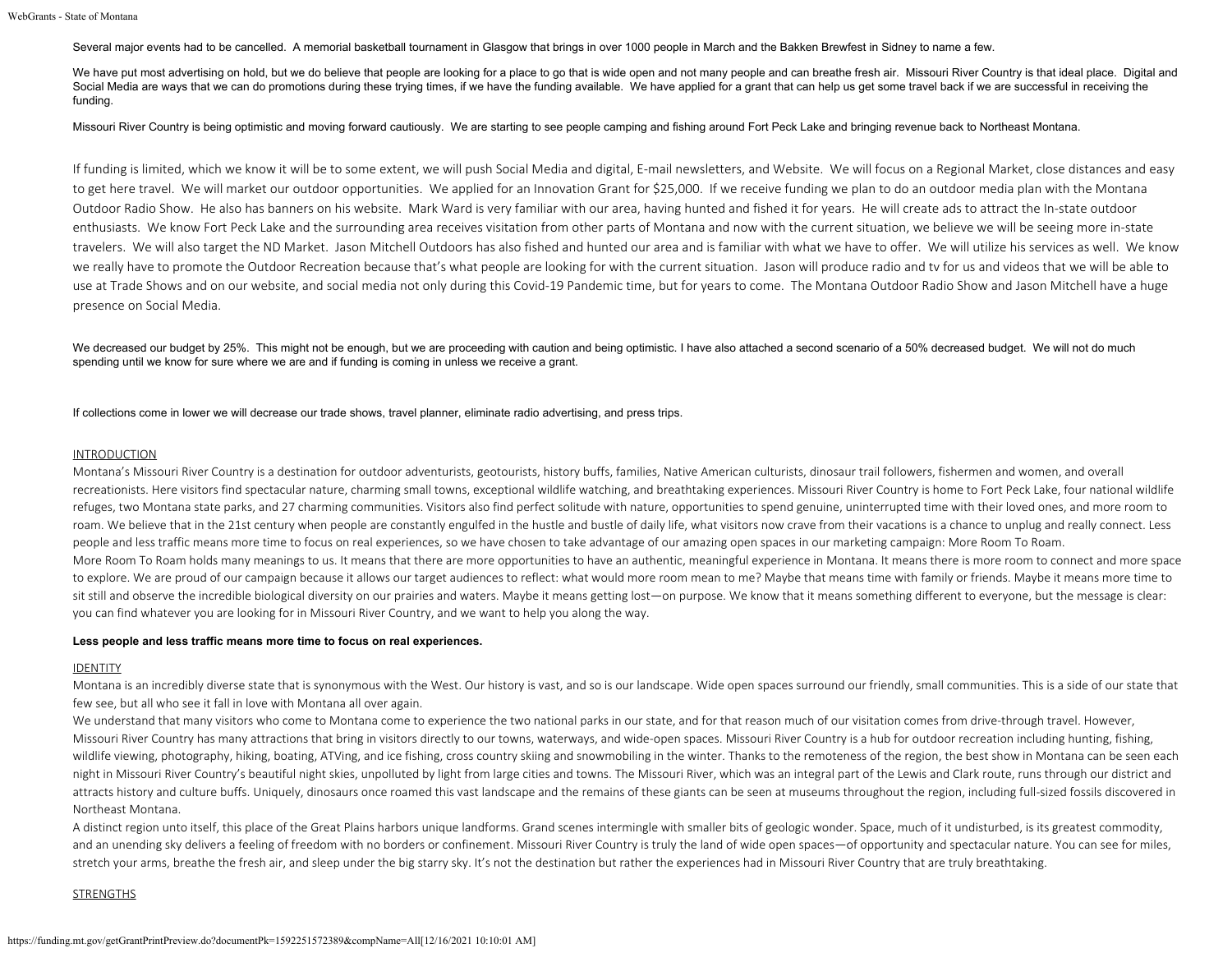```
WebGrants - State of Montana
```
# Hunting

Visitors here spend less time hunting for open space and more time hunting! According to the 2019 ITRR report, hunting was a top 5 reason to visit Missouri River Country, and we believe that this is thanks, in large part, to our less-populated nature. No matter where you go in Northeast Montana, you are surrounded by wildlife, from trophy elk on the Charles M. Russell National Wildlife Refuge to Big Horn Sheep South of Malta. Hunters come from all over the US to bow hunt and/or rifle hunt for elk. The skies above are filled with upland gamebirds and waterfowl. Our wide-open spaces are home to pronghorn, mule deer and whitetails. Our corner of Montana is not only an exciting place for hunting adventures but a land of unrivaled beauty and wonder.

### Fishing & Fort Peck Lake

In the summer, marinas are filled with fishermen and women looking to cast a line and pass the day on the water. Defined by sandstone formations, fields of grain and fertile river bottoms, Missouri River Country is a place where shorelines go on for more than a thousand miles and fish grow to more than 100 pounds. This is the land where men built a dam across the mighty Missouri River and created the largest body of water in Montana. This is the land of Fort Peck Reservoir, which boasts over 1,600 miles of shoreline (more than the California coast!) and an impressive variety of fish. According to the 2019 ITRR report, 42% of nonresident visitors who spent at least one night in Missouri River Country visited Fort Peck Lake on their trip, which shows how immense of an attraction Fort Peck Lake truly is during all seasons. In the winter, Fort Peck Lake freezes over and makes way for some great ice fishing fun on the ice, which means that fishing is a four-season activity, opening up outdoor activities all year long for visitors. Summer water activities include fishing, tubing, water skiing, wake boarding and swimming, and during spring and fall, fishing and boating opportunities still abound. In addition to Fort Peck Lake, many rivers and dams in Missouri River Country provide fishing opportunities, such as Nelson Reservoir, the Missouri River, Milk River, and Yellowstone River.

### **Fort Peck Reservoir is over 1,600 miles of shoreline (more than the California coast!)**

### **Dinosaurs**

Millions of years before the formation of the Missouri River in Montana, dinosaurs made this once lush wetland their home. Northeastern Montana has provided a wealth of world class fossil discoveries and according to the 2019 ITRR report, 4% of nonresident visitors who spent at least one night in Missouri River Country participated in activities related to dinosaur attractions. Visitors can experience dinosaur digs at Great Plains Dinosaur Museum in Malta and learn about the prehistoric nature of our dramatic landscape. At the Fort Peck Interpretive Center & Museum visitors can view "Peck's Rex," a skeleton of a Tyrannosaurus rex found near Fort Peck in 1996. The Fort Peck Power House Museum has a Triceratops skull on display, along with numerous fossils that were discovered during the digging of Fort Peck Dam. The Phillips County Museum features fossil discoveries from the nearby Judith River Formation including a late Brachylophosaurus, one of the best articulated dinosaur skeletons ever found. The Great Plains Dinosaur Museum offers the public an intimate look into a working paleontological institution. Their Brachylophosaurus fossil, "Leonardo" is in the Guinness Book of World Records "best preserved dinosaur," and the museum has the best growth series of this dinosaur anywhere. The Garfield County Museum displays a full-scale model of a Triceratops, which was found about 35 miles from Jordan in 1964.

### History & Culture

History is as vast as our rolling landscape in Missouri River Country. Lewis and Clark buffs come here to experience the landscape that has remained virtually unchanged since the days of westward expansion. Lewis and Clark may have been early visitors to Missouri River Country, but when they arrived the region was already home to the Assiniboine people. Members of the Sioux nation also call our corner of Montana home, and their cultural heritage continues to be celebrated today through such events as pow wow and dancing ceremonies. Annual pow wows are held on the Fort Peck Reservation, where traditional dance, song, and tribal ceremonies can be experienced. Missouri River Country has many museums, cultural centers, visitor centers and historic downtown regions that attract history and culture buffs to our corner of Montana.

### Outdoor Recreation & Wildlife

While we are most known for our hunting and fishing, there is a plethora of outdoor recreation opportunities in Missouri River Country. Hikers can enjoy total trail solitude in the Little Rocky Mountains, birders will be amazed by the uninterrupted views, wildlife viewing is plentiful, and boating and ATVing opportunities abound. RV and tent campers make their way to Northeast Montana to take part in a Montana adventure found only here. According to the 2019 ITRR report, 26% of nonresident visitors who spent at least one night in Missouri River Country participated in wildlife watching, and Missouri River Country has wildlife watching opportunities in spades. Between four national wildlife refuges, the American Prairie Reserve, Fort Peck Lake and other riparian areas, and the elk rut areas, visitors have vast opportunities to participate in wildlife viewing. Slippery Ann Elk Viewing Area is one of the best places to view elk in the fall, and visitors are consistently enamored with the raw nature found in Missouri River Country. Bikers can stop in Glasgow at the Bike Bin at Smith Park, featuring a bicycle repair stand and bike wash station conveniently located near camping and showers at the adjacent Shady Rest RV Park. In the winter, visitors can bring their cross-country skis and explore our wide-open prairies on the snow, which is a fun and unique experience for locals and visitors alike.

### Charming Communities

27 charming, small communities dot Missouri River Country, offering visitors authentic Montana character. Museums, outfitters and shops offer a taste of our history and culture. Visitors can pan for gold or go on a dinosaur dig based out of our communities, and then return to spend the night in our hotels and cabins. We have five microbreweries in the region and many wonderful dining options serving up delicious burgers, steaks, locally grown produce and so much more. Visitors have the chance to experience local farmers markets in the summer and festivals throughout the year. One of the best parts of our region is the people who call Missouri River Country home and get to share our beloved landscape with visitors.

### Affordability

Compared to other vacation destinations, Missouri River Country offers affordable options for travelers. Lodging, food and drink is less expensive in Missouri River Country. Affordable and free activities like wildlife watching, hiking, museums, fishing and dinosaur digs are more abundant compared to other areas in the state. We know that our affordability is a great resource for travelers, and plays a role in our attraction to visitors as they choose where to spend their hard-earned vacation dollars.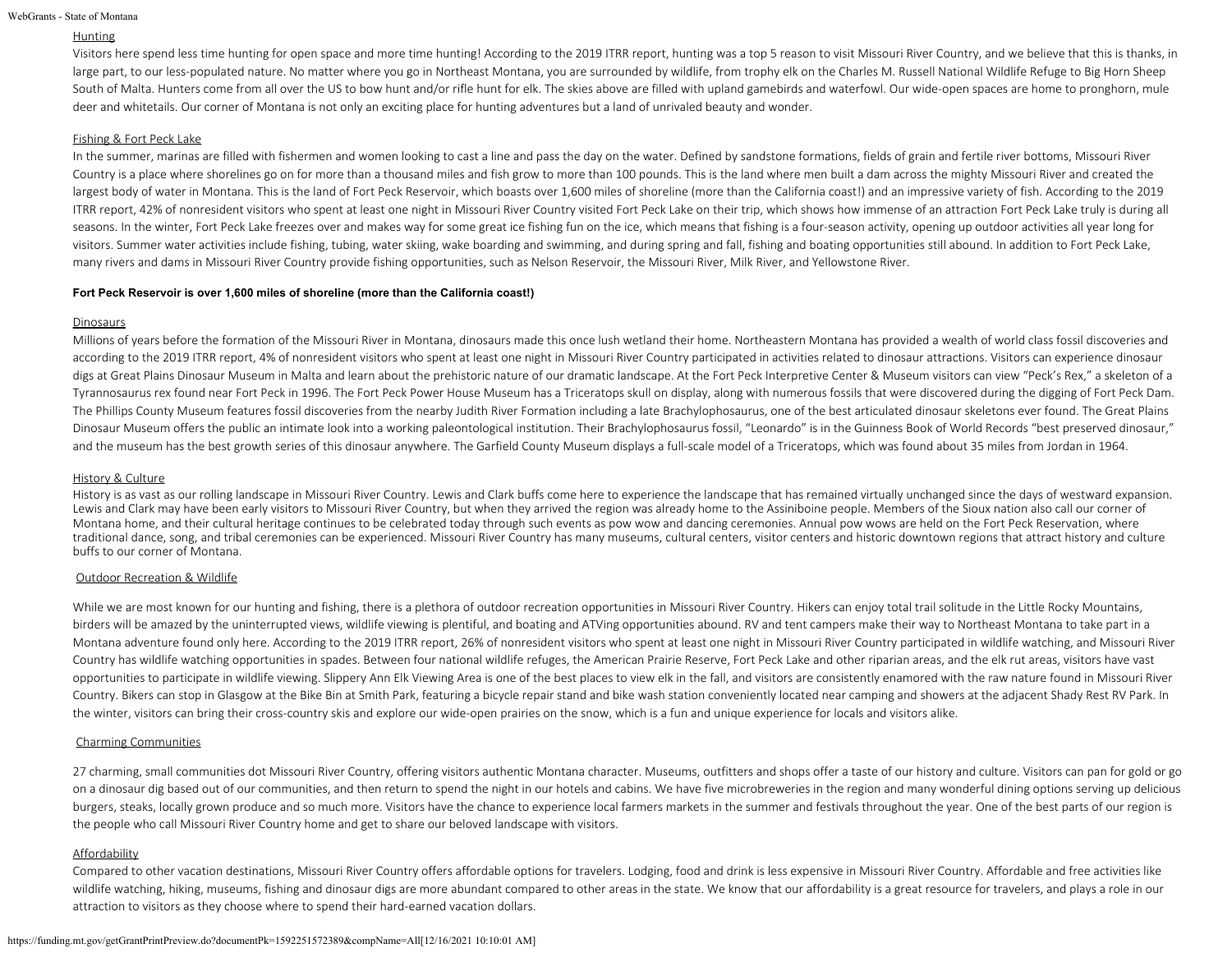```
WebGrants - State of Montana
```
### Wide Open Spaces

There is more room to roam in Missouri River Country, and this is a huge draw for our visitors. According to the 2019 ITRR report, 23% of nonresident visitors who spent at least one night in Missouri River Country were primarily attracted to Montana for open space/uncrowded areas. Oxford University scientists used population data and analytics to find "the middle of nowhere," and their results determined that the top three spots were in Missouri River Country: Glasgow took the top spot with Scobey and Wolf Point coming in the second and third spots, respectively. The Washington Post published an article on Glasgow being, "in the middle of nowhere." From that article, Glasgow gained momentum in the press with an NBC article that interviewed community members, airing on the NBC Nightly Newscast. The American Prairie Reserve calls Northeastern Montana home as well and is a great place to view the plains and the animals who thrive here, including the national mammal, the American Bison. We believe that our being in "the middle of nowhere" is exactly what certain tourists are looking for in a vacation—a place to escape from the city, get away from traffic, and find themselves in the middle of nowhere (or in the middle of everything, depending on how you look at it).

### Dark Skies

Missouri River Country is one of the most remote regions in the country and the closest major city is 4 % hours away. For this reason, our night skies remain unpolluted by light and allow visitors to have a truly out-of-this-world experience. We believe that our dark skies are a huge strength and provide visitors with a unique, star-studded experience that is fun for families, couples and retirees alike.

# Events Calendar

According to the 2019 ITRR report, 3% of nonresident visitors who spent at least one night in Missouri River Country were primarily attracted to Montana for special events, while 9% reported it was one of the reasons they were attracted. Our charming communities host a wide variety and large quantity of events each year which provide visitors with an authentic taste of our region while also providing entertainment, all while boosting our local economies. In the summer, each of our eight counties host a county fair, many complete with live concerts and rodeos. Additionally, the PRCA Rodeo Circuit comes through Northeastern Montana, including the Wolf Point Wild Horse Stampede, the oldest rodeo in Montana, and the Match Bronc Ride in Jordan, along with several other PRCA Rodeos during the warm season. Pioneer Days in Scobey is a huge event where visitors can experience what life was like in the years of the pioneers, and local pow wows provide insights into Native American culture and traditions. Fishing tournaments (in the summer and winter months!) attract sportsmen and women from all over. Visitors can easily access our events calendar and plan their visit through the events page on our newly redesigned website, and businesses can add their events directly to the calendar.

### CHALLENGES

### Drive-Through Status

Missouri River Country has historically been and continues to be a drive through region, meaning that visitors are "just passing through" to destinations with more widely recognized icons. Last year, 60% of visitors to Missouri River Country came in a truck or a car, and 11% of visitors were only passing through. We must continue to educate travelers that there are activities and points of interest in the region.

### Accessibility

While being located in "the middle of nowhere" is a strength of ours in terms of providing visitors with uninterrupted solitude with nature, this continues to be a challenging factor for Missouri River Country. Some of our towns are 4 % hours driving distance from any major city and accessing our region by air service is difficult. We are fortunate to have Essential Air Service in Sidney, Wolf Point, and Glasgow. While these flights are beneficial, our challenge is getting them to connect with other flights. They are small planes that can only accommodate 9 passengers and fly solely into Billings.

# **Infrastructure**

Infrastructure is one of Missouri River Country's biggest challenges. In certain months, roads to attractions like U.L. Bend National Wildlife Refuge and Charles M. Russell National Wildlife Refuge are impassable or closed, and ruts in roads can deter tourists from visiting certain areas. Maintaining hotels, cities, and roads will continue to be an issue in our region with limited funding. Lack of revenue from camping on Federal property also remains a challenge.

## Access to Information

We know that once people are in Missouri River Country, they fall in love with our wide-open spaces, friendly communities and access to outdoor recreation. However, compared to other parts of Montana, information about Missouri River Country is harder for potential visitors to get a hold of. According to the 2019 ITRR report, 25% of nonresident visitors who spent at least one night in Missouri River Country used information from friends or relatives living in Montana, 23% used no sources, and 21% used search engines. Our redesigned website is working to combat these gaps in information by adding pages specific to activities, events, and accommodations as well as updated blogs to inspire visitors. We also know that word of mouth from friends and family living in Montana is important to visitors, so increasing awareness of Missouri River Country to the people who live in Montana is also important for the information spreading about the many opportunities found in our region.

### Amtrak

We are fortunate to have Amtrak go through MRC, but rental cars are a challenge. Wolf Point and Glasgow have dealerships that rent cars which helps. The dealerships/car rentals will bring cars to the train depot and airport. The one car rental in Wolf Point does advertise in our travel planner.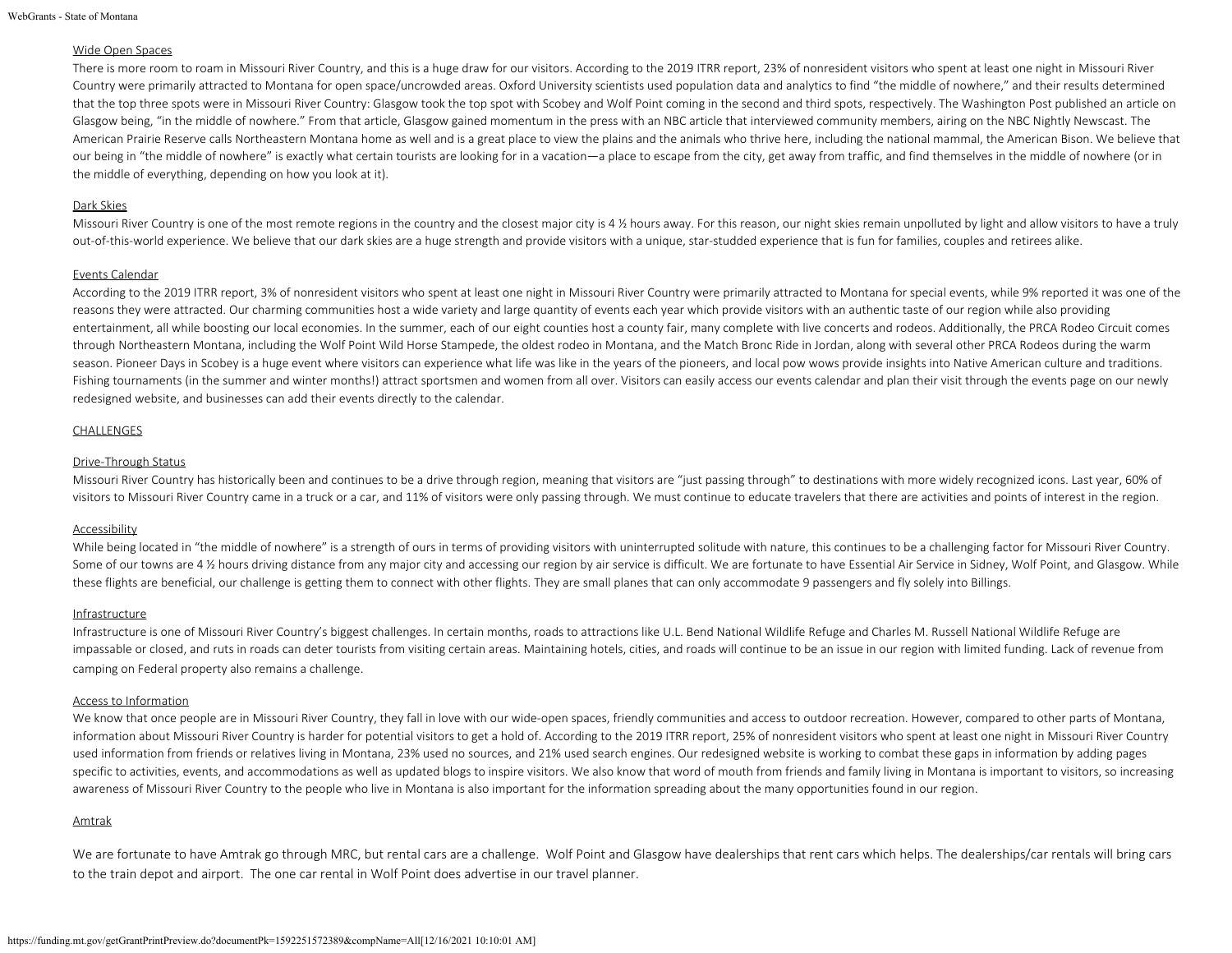```
WebGrants - State of Montana
```
### **OPPORTUNITIES**

### Amtrak

Missouri River Country is fortunate to have Amtrak stops in Wolf Point, Glasgow and Malta. We believe that a unique opportunity lies in attracting visitors to stop over in Missouri River Country on their way from the Chicago and Minneapolis areas on route to Glacier National Park. We also believe that there is untapped potential for families from cities to the east who can easily access our charming communities and have authentic Montana experiences with less train-time than riding all the way towards Glacier National Park.

### Dark Skies

Missouri River Country has some of the darkest skies in the continental United States. With our distance from major cities, most of our region is considered "dark sky" country, and we believe that this is an untapped marketing opportunity for us. We believe there is huge potential in marketing Missouri River Country as a place for astrotourism and eventually designating an International Dark Sky Park at Brush Lake State Park. The Northern Lights and amazing views of the Milky Way can be seen here, and marketing these dark sky opportunities presents a unique opportunity to draw visitors to our region.

### Conventions

As a region, conventions and meetings have not been a focal point, but we do acknowledge that these events are a huge economic boom to communities. For this reason, marketing and outreach from communities in Missouri River Country to host these events is a worthwhile endeavor that Missouri River Country will strive to support and assist as needs arise.

### Close Proximity Visitors

We believe that Missouri River Country can become a weekend destination for close proximity travelers, including flight traffic from Billings, families, couples and individuals looking to experience a unique side of Montana and the west not found elsewhere in the surrounding areas. Our region provides chances to attend events, take part in outdoor recreational opportunities including hunting and fishing, experience truly dark skies, and so much more, which can all be done in a long weekend to those who live nearby in other regions or bordering states.

## **Motorcyclists**

We believe that the wide open spaces and wide open roads of Missouri River Country are a natural attraction to motorcyclists. This combined with friendly communities, expansive natural areas, wildlife viewing opportunities, and attractions along the way make our region a perfect fit for motorcycle tourism. According to the 2019 ITRR report, 6% of nonresident visitors who spent at least one night in Missouri River Country entered Montana by motorcycle. In addition, 6% of visitors to the region participated in motorcycle touring, while 54% said they were interested in scenic driving. Each year, the Big Muddy Motorcycle Rally in Plentywood brings in many motorcyclists, and the BMW Rally in nearby Great Falls is an excellent chance for motorcyclists to pass through, or make their way towards, Missouri River Country on either end of their trip. For this reason, we developed specific travel itineraries for motorcyclists on our website, which allows for ease of planning and opportunities for multiple trips for visitors traveling by bike.

### Video

In this age, video is the best way to catch the eye of visitors and encourage them to spend their hard-earned vacation dollars here, rather than anywhere else. We believe that better focusing on and integrating video into our marketing campaigns and social media presence is a fantastic way to increase interest in, and visitation to, Missouri River Country.

## Repeat Visitation

ITRR indicates that in 2019, 91% of the visitation to Missouri River Country comes from repeat visitors. This leads us to believe that awareness of our activities and attractions is lacking. When visitors experience our hunting, fishing, history, open spaces, nature and culture, they will want to come back. We strive to attract first time visitors, and once they experience our region we believe they will spread the word to their home communities and come back again and again.

### **Missouri River Country has some of the darkest skies in the continental United States.**

# Sleeping Buffalo Hot Springs

A very exciting opportunity lies in the newly developed Sleeping Buffalo Hot Springs and Resort. ITRR indicates that 12% of state visitors ranked "hot springs" as a reason for visitation to Montana, and we believe that spreading awareness of this remote hot springs has the potential to increase visitation to our region.

# Brewery Tour

The craft beer industry has been rapidly growing over the past decade, and many tourists incorporate craft beer tours and tastings into their vacations. According to ITRR's 2019 report, 18% of visitors to the state visited a local brewery. Missouri River Country is home to five craft breweries: Blue Ridge Brewing in Malta, Busted Knuckle Brewery in Glasgow, Docz Missouri River Breaks Brewing in Wolf Point, Meadowlark Brewing Company and 1035 Brewing in Sidney. By marketing our breweries as an option for travelers and encouraging visitors to visit all breweries in the region, Missouri River Country can open our region to a new type of tourist market.

### **Rockhounding**

Rockhounding and gold panning are two activities for which Montana is known for, and Missouri River Country provides opportunities for visitors to have an authentic experience. Gold panning kits are available for rent in Zortman, where visitors can explore the Little Rocky Mountains and search for gold nuggets in the waters outside of town. Missouri River Country provides access to the Yellowstone River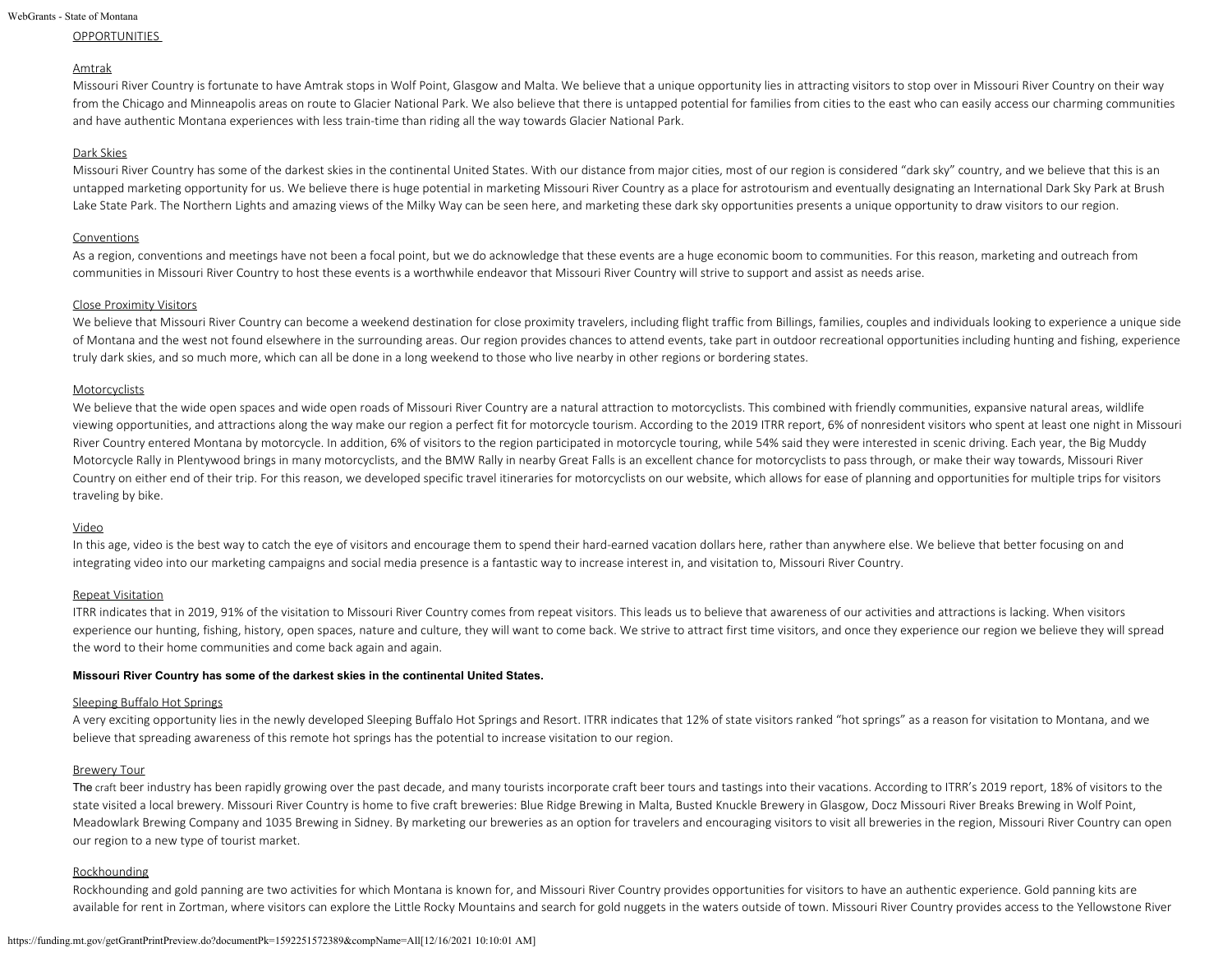for rockhounding as well. We believe spreading awareness about these activities is a huge opportunity for garnering interest in our region.

### Dinosaur Digs

In Missouri River Country, visitors not only have the opportunity to learn about the paleontological history of Montana and to see fossils and replicas of dinosaurs, they also have the chance to be real-life excavators at the Great Plains Dinosaur Museum, where they can accompany experts on dinosaur digs. This opportunity is unique to a very limited number of places in North America, and we believe spreading awareness about this fun activity is a great promotion of our region.

### Fort Peck Reservation-Turtle Mound Buffalo Ranch

When the Missouri River Country Board of Directors toured the Turtle Mound Buffalo Ranch, we were very impressed with the Ranch and the possibility of creating a partnership between the Fort Peck Tribes and Missouri River Country. We will explore options to help both entities bring more visitation to Northeast Montana.

### Eastern Montana Initiative

Missouri River Country is excited and confident in the potential for new and increased visitation to Eastern Montana through the Eastern Montana Initiative. We will be developing recreational opportunities and creating a dark skies trail with the help of the Eastern Montana Initiative grants. We will be able to expand more on these projects in the years to come. It is just a great opportunity to be able to get them started with the help of EMI.

#### **Montana's Brand Pillars**

Missouri River Country is a distinct region unto itself. The wealth of opportunities for adventure amidst the spectacular, unspoiled nature can't be overstated. Big water recreation, wildlife viewing, prairie topography, wild country paleontology, and uncluttered views that go on forever. We have 27 vibrant and small charming towns and our brilliant night skies are filled with stars and the landscapes give you more room to breathe and more room to roam.

- Spectacular, Unspoiled Nature: Missouri River Country has some of the most spectacular river breaks, badlands and unspoiled landscapes. If Lewis and Clark traveled through today as they did 200 years ago they would still recognize much of what they viewed back then.
- Vibrant and Charming Small Towns: Our charming small towns are filled with friendly, welcoming people. Expect a hand wave as you drive through, but make sure to stop for some of the home town hospitality.
- Breathtaking Experiences by Day and Relaxing Hospitality at Night: Whether it's hiking the badlands, visiting our museums or spending time on the lake, Missouri River Country has what it takes to have a breathtaking experience. Hang out at one of our Breweries in the evening and relax and experience MRC's night time hospitality.

#### **Describe your destination.**

#### THREE PHASES OF TRAVEL

It is easy to fall in love with Missouri River Country. Our rolling sea of prairie stretches for miles below big blue skies that come to life with stars at night. Missouri River Country will follow the State's three phase travel strategy of inspiration, orientation and facilitation to provide world-class experiences and unforgettable memories.

Stunning photography of our landscape *inspires* people through advertising and social media. It is hard to see bright green landscapes and giant blue skies and not want to learn more (or come see it for yourself!). Our open spaces and abundance of wildlife and recreation activities will draw interested visitors and make people want to learn more about Missouri River Country.

Once we have hooked people into wanting to learn more, we will *grient* them to our region with information about activities, lodging, events and opportunities. Using print marketing, trade show opportunities, social media outlets (ie: Twitter, Facebook and Instagram) and informational blog posts, we will provide information to our interested visitors. We recently built a state-of-the-art website which is responsive to mobile devices and will serve as an immeasurable tool in delivering the message about opportunities in Missouri River Country to the public.

We will *facilitate* visitors through continued hospitality. From the moment of interest to their last day of vacation, Missouri River Country staff and marketing teams will provide nothing but excellent information, service and resources. The new website is proving to be a huge asset in ensuring that visitors have an encore experience in our region, and our informational print materials such as travel guides, hunting and fishing guides, brochures and maps will help visitors experience all that Missouri River Country has to offer. In addition, promoting traffic to the visitor's center will enable us to have a hands-on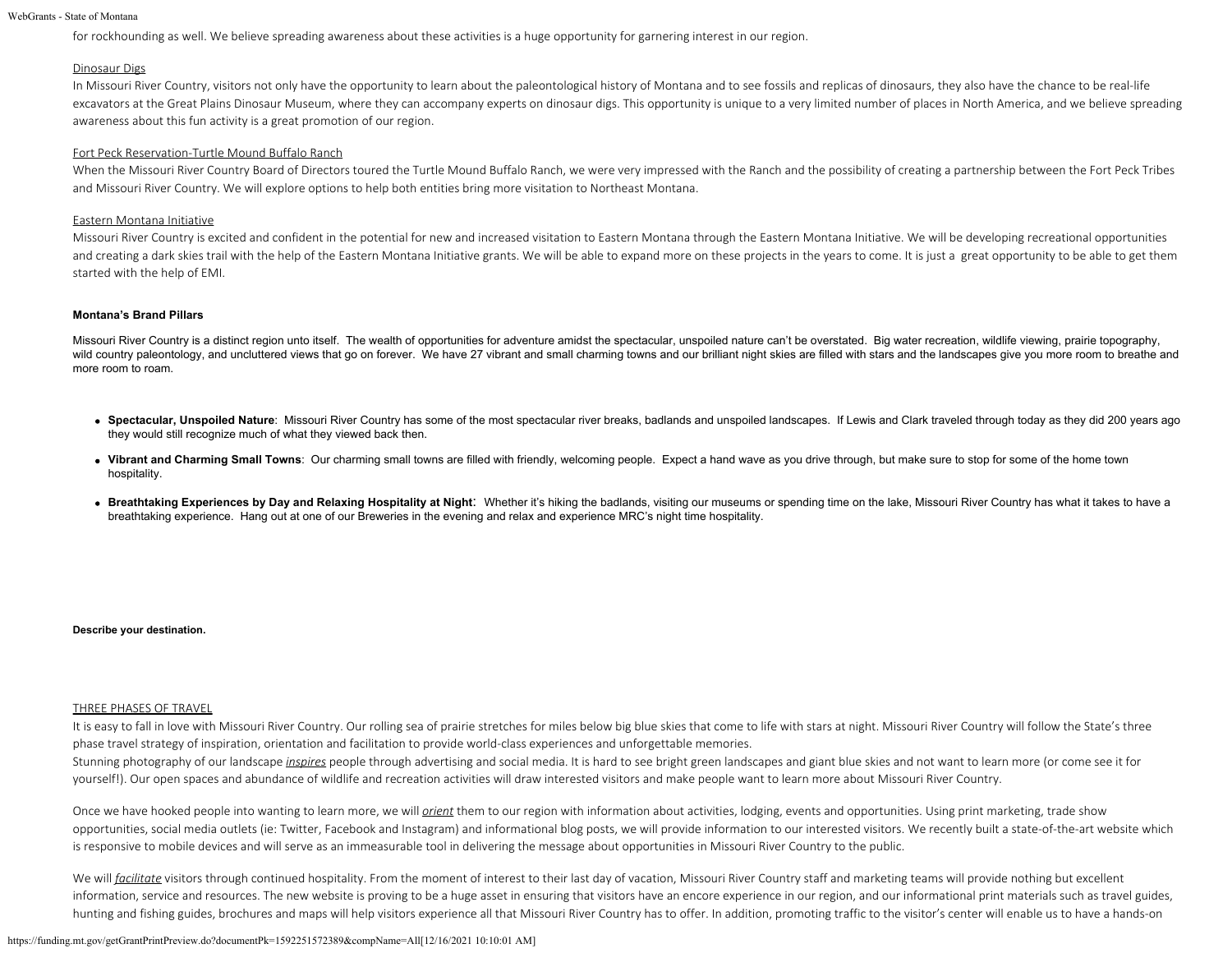approach to facilitating the experience of our visitors.

**Optional: Include attachments here** [VMT - Fort Peck Stars 2.jpg](https://funding.mt.gov/fileDownload.jsp?filename=1586818833561_VMT+-+Fort+Peck+Stars+2.jpg)

*a. Define your target markets (demographic, geopgraphic and psychographic).*

#### TARGET MARKETS

### GEOGRAPHIC

Strategically targeting certain geographic markets will enable Missouri River Country to stretch the impact of our marketing dollars. Missouri River Country will target the following geographical markets, which provide our current base of visitors and potential for increased visits by high-value, low-impact tourists:

According to Arrivalist Data for 2019 our top 10 states are:

Montana

North Dakota

Minnesota

Ohio

Washington

Wyoming

South Dakota

Wisconsin

Colorado

Texas

Our primary target market would be Regional:

Montana, North Dakota, Minnesota, South Dakota, Washington and Wyoming

We also plan to target Saskatchewan, Canada

Arrivalist Data doesn't cover Canadian travel.

We also know that many Montanans visit Missouri River Country as a close-to-home, quick trip in our state. When it comes to Montana residents, we market the chance to fall in love with Montana all over again in a fresh, new part of the state.

### **North Dakota ranked first for nonresident visitors to Missouri River Country in 2019.**

### PSYCHO-GRAPHIC

Missouri River Country will target the visitors that present a high impact, such as history and culture buffs, hunters and anglers, and the families or couples that are interested in the many things Missouri River Country has to offer. Various visitors seek the hunting and fishing opportunities here, and they bring their families to visit museums and/or to recreate around the lakes, rivers and streams. Many families follow the Montana Dinosaur Trail through our region. The 50+ permanent RVer's are becoming popular in our area as well. These people like to visit our wide-open spaces and stay in our campgrounds. When the state "Montana" is mentioned, people get excited. We see this at our trade shows and in reactions online through social media. The beauty of Missouri River Country is the quiet, peace and solitude.

### DEMOGRAPHIC

In addition to geographic targeted marketing, Missouri River Country strategically targets prime demographic groups who have inclination and reason to visit our region. Strategic marketing includes social media posts, ad placements, and trade shows.

# Hunters & Anglers

This group includes hunters and fishermen and women from Montana and other states who would visit Missouri River Country for specific recreational opportunities. This demographic is heavily skewed as an affluent male audience. Census statistics suggest that 15% of the general US population 16 years of age or older fishes and 10% hunts from that same demographic. These people most likely come into the region to recreate and do not travel elsewhere in the state once they are here. 4% of visitors to our region listed hunting as an attraction while 14% listed fishing.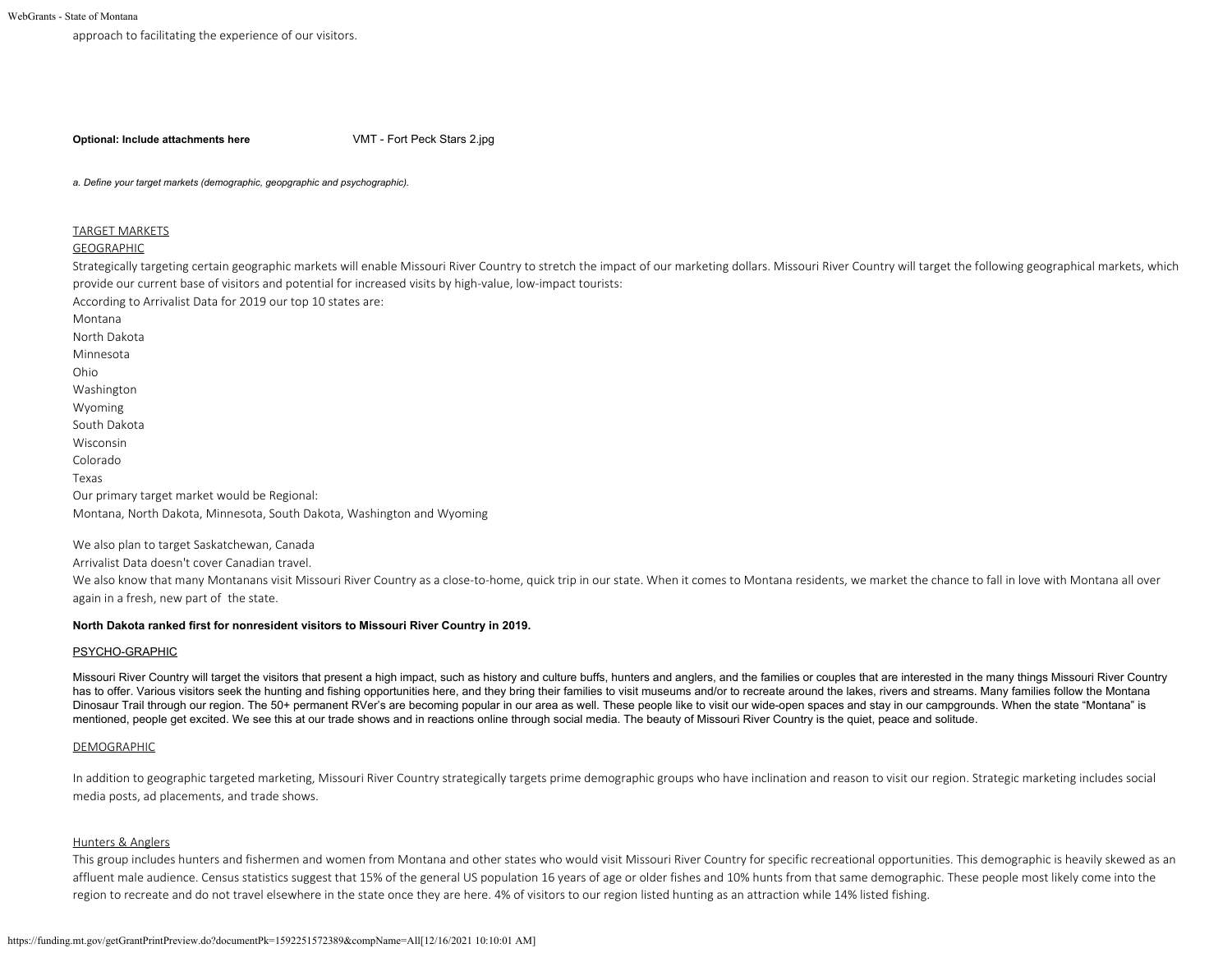### History & Culture Buffs

This group includes adults 30+ years of age who are traveling with or without children with a household income of \$60,000+. These travelers are interested in a variety of history, arts and culture and are likely to visit at least one historical site during their vacation. They will most likely pair their trip to include other historical regions of Montana. 18% of visitors to our region listed Lewis and Clark as an attractant to Montana.

### Couples

This group includes adults 30+ years of age without children who have a household income of \$50,000+. These people are interested in history, culture, arts, museums, soft adventure, wildlife viewing and birding, dinosaurs, and scenic attractions.

## Traditional Family Travelers

This group includes adults 35+ years of age with children whose household income is \$60,000+. These travelers participate in scenic driving, nature photography, camping/hiking, museums, wildlife viewing and birding and dinosaur activities. They are interested in creating a relaxing and memorable experience together.

### RV & Camping Travelers

This group consists of adults 35-65 years of age with children or adults 55-64 years of age without children. They usually have a household income of \$75,000+. These travelers participate in camping, hiking, visiting historic sites, sightseeing, photography, wildlife viewing, birding, and dinosaur activities.

### Outdoor Enthusiasts

This group consists of adults 35-65 years of age who are traveling with or without children. They have a household income of \$60,000+. They enjoy participating in outdoor activities such as camping, hiking, biking, fishing, hunting, birding, wildlife watching, dinosaur activities, ATVing, motorcycle riding and water recreation.

### Sports Travelers

This group consists of adults 25+ years of age traveling with children to sporting events such as basketball, baseball, hockey, football and track and field. They have a household income of \$50,000+.

### **METHODS**

Missouri River Country will reach geographic and demographic target markets through various advertisement placements to promote the region as a travel destination. Using branding and strong ad copy, we believe that we can successfully attract visitors to the region.

### Branding

In FY18, Missouri River Country rebranded our logo with carefully selected color palettes to represent the aesthetic appeal of our region. Blues and greens evoke the colors of the prairie. Rolling green hills match bright blue skies, and the light blues represent the flowing Missouri and Yellowstone Rivers that crisscross our region. The dark orange evokes memories of swaying grasses in the fall, and the deep red evokes the boldness of sunsets in the summertime. We feel that this strong color palette is a powerful marketing tool to successfully brand Missouri River Country as a destination for potential travelers. Continuous integration in print, digital, and social media to create a consistent image for the region.

### Print and Digital Ads

Last year, Missouri River Country placed many print and digital ads which were chosen to maximize reach to target demographics. In FY21, we will continue to place print and digital advertisements on sites and publications where we feel we can maximize our reach to our target and demographic markets. Our advertisements will focus on the pillars of Missouri River Country's attractions: dinosaurs, history and culture, dark skies, outdoor recreation, and charming small towns.

### Website Marketing, Optimization, Development & Maintenance

After receiving a grant from the State of Montana, Missouri River Country has completely rebuilt a state-of-the-art website which is integral to boosting our presence in the 21st century market. The new website follows branded colors and fonts, and is compliant with the bed tax requirements. Many postings are directly from Visit Montana's website, meaning that visitors can have a streamlined experience while visiting our state. The design is dynamic and responsive to all devices. By using a different server, the website has increased security and allows Missouri River Country to upload higher quality photos to the site, meaning we now have a greater chance to inspire through imagery. The number of landing pages on the new website has increased greatly from the older site, meaning that Missouri River Country is increasing our SEO presence online. This also gives visitors more of a chance to explore the options of our region and spend more time on the site, which will in time create opportunities to drive revenue through ad sales on the website if desired. Through the continuance of fresh, monthly blog content, organic algorithms will drive traffic to the site and visitors can now easily explore and learn about our region. The launch of the new website in February of 2019 took Missouri River Country from an average of 8.6 travel guide orders per month to 26.5 travel guide orders per month via the online order a guide form. In addition, the website also saw a 36.52% increase in number of visitor sessions and a 72.65% decrease in the bounce rate in a snapshot of performance from February 1, 2019 to August 31, 2019. A goal for this year is to create seasonal itineraries to be housed on the web page to ease the planning process for visitors.

This past year, specific changes were made to the website to make it more attractive and user-friendly to viewers:

Added a photo slider to the homepage to increase inspiration while planning or considering a trip to the region.

Added an events submission page to allow local businesses to contribute to the calendar.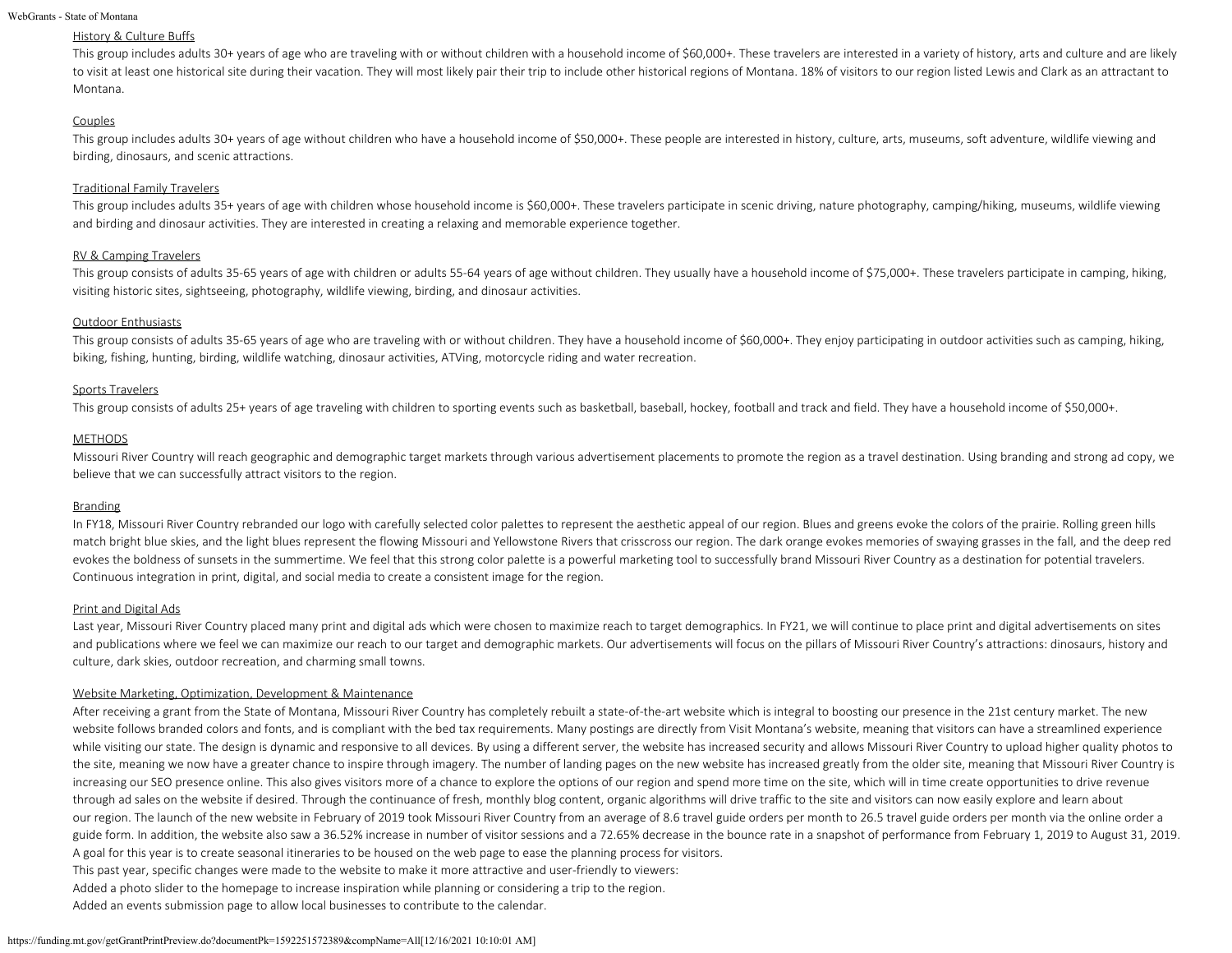Added an "Order a Travel Guide" call to action on the homepage to assist with the goal of increasing the number of guides requested. Added additional call to action buttons for the blog, newsletter, and photo gallery. Made enhancements to the Community Pages to pull in relevant blog content.

### Pinterest

This year, a Pinterest board was created for Missouri River Country with the goal of increasing visitation to the website and inspiring Pinterest users to save images and blogs about our region. After the first month, monthly viewers on the page were already over 700, and over 1000 users have viewed the pins. We anticipate upward trends as the page content grows and users save the pins promoted.

### Content Development

In order to inspire and educate people on the offerings of our region, Missouri River Country needs to be constantly providing new content and information to our potential visitors. Using FAQs from the visitor's center and call center as well as tips from social media sites, Missouri River Country will build the content library through web page designs, blog posts, social media posts and through printed content and print pieces, such as our Travel Planner, Hunting and Fishing Guide, and Calendar of Events.

### Printed Content Materials

This year, we put together a Hunting and Fishing Guide specific to our region with advice on where to hunt and fish, the seasons for various species, tips, and first person narratives from locals explaining what makes our region special. 20,000 Hunting and Fishing Guides were printed, and distribution ranges from in-person drop offs at chambers and gas stations throughout the state and mailings as requested. Our travel guide continues to be a great source of information for visitors, with 30,000 printed last year and distributed to Chambers and mailed out to individuals as requested. Our 2020 Events Calendar brochure serves as a great informational piece for potential visitors, with 7,500 copies printed last year.

### SOCIAL MEDIA EXAMPLES

### Photo & Video Library Development

Photography and video are critical in inspiring potential visitors to plan a trip to Missouri River Country. It is vital that we are able to maximize our budget while still obtaining high quality photos and videos of our region. We have been working on building relationships with photographers based in the area as well as using photo influencers through cooperative opportunities to increase the items in our photo library and, in turn, using these photos on social media, the new developing website, and in print advertisements to promote Missouri River Country in the best possible light. Over the past year, our photo library has steadily been growing with photography from locals, such as Ken Plourde, Kelsey of Malta, and Jennifer Caulkin, and professionals such as Andy Austin, Bradley Castaneda, and Justin Kauffman.

### **Publicity**

Missouri River Country will strategically work with partners to increase publicity as well as continue our partnership with the State of Montana's tourism. We plan to recruit photo influencers, including seeking out specific astrotourism influencers in our market. We also want to continue our strategy of purposefully placing advertisements in other region's magazines, such as Glacier Country Montana and Destination Missoula's travel guides.

### Trade Show Displays

Missouri River Country actively promotes our region at various trade shows throughout the country where we distribute print information about our region and MRC swag. We estimate that our trade show displays reach over 100,000 unique potential visitors a year.

Colorado

Washington

Michigan

Wisconsin

Minnesota

North Dakota

South Dakota

California

Regina, Canada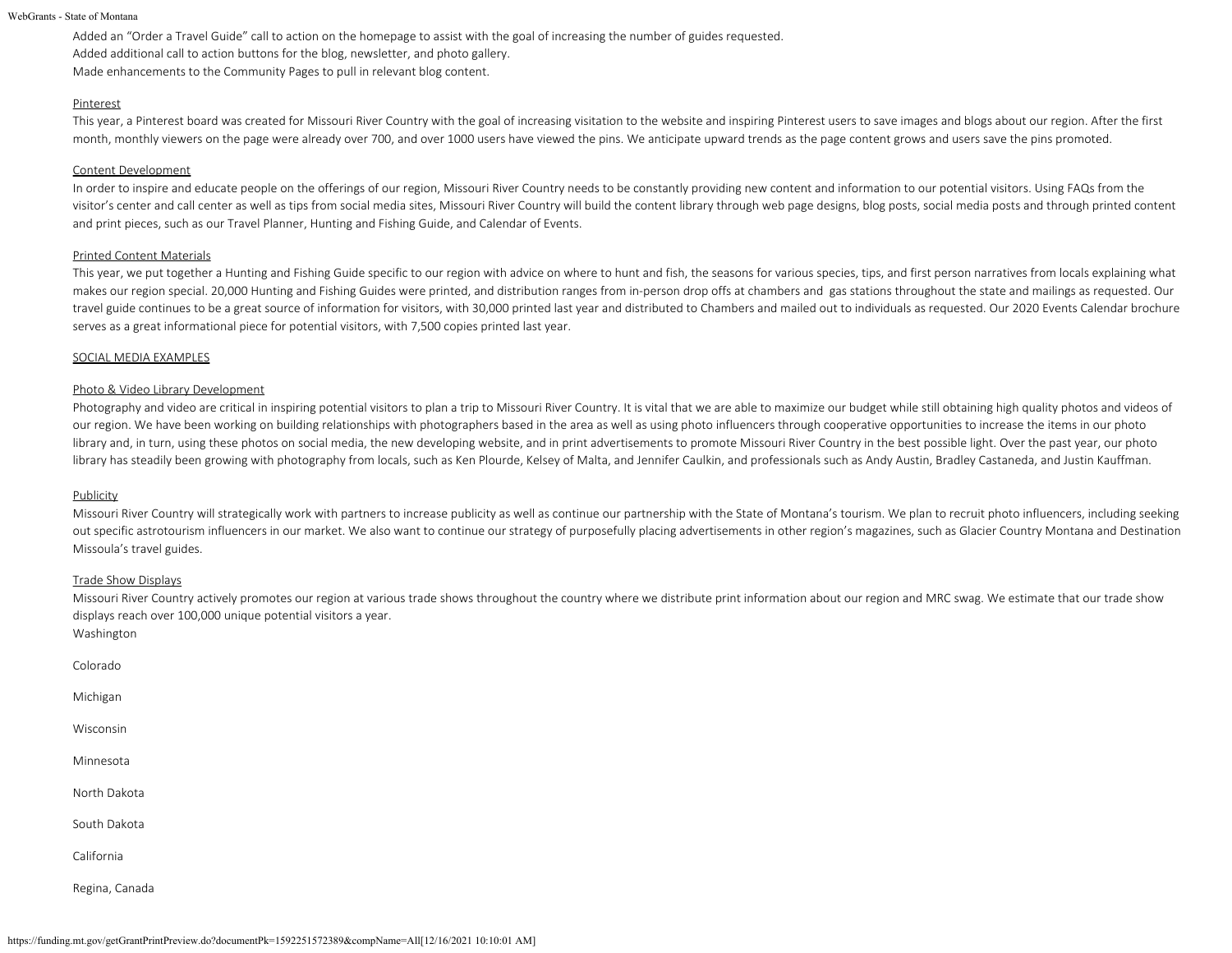Calgary, Canada

### Lead Collection

Missouri River Country will continue to collect leads through various methods including: Providing promotional giveaways where lead data is collected like Wings Over the Big Sky. Collecting information at trade shows.

Using website integration and using a form designed for increased conversation of information.

*b. What are your emerging markets?*

### EMERGING MARKETS

Missouri River Country has isolated the following emerging markets that we believe are a perfect fit for our attractions. We plan to market directly to their travel desires and needs.

#### Young Outdoor Enthusiasts

This market includes young travelers between the ages of 18-30 who are interested in traveling for outdoor adventure. These travelers are more likely to camp at least one night of their trip, and they are looking for access to hiking, climbing, water sports, wildlife viewing, photography and camping experiences. These users are also highly active on social media, so we believe that targeting these audiences within our drive markets through social media channels will be an impactful way to reach this group.

#### Retirees

According to the 2017 ITRR report, a high number of couples ages 65-75 are traveling through Missouri River Country. We believe that retirees are a great group to target, as they are traditionally financially stable, traveling without children and looking to engage in soft adventure and historical and cultural experiences.

#### Amtrak Riders

Missouri River Country has three Amtrak stops in Wolf Point, Glasgow and Malta. We believe that a unique opportunity lies in attracting visitors to stop over in Missouri River Country on their way from the Chicago and Minneapolis area on route to Glacier National Park. We also believe that there is untapped potential in families from cities to the east who can easily access our charming communities and have authentic Montana experiences with less train-time than riding all the way to Glacier National Park.

#### Craft Beer Enthusiasts

Craft beer tours are becoming increasingly common, with some larger breweries serving as the single reason visitors take trips to specific areas. The Brewers Association found that 18% of craft beer drinkers visit three or more out-of-town breweries each year. Montana has the second most breweries per capita of any state in America, and we believe that promoting Missouri River Country as a brewery destination to the craft beer market would increase visitation to towns where craft breweries are present.

### Montana MADE

Local, sustainable crafts and products are on the rise, and visitors appreciate the pride of local craftsmen and women. We believe that by promoting the Montana Made artisans and goods in our region, we can attract visitors to seek out our fairs, markets, and shops.

#### **Compared to other vacation destinations, Missouri River Country offers affordable options for travelers.**

#### **Astrotourists**

80% of Americans can't see the Milky Way anymore due to light pollution according to a 2016 study, and astrotourism is on the rise worldwide as city dwellers or people living in condensed population areas long to see the uninterrupted night sky. Since Missouri River Country has some of the darkest night skies in the country, we should be directly promoting our region as a destination for dark sky enthusiasts and photographers alike. We have long-term aspirations to create International Dark Parks. We plan to use target campaigns to show off our dark skies and grow awareness around the astrotourism options in our region. We are more than halfway through the application process of Brush Lake State Park becoming an IDSP. We also believe that promoting visitation to Hill Ranch Oasis, a bed and breakfast near Mosby, will allow for visitors who would prefer to sleep indoors, the chance to take in the uninterrupted skies—an opportunity specific to this particular place as opposed to other accommodations in towns.

### Agritourists

Agritourism centers around tourists who come from cities and want to get a taste of the rural farming and ranching communities. Agritourism is one of the fastest-growing forms of global tourism with an economic impact of more than \$1 billion in many US states and countries, and we believe that Missouri River Country is a no-brainer for agritourism activities in the state of Montana. Agritourism activities that can be found in Missouri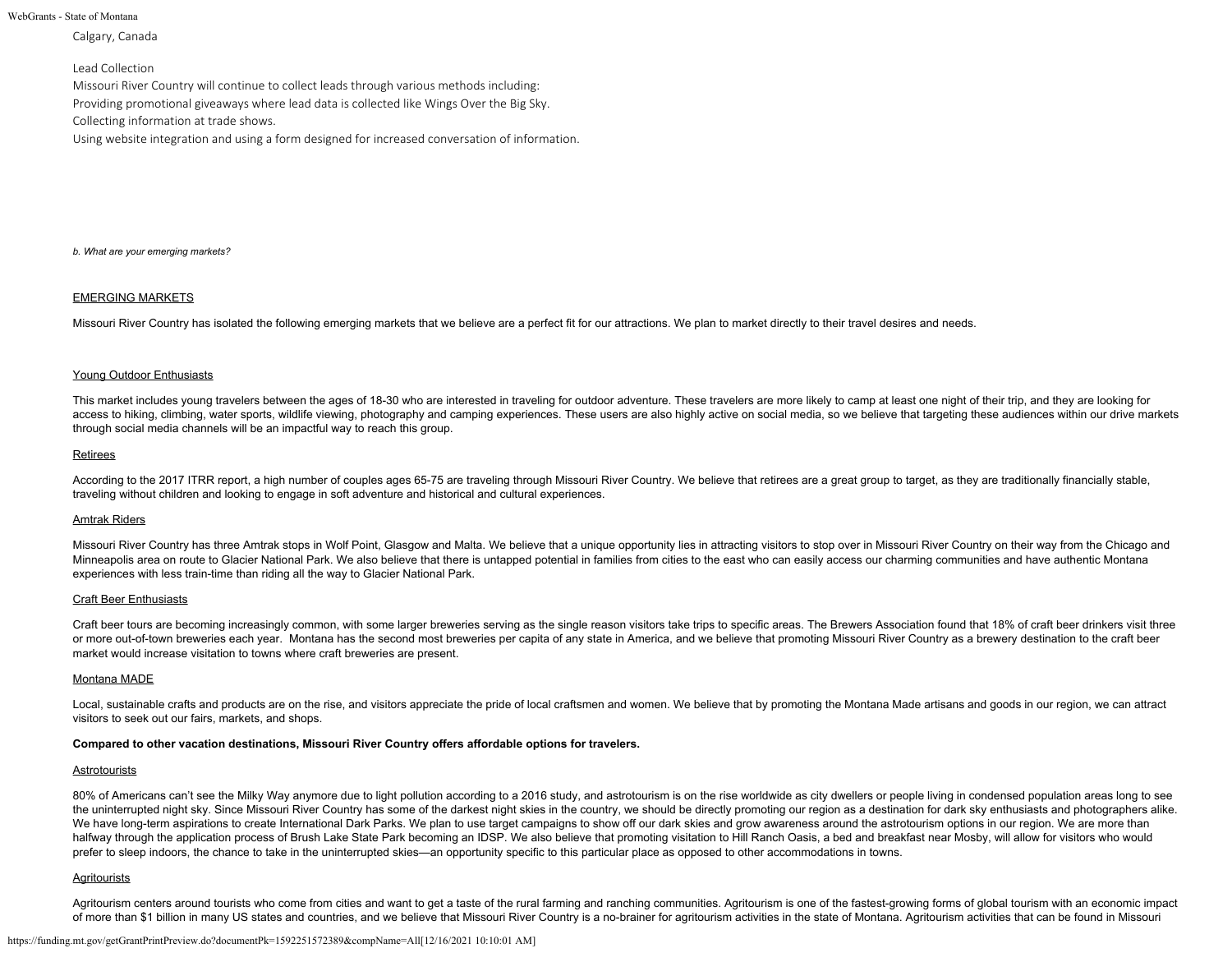River Country include: farmers markets, horseback riding, and shopping for local honeys, breads, and other handcrafted items. We believe our small, charming rural communities make us an ideal travel option for agritourists. All 8 counties in Missouri River Country are home to an annual county fair, where opportunities for agritourism abound, from rodeos, 4H competitions, petting zoos, live music and dancing, and so much more.

#### Digital Detox Travelers

We are living in the age of technology overload, and we believe that promoting our "no cell service, no worries" attitude towards travel can be a huge attractant for Digital Detox Travelers, a group of people looking to ge away from the over-stimulus of our digital world. According to the 2019 ITRR report, 23% of nonresident visitors who spent at least one night in Missouri River Country said that the primary reason they were attracted to Montana was open space and uncrowded areas. With more room to roam and more time to disconnect, Missouri River Country is a natural fit for these visitors. According to Intrepid, bookings to locations in this category were up significantly in 2018, and Darshika Jones, Intrepid's director of North America, explained that they saw "an increase in those more remote destinations where you get that opportunity to unplug and reconnect."

**Optional: Include attachments here. DMS8399.jpg** 

*c. What research supports your target marketing?*

### SUPPORTING RESEARCH

*Institute for Tourism & Recreation.* University of Montana. 2017, 2018 2019.

"Stairway to the heavens: astro-tourism on the rise worldwide." *LonelyPlanet.com.* 2015.

*Amtrak Train Routes.* Amtrak.com. 2018.

*Agritourism is growing in America.* SustainableAmerica.org. 2013.

*80 Percent of Americans Can't See the Milky Way Anymore*. National Geographic. 2016.

*Local Food Trend Keeps Farms at Center of Tourism Strategies*. Skift. 2017.

*Tourism on tap: Beer Related Trave*l. Travel Weekly. 2017.

*Skift Megatrends 2019.* Skift. 2019.

With the opportunity to receive updated Arrivalist Data from MOTBD, Missouri River Country will be able to see where our visitors are coming from, how long they are staying and how many are coming into our region. This data is separated out by counties and will be useful in our marketing strategies.

### GOALS

Our primary marketing goals are to increase visitation and communicate a cohesive and effective marketing identity. We will follow the MOTBD's 2013-2017 Strategic Plan, incorporating the plan into Montana's Missouri River Country's FY21 Marketing Plan. We will support the Montana brand with our charming and unique towns, spectacular nature and breathtaking experiences. In addition, we will continue taking advantage of partnerships with MOTBD, other tourism regions/CVB's, local chambers, and tribal entities, working together to more effectively promote our area as a tourist destination. The following are the goals for Missouri River Country in FY21:

**Increase arrivals and encourage extended stays and increased expenditures** from our frequent repeat visitors by focusing promotions and advertising in the warm season.

**Increase overall visitor awareness** of Missouri River Country's attractions and activities.

Promote and support Missouri River Country's newer attractions including: Sleeping Buffalo Hot Springs & Resort, Fort Peck Interpretive Center & Museum, the Great Plains Dinosaur Museum, the Children's Museum of Northeast Montana, World Wildlife Exhibit, the Montana Dinosaur Trail and the Northeast Montana Birding Trail.

Promote microbreweries in the region including: Blue Ridge Brewing in Malta, Busted Knuckle Brewery in Glasgow, Docz Missouri River Breaks Brewing in Wolf Point, Meadowlark Brewing and 1035 Brewing in Sidney.

**Seek joint venture and co-op marketing opportunities** with the State of Montana and other appropriate entities.

**Increase awareness of Missouri River Country** and the organization's role in regional tourism development.

Promote our unique outdoor recreation activities including: hunting, fishing, dark sky viewing, Brush Lake State Park, Hell Creek State Park & Campground, and promote more access and additional public amenities, camping and state parks.

**Promote** regional conventions, community events, sporting events and shopping.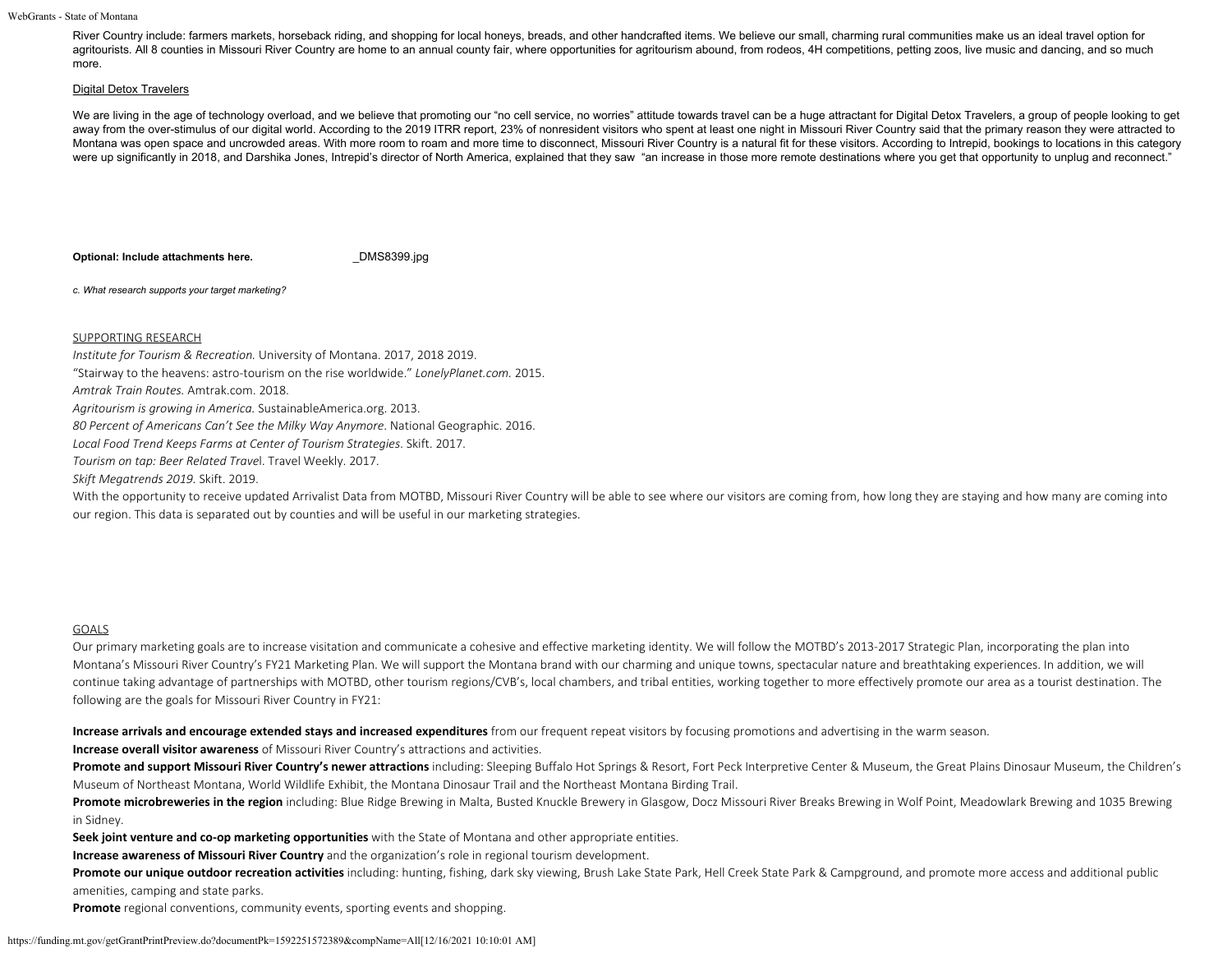Gain feature stories in regional and national consumer publications about events and attractions that expose our region's unique appeal, with particular emphasis on expanding dinosaur opportunities. Develop both online marketing and online resources to increase visitor interest in the region and make it easy for visitors to find and use information that will inspire planning.

**Gain increased exposure** of Missouri River Country online through web-based public relations, keyword placements on

**the** search engines, online packages, social media, apps and related tactics.

**Implement state's brand of three pillars:** 1) More spectacular, unspoiled nature than anywhere else in the lower 48; 2) Vibrant and charming small towns that serve as gateways to our natural wonders; 3) Breathtaking experiences by day and relaxing hospitality at night.

**Seek opportunities to promote** the Fort Peck and Fort Belknap Indian Reservations and work with tribal leaders to promote cultures of the tribes and tourism activities.

To measure success we lisited increase bed tax by 1% and website visits by 5% in several of the methods. For several years our bed tax collections and our website were both down. We see our bed tax as an overall achievement, if it increases it relates to all of our advertising efforts. Last year it was up 6% and now with Covid-19 we will probably drop again. We finally felt we were coming out of our downward trend. The Eastern MT Initiative was a huge benefit to us and we would see results from it for years with the grants to establish new marketing that we didn't have the funds to do on our own. A few years ago we had a grant to do a complete redo of our website. That's part of the reason for the website increasing. We were up 26% last year. If both methods were successful, bed tax is overall and visitors use the website to plan trips we would know that the website is working and our advertising is working to bring visitation to MRC.

*a. In what types of co-ops with MTOT would you like to participate?*

### JOINT VENTURES

Missouri River Country recognizes that budgeting is a limitation on our marketing expenses. For this reason, seeking Joint Ventures with MOTBD and building a relationship is a vital part of our marketing strategy. In FY20, Joint Venture placements included:

Photographer Justin Kauffman visited Missouri River Country, through which we gained a number of high quality photographs to use for marketing.

Sojern Digital Joint Venture with MOTBD

Parent Magazine Joint Venture with MOTBD

We would like to do these again in FY21, but due to the current conditions we might not be able to. We realize the benefits of these Joint Ventures and they will take top priority. At this time we don't know of any JV's that would be more Regional, but that would be something that might fit into our plan for FY21. We would like to see more JV's at affordable costs to us lower funded entities.

**Optional: Include attachment here.** [Photo Infuencer 3.jpg](https://funding.mt.gov/fileDownload.jsp?filename=1586819823051_Photo+Infuencer+3.jpg)

*b. In what other types of co-ops would you like to participate? (Regions/CVBs, etc.)*

### COOPERATIVE OPPORTUNITIES

With MRC's budgeting limitations, seeking Co-op opportunities with other Regions/CVB's and building relationships with other partners in the industry is a vital part of our marketing strategy. In FY19, cooperative placements included:

In June of 2018, Missouri River Country was one stop in a three-week, multi-region cooperative venture with social media influencer and photographer, Andy Austin. Andy started his journey in Missouri River Country where he visited Fort Peck and Fort Peck Lake, Sidney and Meadowlark Brewing Company, toured the MonDak Heritage Center, camped, fished and explored the night skies along the Yellowstone River, and much more. This was a joint venture with Visit Southeast Montana, Southwest Montana, Western Montana's Glacier Country, Yellowstone Country Montana, Inc., and Destination Missoula.

Ad was placed in Western Montana's Glacier Country's travel guide

Ad was placed in Visit Southeast Montana's travel guide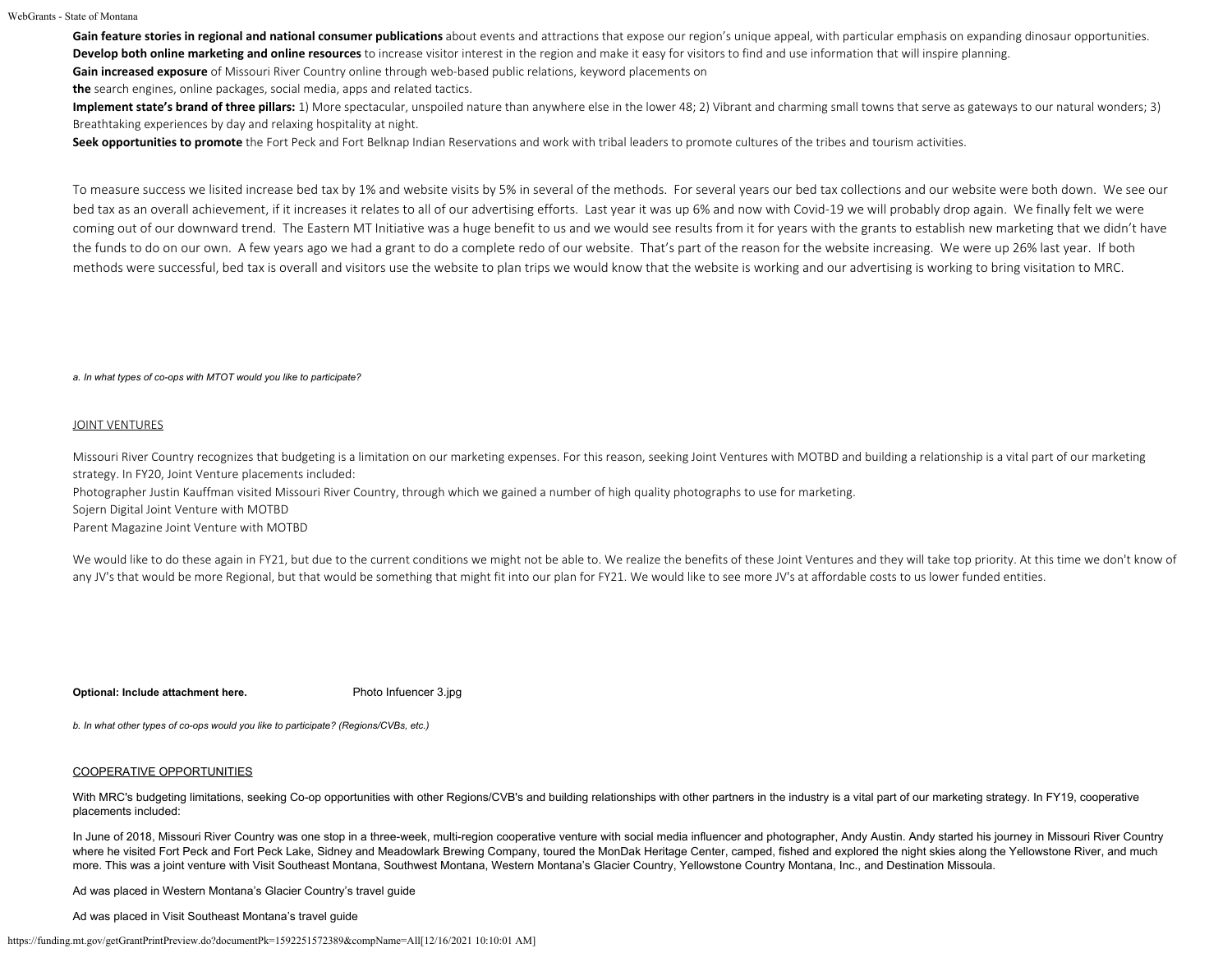Lee Newspaper Statewide buy with Glasgow TBID

Cape Air Magazine with Visit Southeast Montana

True West feature with Visit Southeast Montana

MT Dinosaur Trail-website and video project

Lewis & Clark Partnership

Local Co-op Marketing with Chambers and Communities-Glasgow, Sidney, Garfield County, Daniels County and Malta

Missouri River Country would like to continue to do Joint Ventures with the other Regions/CVB's. We don't know what these would be at this time or if funding will be available, but once again we know that partnering leverages our marketing dollars. See section "c" for results.

*c. What types of co-ops have you done in the past? Were they successful - why or why not?*

In FY20 Missouri River Country participated in Sojern and Parenting Magazine, with MOTBD. We also partnered with Sidney CVB on a couple print ads, and with other regions on the Montana Dinosaur Trail and Lewis and Clark Trail.

Joint ventures that we did in FY19: Lewis and Clark with several Regions, Sojern, and Parenting Magazine with MOTBD and a Candian Campaign partnership with Central MT, Dakota Magazine with Sidney Chamber, Glacier Country, and Destination Missoula, and the Accommodations Book with MOTBD and the other Regions. Partnerships are a huge benefit for our Region. Our bed tax increased 6% and our website showed a 26% increase. CPC on our banners were \$1.20, CTR is .36% with 1,651,137 impressions. We will continue the L&C campaign, it has done website updates that link to our site. We find that L&C is still popular with inquiry calls to the office. The cost was \$1500. The Accommodation book we feel is necessary to support with a small contribution on our part of \$102.77. The Canadian Campaign with Central MT was a huge success. MRC contributed \$500, MOTBD also contributed to this campaign. Other partnerships with Glacier, Missoula, Parenting, Sojern, Dakota Magazine. We will continue to do Joint Ventures when it fits into our Marketing Plan for success. We try to budget as much as we can into Joint Ventures because partnerships arise throughout the year. All the Joint Ventures we did were successful and we will continue to do them as funding allows.

| Optional: Include attachments here. | Alicia Nelson Hell Creek.jpg     |
|-------------------------------------|----------------------------------|
| Optional: Include attachments here. | YELLOWSTONE ABOVE SIDNEY (2).jpg |
| Optional: Include attachment here:  | Billboard Wolf Point.pdf         |

# *Marketing Segment, Method & Budget*

| Marketing<br>Segment | Marketing<br>Method | Describe your<br>method.                                                                                                                                                                                                                                                                                                                                                                                   | <b>Provide supporting</b><br>research/statistics.                                                                                                                                                                                                                                                                                                                                                                                                                                                                                                                                                                                                                                                                                                                                                                                                                                      | How do you<br>plan to<br>measure<br>success?                                                                                                                                                                                                                            | Provide a brief<br>rationale for this<br>method.                                                                                                                                                                                                                                                                                                                                                                                       | <b>Estimated</b><br>budget for<br>method. | <b>Marketing Method Evaluation</b>                                                                                                                                                                                           | <b>Add'l Attchmnt</b> |
|----------------------|---------------------|------------------------------------------------------------------------------------------------------------------------------------------------------------------------------------------------------------------------------------------------------------------------------------------------------------------------------------------------------------------------------------------------------------|----------------------------------------------------------------------------------------------------------------------------------------------------------------------------------------------------------------------------------------------------------------------------------------------------------------------------------------------------------------------------------------------------------------------------------------------------------------------------------------------------------------------------------------------------------------------------------------------------------------------------------------------------------------------------------------------------------------------------------------------------------------------------------------------------------------------------------------------------------------------------------------|-------------------------------------------------------------------------------------------------------------------------------------------------------------------------------------------------------------------------------------------------------------------------|----------------------------------------------------------------------------------------------------------------------------------------------------------------------------------------------------------------------------------------------------------------------------------------------------------------------------------------------------------------------------------------------------------------------------------------|-------------------------------------------|------------------------------------------------------------------------------------------------------------------------------------------------------------------------------------------------------------------------------|-----------------------|
|                      |                     | MRC will attend trade<br>shows that target our<br>geographic, demographic<br>and psychographic<br>markets to the high-<br>of our plan and provide<br>them with information<br>for an additional<br>lattraction to our booth.<br>such as agates, and<br>novelty items. At our<br>sports shows we have<br>interest from people<br>seeking outfitters and<br>guides. We supply the<br>Information to them and | In a Consumer Show survey done by<br><b>ITRR</b> it was noted that two regions that<br>exhibited at a show were able to<br>highlight the entire state and help in<br>value, low-impact visitors visitation. When we do shows people<br>according to the narrative are interested in MT and we provide<br>them with the information to plan their<br>trip. Our recent shows that we attended<br>about our region. We will in FY20 have showed a great response<br>purchase giveaway items rate. All results haven't been finalized<br>vet, the ISE Sacramento, CA Sportshow<br>had an attendance of 36,000 to 38,000.<br>CA is in our top 10 visited states<br>according to 2019 ITRR. A<br>couple years ago we marketed in ND<br>and according to 2019 ITRR report ND<br>is our top state where visitors come<br>from. According to the Tourism<br>Research Dashboard, Mobile Location | <b>MRC will</b><br>measure<br>success by<br>tracking the<br>attendance, with<br>a goal of at least<br>10,000<br>attendees and<br>interest shown at<br>the shows and<br>the information<br>handed out.<br>350 MRC travel<br>planners at<br>each show,<br>lalong with 100 | MRC will exhibit at target<br>Imarket trade shows and<br>promote our spectacular<br>nature, charming small<br>towns, and breathtaking<br>experiences and provide<br>them with information.<br><b>IWe will market our</b><br>winter, ice fishing,<br>hunting/fishing, and warm<br>A goal of at least season attractions and<br>levents. We will attract<br>them to our booth with<br>giveaways, trinkets, and<br>give them our MRC bags |                                           | Unfortunately, due to the Pandemic<br>we didn't attend any of those events<br>land most of them were cancelled.<br><b>Our booth fee was returned. We will</b><br>plan to exhibit again in FY22<br>depending on the Pandemic, |                       |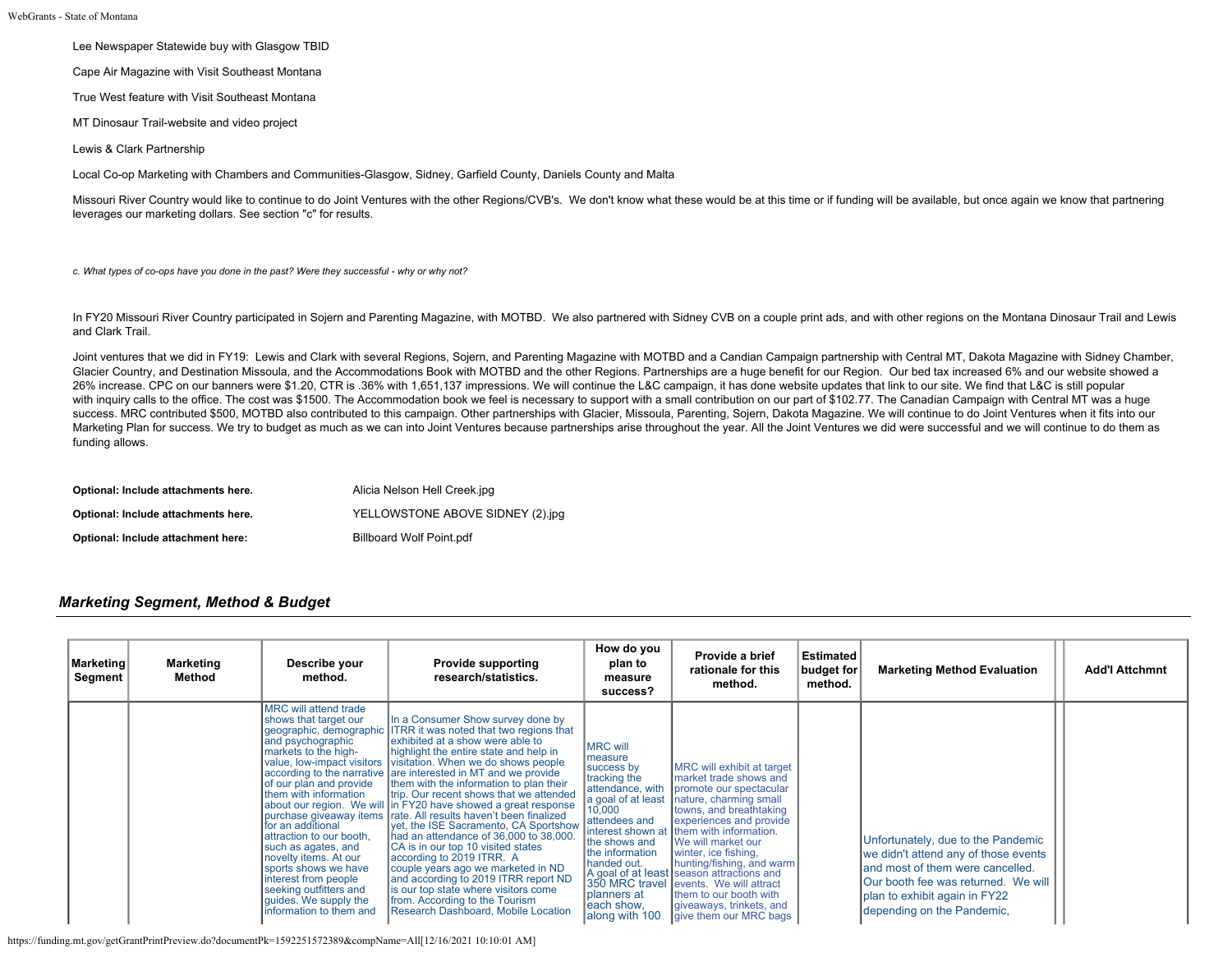| Consumer | Travel/Trade Shows     | appropriate<br>businesses. With the<br>recent Covid-19<br>Pandemic we probably<br>won't be able to do as<br>many shows and we will<br>focus on a Regional<br>Market, such as in-state,<br>North Dakota and South<br><b>IDakota. We will</b><br>close driving distance if<br>the borders open.                                                                                                                                                                                                                                                                                                                                                                                                                                                                                                                                                                                                                                                                                                                                                                                                                                                                                                                                          | will bring home any leads Data, ND was second to Montana for<br>and distribute them to the visitors coming to our region. According<br>to ISE "the biggest advantage<br>Destination Exhibitors have is putting a<br>smiling and informed face in front of the<br>hundreds of attendees who come to<br>shows. MRC is one of Montana's<br>Ambassadors. Folks stop by with<br>questions about what Montana has to<br>offer, and they get answers. The interne<br>is a wonderful thing but it only leaves a<br>momentary impression." Arrivalist Data<br>also consider a show in shows most of our regions visitors come<br>Regina, which would be a from MT, ND and MN. It also had WA<br>and SD on the list. If funding is available<br>we will focus on these shows.                                                                                                                                                                                                                                                                                                                                                                                                                                                                                                                                                                                                                                                                                                                                                                     | each other<br>and<br>information. A<br>report will be<br>given after the<br>show to see if it<br>was successful<br>or not and<br>whether we<br>should continue<br>to do shows at<br>that destination.                                                                                                                                                                                                                                                                                                                                                                                                                                                                                                     | to collect information. We<br>misc. brochures display dino replicas on<br>our table for an added<br>attraction. The<br>response is<br>overwhelming from adults<br>and youth alike. For our<br>outdoor sports shows we<br>will distribute our new<br>Hunting/Fishing<br>Guidebook.                                                                                                                                                                                                                                                                                                                                                                                                                                                                                        | \$6,000.00 | because we do see success in<br>having the one on one experience<br>with potential visitors. Funds were<br>budgeted in FY22 for Trade Shows.                                                                                                                                                                                                                                                                                                                                                                                                                                                                                                                                                                                                                                                                                                                                                                                                                                                                                                                                                                                                                                                                                                                                                                                                                                                                                                                                                                                                                                                                                                                                                                                                                                                                                                                                                                                                                                                                                                            |                         |
|----------|------------------------|----------------------------------------------------------------------------------------------------------------------------------------------------------------------------------------------------------------------------------------------------------------------------------------------------------------------------------------------------------------------------------------------------------------------------------------------------------------------------------------------------------------------------------------------------------------------------------------------------------------------------------------------------------------------------------------------------------------------------------------------------------------------------------------------------------------------------------------------------------------------------------------------------------------------------------------------------------------------------------------------------------------------------------------------------------------------------------------------------------------------------------------------------------------------------------------------------------------------------------------|-----------------------------------------------------------------------------------------------------------------------------------------------------------------------------------------------------------------------------------------------------------------------------------------------------------------------------------------------------------------------------------------------------------------------------------------------------------------------------------------------------------------------------------------------------------------------------------------------------------------------------------------------------------------------------------------------------------------------------------------------------------------------------------------------------------------------------------------------------------------------------------------------------------------------------------------------------------------------------------------------------------------------------------------------------------------------------------------------------------------------------------------------------------------------------------------------------------------------------------------------------------------------------------------------------------------------------------------------------------------------------------------------------------------------------------------------------------------------------------------------------------------------------------------|-----------------------------------------------------------------------------------------------------------------------------------------------------------------------------------------------------------------------------------------------------------------------------------------------------------------------------------------------------------------------------------------------------------------------------------------------------------------------------------------------------------------------------------------------------------------------------------------------------------------------------------------------------------------------------------------------------------|--------------------------------------------------------------------------------------------------------------------------------------------------------------------------------------------------------------------------------------------------------------------------------------------------------------------------------------------------------------------------------------------------------------------------------------------------------------------------------------------------------------------------------------------------------------------------------------------------------------------------------------------------------------------------------------------------------------------------------------------------------------------------|------------|---------------------------------------------------------------------------------------------------------------------------------------------------------------------------------------------------------------------------------------------------------------------------------------------------------------------------------------------------------------------------------------------------------------------------------------------------------------------------------------------------------------------------------------------------------------------------------------------------------------------------------------------------------------------------------------------------------------------------------------------------------------------------------------------------------------------------------------------------------------------------------------------------------------------------------------------------------------------------------------------------------------------------------------------------------------------------------------------------------------------------------------------------------------------------------------------------------------------------------------------------------------------------------------------------------------------------------------------------------------------------------------------------------------------------------------------------------------------------------------------------------------------------------------------------------------------------------------------------------------------------------------------------------------------------------------------------------------------------------------------------------------------------------------------------------------------------------------------------------------------------------------------------------------------------------------------------------------------------------------------------------------------------------------------------------|-------------------------|
| Consumer | Billboards/Out-of-Home | In previous years<br><b>MRC leased billboards</b><br>designed to reach out-of-<br>state tourists traveling<br>through our region,<br>increasing awareness of<br>the MT Dinosaur<br>Trail. We did a new<br>design in FY19 to attract<br>visitors to the Dinosaur<br>Museums and also other<br>museums and<br>attractions. These<br>billboards are<br>strategically placed along<br>Hwy 2 by Wolf Point,<br>Oswego and Dodson. We<br>update the signs as<br>needed.<br>In FY21 due to the Covid-<br>19 Pandemic some of the<br><b>Dinosaur Museums might</b><br>not open, therefore<br>we will need to re-<br>evaluate this segment<br>moving forward. The<br>MRC BOD have set a<br>date of Sept. 15th to<br>review how the last 3<br>months have gone with<br>travel, visitors and<br>the opening of the<br>museums. We realize the<br>importance of spending<br>the funds wisely and if we<br>can't receive a ROI then<br>we will transfer funding<br>from the Billboard budget<br>to other areas of our<br>marketing budget. We<br>would look at more<br>Iwebsite development ar<br>SEM. We would like to<br>keep the Billboards in the<br>budget at this time<br>because if we cancel<br>them we chance not<br>getting signage back. | ITRR's report showed that 3% of visitors<br>used billboards as a source of<br>information during their trip. According<br>to Geopath, our three signs had a<br>weekly average total of 25,686<br>impressions. Dodson-6,238, Oswego-<br>6,762, Wolf Point-12,686. According to<br>Yesco Sign Company, billboards deliver<br>a timely message, convenient to the<br>point of visitation, and impulsive<br>visitation. They also state that there is a<br>low CPM and high ROI on billboards.<br>Profile types of people driving by our<br>boards are Young & Rustic, and Back<br>Country Folks. The Wolf Point and<br>Oswego boards have a very high<br>percentage of people driving by it that<br>fall into the "Young and Rustic"<br>category. The description of these<br>people are composed of restless singles billboards and if<br>and young families in the nation's rural<br>areas. They enjoy the outdoors on their<br>ATV's but are also big video gamers and<br>follow NASCAR and monster trucks.<br>This is based on survey data and cell<br>∣phone data from Geopath.<br>Our billboards advertise our dinosaur<br>museums. Here is what we are seeing<br>for visitation at those facilities. The Fort<br>Peck Interpretive Center's visitation<br>was down 11% at 20,760 recorded<br>visitors, Phillips County Museum, up by<br>24% at 4926, GPDM had a 15%<br>increase in visitors. They reported that<br>visitors did comment on seeing the<br>billboard signs. The Garfield County<br>Museum was up 10% at 785 visitors. | We will measure<br>success by driving<br>traffic to Missouri<br><b>River Country</b><br>attractions and the<br>Dinosaur Trail,<br>ultimately<br>contributing to 1%<br>or more increased<br>visitation to those<br>facilities. We will<br>continue to track<br>visitation at the<br>museums in our<br>region and have<br>the museums<br>ask if they saw the<br>that's what<br>attracted them to<br>the facility with a<br>goal of 25<br>responding to the<br>signs. After<br>evaluating on<br>Sept. 15, 2020 we<br>will determine if we<br>will move forward<br>with the billboard<br>segment if not we<br>will move the<br>funds to other<br>parts of our<br>FY21 budget, such<br>as website and<br>ISEM. | These billboards will<br>drive traffic to the four<br>facilities in MRC and<br>increase visitation to the<br><b>MT Dinosaur Trail, The</b><br>billboards are attractive<br>and maintained and<br>designate the MT<br>Dinosaur Trail through<br>MRC. We aren't cluttered<br>with billboards in MRC so<br>seeing billboards in<br>Eastern MT isn't an eye<br>sore, it's more of an eye<br>catcher for something<br>else to do out here in the<br>"middle of nowhere".<br>We will re-evaluate on<br>Sept. 15th so see if we<br>want to continue with<br>signage. One of the<br>leases expires in Nov.<br>and the other two in April<br>and June 2021. No<br>funding for billboards will<br>be spent before October<br>if we decide it is<br>profitable to continue<br>them. | \$6,000.00 | The purpose of these billboard signs are to<br>direct traffic to our dinosaur museums.<br>These 3 signs are located along Hwy 2 and<br>they promote the MT Dinosaur Trail and the<br>facilities in MRC. Visitation for the summer<br>increased or stayed about the same<br>according to the 4 reporting facilities.<br>Reports from the facilities say that there are<br>many people that say they saw the<br>billboard signs on Hwy 2 and the facility<br>directors and staff see value in the signs<br>and would like MRC to continue them. They<br>didn't record the people. The Phillips Co.<br>Museum said the billboard signs have had<br>a positive impact on the visitation. The Fort<br>Peck Interp. Center, said when asking<br>visitors how they found the museum they<br>sometimes hear they "saw the sign". The<br>signs keep the dinosaur trail on the<br>forefront of resident's minds, therefore<br>contributing to their out of town visitors to<br>come to the museum. We will continue to<br>advertise the MT Dinosaur Trail facilities<br>using the Hwy billboards. MRC bed tax<br>revenue was up 2%. Most of the museums<br>had the same amount of visititors as in<br>FY20, but the FPIC had limited hours and<br>still had an 81% increase. The MRC board<br>reviewed our options to continue the<br>billboards in FY21 in Sept. The decision<br>was to continue to pay the lease for another<br>year and to show support of the Dinosaur<br>Museums in MRC and the MT Dinosaur<br>Trail. See attached the 3 billboard signs.<br>MRC feels these signs are successful to<br>Ihave in our area and we will continue to do<br>them in FY22. Out here in the "middle of<br>nowhere" billboards don't clutter the beauty<br>of the land. They are actually a useful<br>marketing tool. The total billboard campaign<br>had 972,296 annual impressions according<br>to Yesco Sign Co. The billboards are<br>successful and we will continue to use the<br>out of home advertising method in the<br>future when and where appropriate. | scan 20201123212656.pdf |
|          |                        | MRC has an ongoing<br>need for photos and                                                                                                                                                                                                                                                                                                                                                                                                                                                                                                                                                                                                                                                                                                                                                                                                                                                                                                                                                                                                                                                                                                                                                                                              | MRC purchases photos and develops<br>videos in our marketing efforts. The photos<br>have been used in print and online<br>advertising and our Travel Planner. Photos<br>play an important role in the attractiveness<br>of advertising our charming and                                                                                                                                                                                                                                                                                                                                                                                                                                                                                                                                                                                                                                                                                                                                                                                                                                                                                                                                                                                                                                                                                                                                                                                                                                                                                 | We will measure                                                                                                                                                                                                                                                                                                                                                                                                                                                                                                                                                                                                                                                                                           | MRC realizes the<br>importance of having our<br>spectacular nature<br>captured through photos<br>and videos. We will                                                                                                                                                                                                                                                                                                                                                                                                                                                                                                                                                                                                                                                     |            | MRC increased our wildlife photos                                                                                                                                                                                                                                                                                                                                                                                                                                                                                                                                                                                                                                                                                                                                                                                                                                                                                                                                                                                                                                                                                                                                                                                                                                                                                                                                                                                                                                                                                                                                                                                                                                                                                                                                                                                                                                                                                                                                                                                                                       |                         |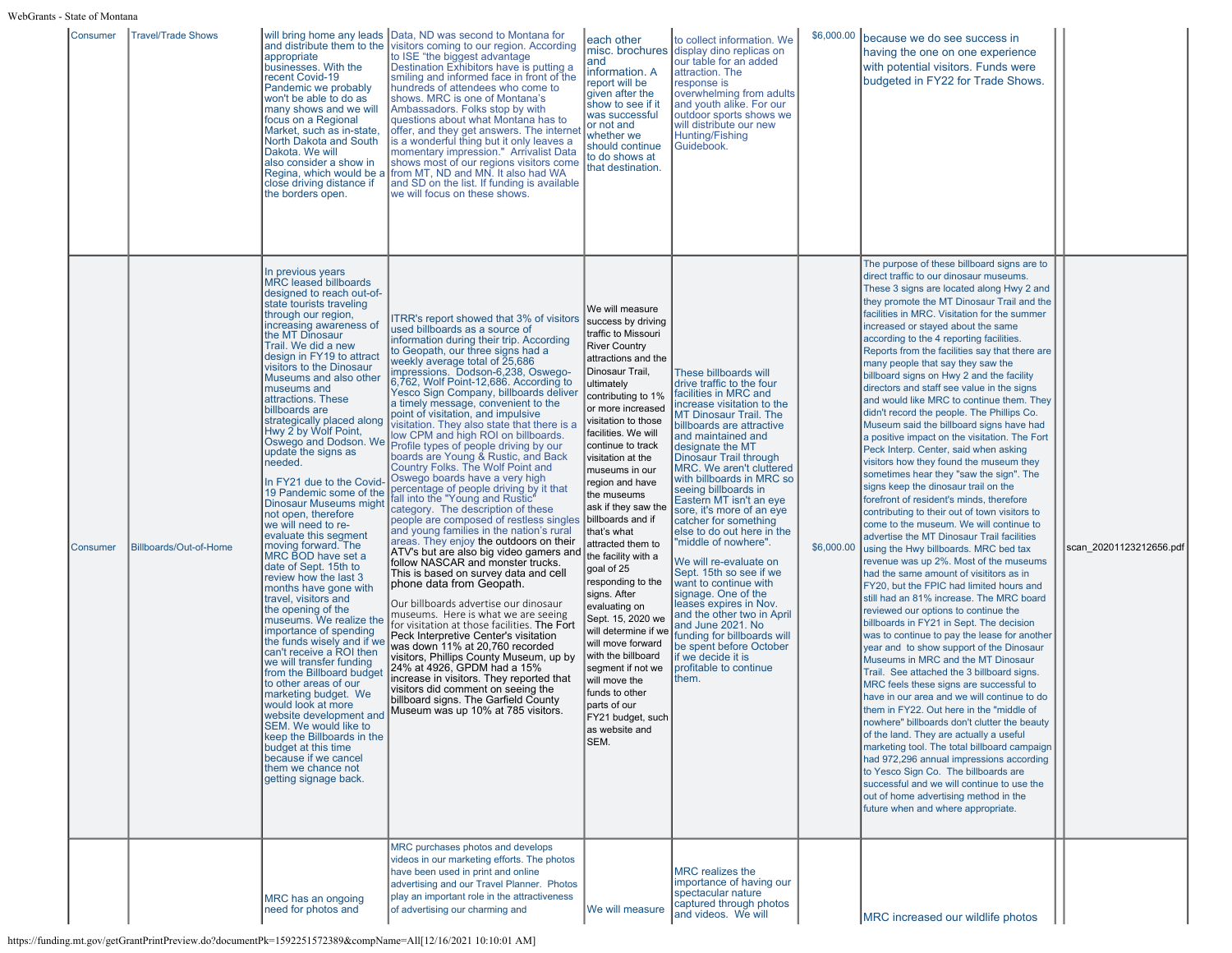| Consumer | Photo/Video Library      | videos for our marketing<br>projects and social<br>media. We will utilize the<br><b>MOTBD photos in Web</b><br>Dam to use where there<br>is a need, but those<br>photos are limited and<br>doesn't provide any<br>videos. Photography and<br>video are critical in<br>inspiring potential visitors<br>vital that we are able to<br>maximize our budget<br>while still obtaining high<br>quality photos and videos<br>of our region. Our Travel<br>Planner designer lets us<br>use his photos for other<br>projects which really<br>helps with our limited<br>budget. | breathtaking wonders. Research shows that success by<br>pictures tell the story. Photography helps<br>utilize the social media platforms for<br>marketing. The brain usually can only<br>process limited information at a time.<br>Photos are images to make the potential<br>traveler have a better understanding of what<br>we have to offer. According to<br>www.guttulus.com, "Good photography<br>to plan a trip to MRC. It is commands the attention of customers. No<br>matter how great your product or the service footage to show<br>that you offer is, without impressive imagery<br>that communicates, potential customers are<br>more likely to ignore the product." Or in our<br>case look for other places to visit. We<br>believe good photography sells us, as we<br>have some of the most spectacular nature<br>and some of the darkest, beautiful skies.<br>According to 2019 ITRR nature photography and 5 new<br>is 19% of the reason people visit our region.<br>We realize they take their own photos, but<br>showing what we have entices them to<br>come and do their own photography. | increasing our<br>photo library with<br>wildlife, nature,<br>night skies and<br>people photos to<br>use in our travel<br>guide, creative<br>and website. We<br>will also work on<br>promoting MRC<br>with video<br>at trade shows<br>and on our<br>website and<br>promote MRC's<br>spectacular<br>nature,<br>contributing to at<br>least 1 new video<br>photos.                                                                                                                                             | continue to maintain and<br>update photos and<br>videos as needed. We<br>have been working on<br>building relationships with<br>photographers based in<br>the area as well as using<br>photo influencers through<br>cooperative opportunities<br>to increase the items in<br>our photo library and<br>then, in turn, use these<br>photos on social media,<br>and in developing our<br>new website and travel<br>planner. We are in<br>need of photos with<br>people. People photos<br>make our spectacular<br>nature even more<br>appealing when you<br>can place yourself<br>viewing the<br>landscape.                                                                                                              | \$750.00   | by one in FY21. We purchased an<br>awesome photo of an elk for \$75 for<br>unlimited use. We have used this<br>photo in many places including the<br>cover of our H&F booklet. We<br>consider it a success although only<br>one photo was purchased. We didn't<br>meet our objective of 5 photos and a<br>video, but the photo we did purchase<br>lis valuable for our marketing needs.<br>We met our needs at this time with<br>the one photo but will continue to<br>budget funds into FY22 because<br>there is always a need to have fresh<br>new photos and videos. Photo<br>attached.                                                                                                                                                                                                                                                                                                                                                                                                                                                                                                                                                                                                                                                                               | Elk Gloria Allwin.jpeg  |
|----------|--------------------------|----------------------------------------------------------------------------------------------------------------------------------------------------------------------------------------------------------------------------------------------------------------------------------------------------------------------------------------------------------------------------------------------------------------------------------------------------------------------------------------------------------------------------------------------------------------------|-----------------------------------------------------------------------------------------------------------------------------------------------------------------------------------------------------------------------------------------------------------------------------------------------------------------------------------------------------------------------------------------------------------------------------------------------------------------------------------------------------------------------------------------------------------------------------------------------------------------------------------------------------------------------------------------------------------------------------------------------------------------------------------------------------------------------------------------------------------------------------------------------------------------------------------------------------------------------------------------------------------------------------------------------------------------------------------------------------------------|-------------------------------------------------------------------------------------------------------------------------------------------------------------------------------------------------------------------------------------------------------------------------------------------------------------------------------------------------------------------------------------------------------------------------------------------------------------------------------------------------------------|----------------------------------------------------------------------------------------------------------------------------------------------------------------------------------------------------------------------------------------------------------------------------------------------------------------------------------------------------------------------------------------------------------------------------------------------------------------------------------------------------------------------------------------------------------------------------------------------------------------------------------------------------------------------------------------------------------------------|------------|--------------------------------------------------------------------------------------------------------------------------------------------------------------------------------------------------------------------------------------------------------------------------------------------------------------------------------------------------------------------------------------------------------------------------------------------------------------------------------------------------------------------------------------------------------------------------------------------------------------------------------------------------------------------------------------------------------------------------------------------------------------------------------------------------------------------------------------------------------------------------------------------------------------------------------------------------------------------------------------------------------------------------------------------------------------------------------------------------------------------------------------------------------------------------------------------------------------------------------------------------------------------------|-------------------------|
| Consumer | <b>Print Advertising</b> | MRC will place print<br>advertisements on sites<br>and publications where<br>we feel that we can<br>maximize our reach to<br>our target and<br>demographic markets<br>according to our<br>narrative. Our print<br>advertisements will focus<br>on the pillars of MRC's<br>attractions: dinosaurs,<br>history and culture,<br>outdoor recreation,<br>hunting/fishing, night<br>skies and charming smal<br>towns. We will continue<br>to use our "More Room to our advertising.<br>Roam" tagline.                                                                      | MRC received 29,544 inquires in FY19 fron<br>our print advertising. According to<br>https://marketing.sfgate.com/blog/4-<br>reasons-why-print-advertising-stillworks,<br>print advertisements have a significant<br>impact on converting prospects into<br>customers, or in our case visitors. It also<br>states that printed ads have much more<br>influence on buying or visiting decisions<br>than electronic advertisements, if the corred<br>target demographics are used and bought<br>by the target audience. Each year we<br>carefully determine the right placements for                                                                                                                                                                                                                                                                                                                                                                                                                                                                                                                               | <b>MRC</b> will<br>measure<br>success by<br>tracking the<br>effectiveness of<br>our advertising<br>with a goal of<br>$\vert$ under $$5.00$<br><b>CPM</b> and will<br>strive to receive<br>at least 5000<br>leads/inquiries<br>per year if<br>available. We wil<br>also plan to<br>increase our<br>website visits by<br>10% and add<br>9000 more<br>unique visitors,<br>since our print<br>advertising lists<br>our website and<br>lalso allows<br>potential visitors<br>to sign up for a<br>travel planner. | Print advertising is still<br>effective in MRC. We will<br>continue to advertise.<br>creating attractive ads<br>using our "More Room to<br>Roam" campaign, and<br>reach our target markets<br>to attract the potential<br>visitor that plans a trip to<br>MRC. While internet is<br>becoming more<br>popular MRC feels that<br>print advertising is still<br>useful for MRC. We will<br>participate in MOTBD<br>joint ventures and<br>partnerships when<br>available and fit within<br>our budget. Due to<br>funding limitations we will<br>have a smaller budget to<br>work with for print<br>advertising this year. It<br>will limit our print<br>advertising. We will focus<br>on an outdoor recreation<br>theme. | \$5,500.00 | We placed ads in NW Sportsman, Dakota<br>Magazine, Good Housekeeping/Woman's<br>Day, True West, and Distinctly MT print<br>magazines. NW Sportsman and Dakota<br>Magazine doesn't have readerservice.<br>Dakota Magzine is close in proximity to<br>MRC, so we feel this is a beneficial market<br>to target with 9000 print circulation with an<br>additioanl 1000 online subscribers. We<br>don't have tracking numbers but we know<br>advertising close to home is a benefit,<br>especially in ND, according to ITRR<br>reports. It's a great publication. NW<br>Sportsman is also a great publication that<br>we advertise in every year in the months<br>Nov.-Feb. because these get taken to trade<br>shows along with their regular circulation so<br>we are getting great exposure. For \$600 we<br>advertised in the Sidney, Richland County<br>Road Map. This map is used by visitors to<br>the area. CPM was more than expected for<br><b>GH/WD, True West and Distinctly MT at</b><br>\$13.62. Our website visits were increased<br>by 53% and unique visitors increased by<br>126,776. This goal was successful. We will<br>continue to do print advertising and even<br>though our CPM was high we still see the<br>value. Copies of the ads are attached. | MRC FY21 Print Ads .zip |
|          |                          | MRC will continue to<br>do regular E-Newsletters<br>using Constant Contact<br>to promote our area<br>events and<br>attractions. These<br>newsletters provide<br>information about<br>attractions and events to<br>entice a potential visitor<br>to MRC. We will also do                                                                                                                                                                                                                                                                                              | MRC sends out our E-Newsletters to a<br>growing data base of 5000+ recipients<br>with an average of 18% opens.<br>According to Constant Contact the<br>average open rate is 20%, but can<br>fluctuate from 15% to 50% with an open<br>click rate of 6%. We are currently seeing data base by 250<br>an average click rate of 4%. Email                                                                                                                                                                                                                                                                                                                                                                                                                                                                                                                                                                                                                                                                                                                                                                          | <b>MRC</b> will<br>measure the<br>success of our e<br>mail efforts by<br>increasing our<br>and continue to                                                                                                                                                                                                                                                                                                                                                                                                  | <b>MRC</b> realizes the<br>importance of e-mails in<br>this technology age<br>whether by computer or<br>mobile. The past E-<br><b>Newsletters and E-Blasts</b><br>have proven effective.<br>We will continue to<br>promote MRC through E-<br>mails since we have seen<br>success in the past and                                                                                                                                                                                                                                                                                                                                                                                                                     |            | In FY21 we sent 12 enewsletters<br>and added contacts, but there were many<br>that unsubscribed, so our final (net)<br>database for FY2 was 4832. We did not<br>increase overall by 250. Although we did<br>not meet our goal, this was in part due to<br>the pandemic, we feel there is success in<br>increasing and maintaining a good amount<br>of contacts in our<br>data base. We have a sign up button on our<br>website. We also get leads at trade shows.<br>Our CTR was an average of 1% and the<br>open rate was 15%. These numbers are<br>lower than we projected, but we will try to<br>increase our open and click through rate.                                                                                                                                                                                                                                                                                                                                                                                                                                                                                                                                                                                                                            |                         |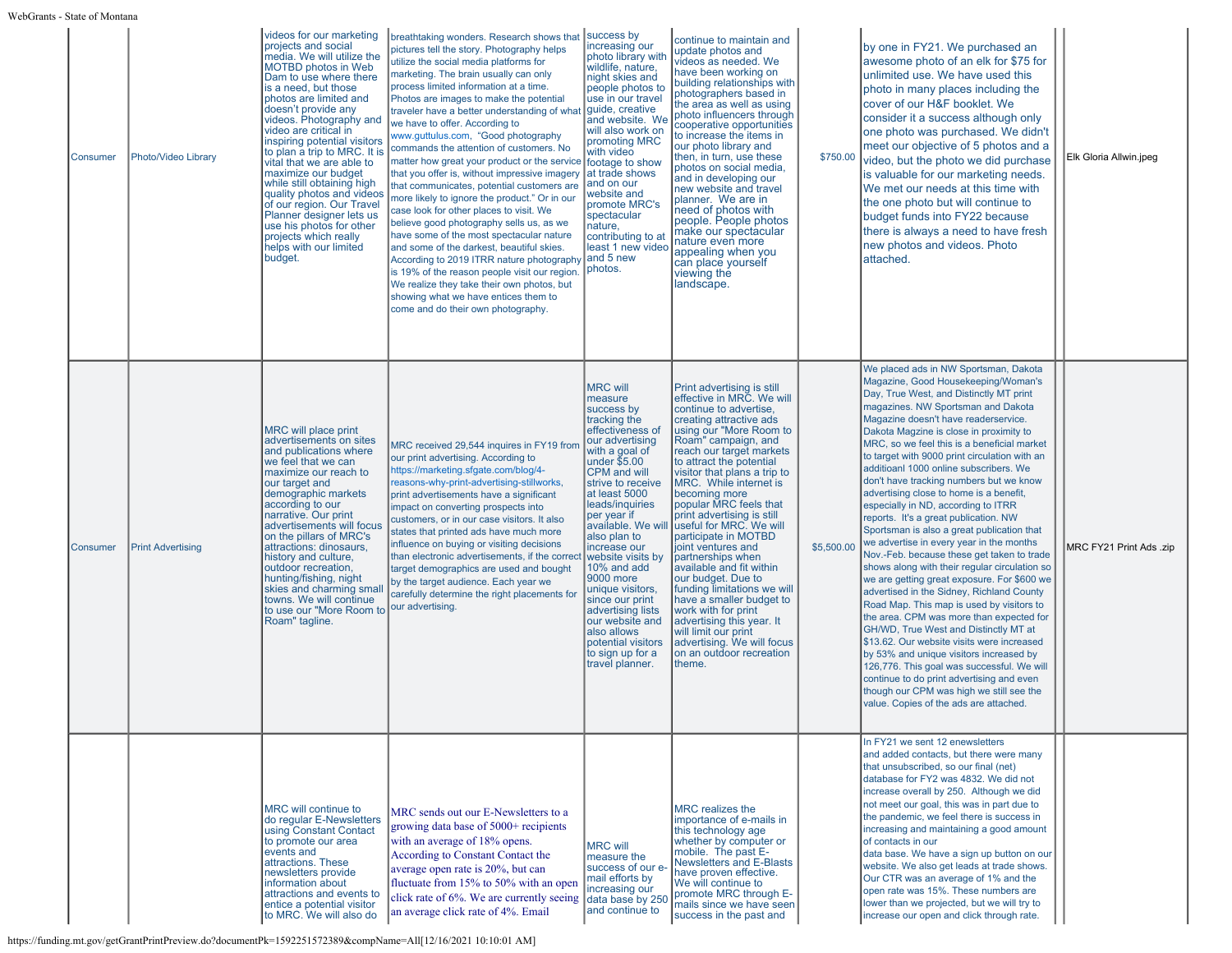| Consumer | Electronic Adv - Newsletter,<br>E-blast | customized E-mails with<br>different target audiences<br>and niche<br>markets. Large format E-<br>to the reader with more<br>links and useful<br>information.                                                                                                                                                                                                                                                                                                                                                                                                                                                                                                                                                                                                                                                                                                                                                                                                     | automation ensures that everything you<br>have to say or offer to potential visitors<br>reaches them automatically and<br>blasts are more engaging immediately. Sending emails drives<br>significant results according to Quick<br>Facts-Constant Contact.                                                                                                                                                                                                                                                                                                                                                                                                                                                                                                                                                                                                                                                                                                            | receive at<br>least an open<br>rate of 18% and<br>click through rate<br>of at least 5%.                                                                                                                                                                                                                                                                                | has drove visitors to our<br>website. The Marketing<br>Personnel director sends<br>out these newsletters on<br>a regular basis using the<br>program Constant<br>Contact. This is a cost<br>saving way of doing it.                                                                                                                                                                                                                                                                                                                                                                     | \$900.00   | We will have catchy open lines to get<br>people interested to explore MRC. We will<br>continue to do our e-newsletters with a goal<br>to continue to increase our data base, CTR<br>and Open rate. Copies of the enewsletter<br>that were sent are attached. The Marketing<br>Personnel does the newsletters. This<br>project is successful even though we didn't<br>reach our objectives. We perhaps set our<br>objectives too high and even with a 15%<br>open rate our newsletters are getting<br>opened. We will continue to use this<br>method and adjust our objectives in the<br>future.                                                                                                                                                                                                                                                                                                                                                                                                                                                                                                                                                          | FY21 Enewsletters.zip    |
|----------|-----------------------------------------|-------------------------------------------------------------------------------------------------------------------------------------------------------------------------------------------------------------------------------------------------------------------------------------------------------------------------------------------------------------------------------------------------------------------------------------------------------------------------------------------------------------------------------------------------------------------------------------------------------------------------------------------------------------------------------------------------------------------------------------------------------------------------------------------------------------------------------------------------------------------------------------------------------------------------------------------------------------------|-----------------------------------------------------------------------------------------------------------------------------------------------------------------------------------------------------------------------------------------------------------------------------------------------------------------------------------------------------------------------------------------------------------------------------------------------------------------------------------------------------------------------------------------------------------------------------------------------------------------------------------------------------------------------------------------------------------------------------------------------------------------------------------------------------------------------------------------------------------------------------------------------------------------------------------------------------------------------|------------------------------------------------------------------------------------------------------------------------------------------------------------------------------------------------------------------------------------------------------------------------------------------------------------------------------------------------------------------------|----------------------------------------------------------------------------------------------------------------------------------------------------------------------------------------------------------------------------------------------------------------------------------------------------------------------------------------------------------------------------------------------------------------------------------------------------------------------------------------------------------------------------------------------------------------------------------------|------------|----------------------------------------------------------------------------------------------------------------------------------------------------------------------------------------------------------------------------------------------------------------------------------------------------------------------------------------------------------------------------------------------------------------------------------------------------------------------------------------------------------------------------------------------------------------------------------------------------------------------------------------------------------------------------------------------------------------------------------------------------------------------------------------------------------------------------------------------------------------------------------------------------------------------------------------------------------------------------------------------------------------------------------------------------------------------------------------------------------------------------------------------------------|--------------------------|
| Consumer | <b>Online/Digital Advertising</b>       | MRC will continue to do<br>online advertising. We<br>ads and Facebook and<br>Social Media venues to<br>get the attention of the<br>internet user due to the<br>growing use of<br>technology. These<br>marketing efforts will<br>drive more traffic to our<br>website where they can<br>receive more information<br>on MRC. We will do joint<br>ventures with MOTBD<br>and other Regions when<br>it fits into our budget and<br>marketing strategy                                                                                                                                                                                                                                                                                                                                                                                                                                                                                                                 | Website visits in FY19 were up 26%<br>will continue to do banner with the launching of our new<br>website. MRC realizes websites are one<br>of the most important ways to promote<br>our area. According to<br>mindfirecomm.com, "banner ads first<br>introduced in Global Network Navigator<br>in 1993, few people understood the<br>impact this would have on the<br>advertising industry. To sum things up-it<br>was a preceeeetty big deal." As we all<br>know it's a technology world and online<br>advertising is the right direction to go<br>when marketing our region. There are<br>also countless ways to track the<br>success.                                                                                                                                                                                                                                                                                                                             | <b>MRC will measure</b><br>success by<br>tracking our<br>website visits with<br>a goal of 10%<br>increase and 9000<br>more unique<br>visitors to the<br>site. We will also<br>track CPM on our<br>banner ads and<br>online/digital<br>advertising with a<br>goal of under<br>\$5.00.                                                                                   | MRC will place digital<br>advertisements on sites<br>and publications where<br>we feel that we can<br>maximize our reach to<br>our target and<br>demographic markets in<br>our narrative. Our<br>advertisements will focus<br>on the pillars of MRC's<br>attractions: dinosaurs,<br>history and culture,<br>outdoor recreation,<br>hunting/fishing and<br>charming small towns                                                                                                                                                                                                         | \$6,000.00 | We were successful and met our objectives<br>to increase traffice to the MRC website.<br>Online banner ads were placed<br>on Sojern travel site. We also did online<br>advertising on True West, Distinctly MT,<br>Yellowstone Journal, MT Lee Newspaper<br>and a Geo-fencing campaign. We also did<br>a banner ad on the NW Sportsman website,<br>which received 48,956 impressions and 48<br>clicks. Our website missourivermt.com had<br>a 53% increase in website visiitors and<br>126,776 unique visitors, which was over the<br>targeted 9000. See attachment on results<br>of the advertising. We will continue to do<br>online advertising because this project was<br>successful. This performed well<br>above industry standard. CPM was under<br>\$5.00 at \$1.59. Results and samples in<br>attachment.                                                                                                                                                                                                                                                                                                                                      | MRC FY21 Digital Ads.zip |
| Consumer | <b>Printed Material</b>                 | MRC will print and update<br>as needed, our promotional<br>pocket maps,<br>and brochures such<br>as Canoe/Kayaking, L &C,<br>hunting & fishing, calendar<br>of events, rock hounding,<br>astronomy<br>locations, brewery trail,<br>birding and dinosaurs. We<br>will also print and design a<br>useful resource map of<br>MRC showing attractions,<br>roads, trails and points of<br>interest. Any printed<br>material that we do will<br>include shipping costs that<br>will be invoiced accordingly.<br>We will continue to do Co-<br>op Marketing projects with<br>communities that want<br>to print a brochure/rack<br>card or do signage for their<br>communities. We will<br>distribute an allocated<br>amount of these brochures<br>throughout MRC, at trade<br>shows, and send out upon<br>request. We will also<br>purchase a few brochure<br>racks where brochures are<br>needed to be distributed.<br>MRC doesn't have a paid<br>distribution service, | These specialty brochures are handed out<br>at trade shows and requested through our<br>website. They are delivered to area<br>brochure racks. We usually hand out around these brochures<br>200 each at our trade shows. We were<br>running low on several of these brochures<br>so the demand has been high. According to bed tax<br>naturalnewsblogs.com/-8-reasons-brochure- collections. We will<br>still-important-marketing-tool-business,<br>"they give a clean look to your readers"<br>"Brochures are the best for marketing<br>products as they offer a simple and clean<br>look to a design and it is easier for the<br>viewers to find relevant information about<br>your business or products. In other words,<br>your readers are able to scan critical<br>information about your products and its<br>features without straining their eyes." Here<br>in MRC we find them very useful for people<br>that like to have a print piece in their<br>hands. | <b>MRC will measure</b><br>success by the<br>interest shown in<br>contributing to a<br>1% increase in<br>have communities<br>track their<br>visitation and the<br>economic impact<br>to their area with a<br>1% increase to the<br>individual counties.<br>When delivering<br>these brochures<br>we will note how<br>fast they are taker<br>off the brochure<br>racks. | MRC continues to see a<br>benefit in putting print<br>pieces in the hands of<br>visitors to plan their trips<br>and when they are here in<br>MRC to pick up and plan to<br>spend another night due to<br>an event or attraction that is<br>seen in these specialty<br>brochures. While the<br>internet is becoming more<br>popular there are still<br>people who like to have a<br>print piece in their hands.<br>We will only print and<br>reprint those that are the<br>most popular. Each year we<br>print a new calendar of<br>events brochure. The size<br>is 3 1/2" x 9" folded. | \$1,600.00 | MRC's birding brochure's supply was<br>almost depleted, so we decided to do a<br>complete redesign since the original was<br>printed in 2005. It turned out to be attractive<br>with a Sage Grouse on the cover. Size is<br>18 x 23.75 on 80# gloss paper with a print<br>run of 30,000. It is distributed by mail order<br>requests from our website and delivered by<br>the MP to communities in MRC. Mileage is<br>paid for the MP to deliver all printed<br>brochures since we don't have certified<br>folders in our area. Our bed tax collections<br>were up by 2% and all communities were<br>up in visitation to their counties except one<br>county, but overall there was a large<br>increase with one county being up over<br>188%. All print delivered brochures go<br>quickly once out on the racks. Printed<br>material is successful when printed as<br>needed, which the birding brochure needed<br>reprinted. Our goals were met and exceded<br>our expectations. \$22,000.00 was budgeted<br>and \$10,886.74 was spent for distribution<br>and printing of the brochure. We will<br>continue to budget funds for print<br>advertising. | Birding brochure.jpg     |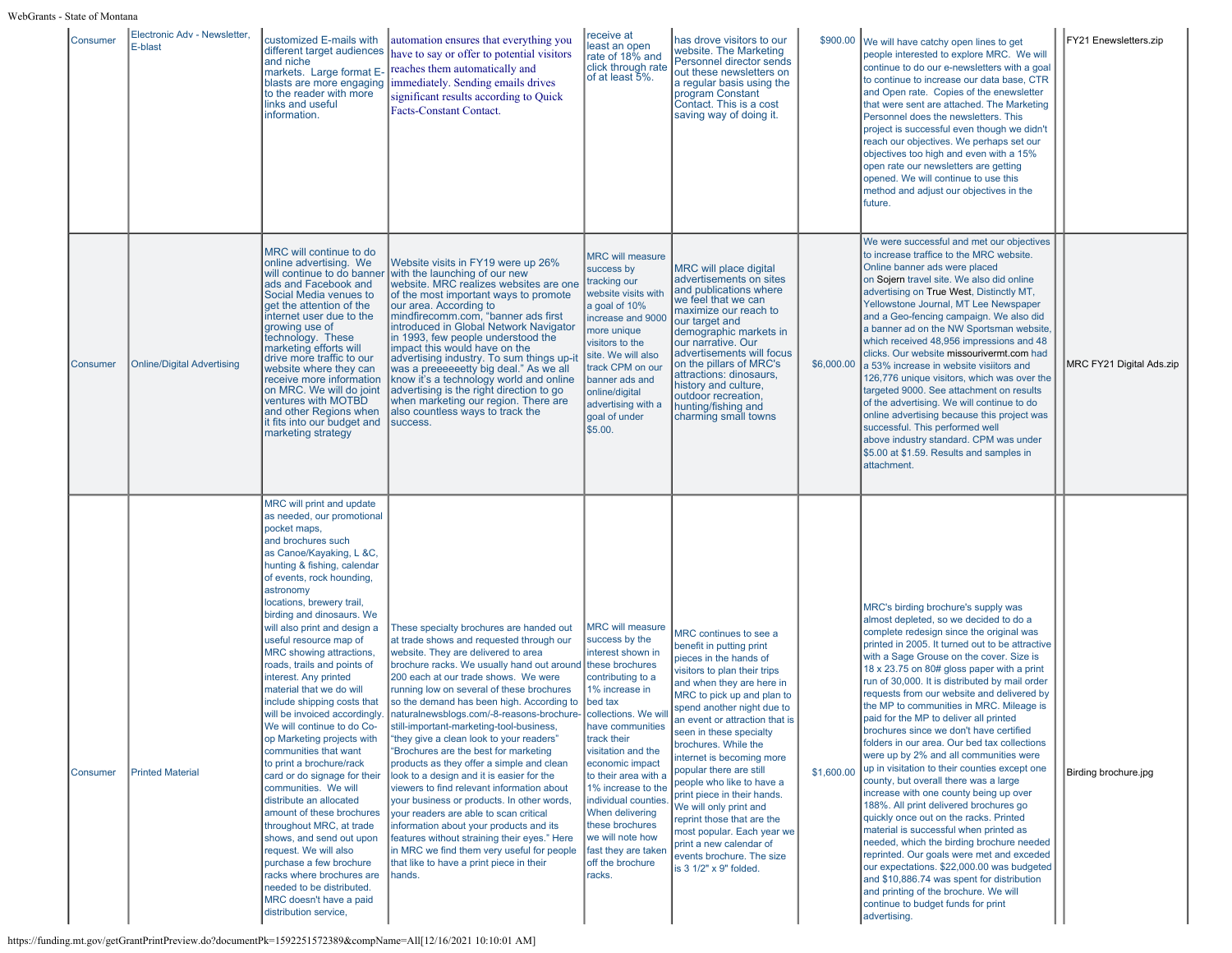| Consumer | <b>Travel Guide</b>   | therefore paid staff will<br>deliver the brochures and<br>travel planners within and<br>on the outskirts of MRC.<br>Mileage will be paid at state<br>rate to deliver the<br>brochures.<br>MRC will design our<br>primary and informational<br>travel planner in FY21.<br>Travel planners are an<br>important<br>marketing piece that<br>provides information,<br>pictures, maps and tools<br>needed by the visitor to<br>plan their trips and spend<br>more time in MRC. FY20<br>was our print year. This<br>has proven to be very<br>cost effective by doing an<br>updated planner every 2<br>years, alternating years<br>between design and<br>print. Shipping costs are<br>included in the bidding<br>process and will be<br>invoiced accordingly.                                                                                                 | In FY19 MRC distributed 13,766 travel<br>planners through the mail, delivered to<br>communities by the ED and MP,<br>mileage paid at state rate, and taken to<br>trade shows. First time<br>visitor groups according to ITRR<br>were 3%, and repeat visitors 91%.<br>These statistics show that once visitors<br>experience MRC they return. Travel<br>guides have proven to help a potential<br>visitor plan their trip and spend extra<br>time in MRC. Arrivalist Data shows<br>visitors to our region are mainly from<br>MT, ND and MN.                                                                                              | <b>MRC will</b><br>measure<br>success by<br>tracking the<br>amount of<br>planners that are<br>sent out each<br>year and track<br>our bed tax<br>collections with a<br>goal of 1%<br>increase,<br>and track how<br>many are<br>handed out at<br>trade shows with<br>an average of<br>350 for each<br>show, and track<br>our website visits<br>with a goal of<br>10% increase<br>and 9000 more<br>unique visitors to<br>the site.                                     | MRC prints and designs our<br>travel planner in a 2-year<br>cycle. This informational<br>piece is a necessity to<br>attracting visitors to MRC<br>and providing them a print<br>piece to help plan their trip<br>and to extend their stay.<br>We will continue to<br>distribute them at trade<br>shows and mail to inquiry<br>requests, chambers and<br>VIC's, and distribute them<br>in MRC and the<br>surrounding area for visitors<br>to pick up along their way.<br>Due to restricted travel<br>conditions if funding is<br>limited, we will work on<br>design for two years to<br>stretch funding.                         |            | MRC designed an attractive travel planner<br>in FY19. We printed it in FY20. We continue<br>to design one year and print the second<br>year, but in FY21 due to the Pandemic we<br>reviewed our inventory and with our limited<br>budget we chose to do design work over<br>two years and print in FY23. There is still a<br>need for a print travel planner. A total of<br>4434 Travel Planners were mailed out upon<br>request. We didn't attend any trade shows<br>\$9,000.00  in FY21. Our bed tax collections were up by<br>2%, our website visits were up 53% with<br>126,776 unique visitors to the site. This is a<br>cost effective method and we consider this<br>to be a successful project. We will continue<br>to use this method in the future on a<br>schedule where we update the design one<br>year and print the next year. A report on<br>design work for FY21 is attached.                                                                                                                                                                                                                                                                                                                                                                             | <b>MRC Northern Rockies</b><br>Publishing.docx                 |
|----------|-----------------------|-------------------------------------------------------------------------------------------------------------------------------------------------------------------------------------------------------------------------------------------------------------------------------------------------------------------------------------------------------------------------------------------------------------------------------------------------------------------------------------------------------------------------------------------------------------------------------------------------------------------------------------------------------------------------------------------------------------------------------------------------------------------------------------------------------------------------------------------------------|-----------------------------------------------------------------------------------------------------------------------------------------------------------------------------------------------------------------------------------------------------------------------------------------------------------------------------------------------------------------------------------------------------------------------------------------------------------------------------------------------------------------------------------------------------------------------------------------------------------------------------------------|---------------------------------------------------------------------------------------------------------------------------------------------------------------------------------------------------------------------------------------------------------------------------------------------------------------------------------------------------------------------------------------------------------------------------------------------------------------------|---------------------------------------------------------------------------------------------------------------------------------------------------------------------------------------------------------------------------------------------------------------------------------------------------------------------------------------------------------------------------------------------------------------------------------------------------------------------------------------------------------------------------------------------------------------------------------------------------------------------------------|------------|----------------------------------------------------------------------------------------------------------------------------------------------------------------------------------------------------------------------------------------------------------------------------------------------------------------------------------------------------------------------------------------------------------------------------------------------------------------------------------------------------------------------------------------------------------------------------------------------------------------------------------------------------------------------------------------------------------------------------------------------------------------------------------------------------------------------------------------------------------------------------------------------------------------------------------------------------------------------------------------------------------------------------------------------------------------------------------------------------------------------------------------------------------------------------------------------------------------------------------------------------------------------------|----------------------------------------------------------------|
| Consumer | <b>Joint Ventures</b> | MRC sees the value of<br>Joint Ventures and<br>partnering with MOTBD and<br>other Regions to reach the<br>best market and leverage<br>our marketing dollars. We<br>will take advantage of<br>match funding opportunities<br>when available and within<br>our budget. Please see the<br>narrative portion of our<br>where our Joint Venture<br>Marketing funds were<br>spent. New joint venture<br>marketing will include Night<br>Skies with other regions<br>and a Glacier Country<br>campaign to develop a dark<br>sky landing page and blog<br>posts that will contain<br>information about the<br>opportunities to observe<br>and enjoy the dark skies of<br><b>Glacier Country and</b><br>Missouri River Country. We<br>will continue to promote the<br>MT Dinosaur Trail and L&C<br><b>Trail. The Eastern MT</b><br>Initiative helped boost our | FY21 Marketing Plan to see A Joint Ventures line item will help with<br>more accurate tracking. When<br>partnering with MOTBD and other<br>Regions our marketing efforts go<br>further. According to Google, meaningfu<br>partnerships are the foundation for<br>success. Partnerships is what enables<br>many companies to make continuous<br>improvements. By sharing with others,<br>you can direct your resources and<br>capabilities to projects you consider<br>most important. In MRC, Joint Ventures<br>are even more beneficial with our limited<br>budget. We would like to see more<br>affordable and regional opportunities | <b>MRC will</b><br>measure<br>success by our<br>bed tax revenue,<br>website visits<br>and overall<br>inquiries<br>including the MT<br>dinosaur trail,<br>Lewis and Clark,<br>and Glacier<br>Country<br>partnership<br>projects. Reports<br>and results will<br>be given on all<br>our JV projects<br>to measure<br>success. We will<br>plan to increase<br>our bed tax by<br>1% and website<br>visits by 10%<br>and 9000 more<br>unique visitors to<br>the website. | Joint ventures and<br>partnerships are an<br>important part in<br>marketing Montana and<br>MRC. We gain more<br>exposure and our<br>marketing dollars go<br>further, especially with<br>our limited budget. We<br>will join in partnerships<br>whenever it<br>meets our target markets<br>and budget. For FY21 we<br>Iwill consider Parenting<br>and Sojern joint ventures<br>with MOTBD if available.<br>We will also do other<br>partnerships throughout<br>the year with other<br>regions. See the<br>narrative portion or our<br>marketing plan to see<br>where our Joint Ventures<br>funds have been spent in<br>the past. | \$9,000.00 | Joint ventures that we did in FY21: Lewis<br>and Clark with several Regions, and a Dark<br>Skies Cooperative Campaign with Glacier<br>Country.<br>Overall, we recorded 2608 inquires in the<br>office related to the joint venture activities.<br>Our website showed a 53% increase in<br>traffic to certain pages related to the Joint<br>Venture and 126,776 unique visitors. In<br>addition, various brochures tied to the joint<br>venture projects were picked up and mailed<br>out and distributed in our region.<br>The Lewis & Clark campaign included<br>updates on their website and a link to the<br>MRC site; see attached the L&C report.<br>We find that Lewis & Clark is still popular<br>based on the amount of inquiry calls to the<br>office. This was a successful project. The<br>cost was \$2,100, report attached. This was<br>a successful joint venture and we would do<br>it again if available. 399 L&C brochures<br>were mailed out along with 500 distributed<br>in our region.<br>The Dark Skies Campaign with Glacier<br>Country dates were July-Aug. with<br>Programmatic Banners, FB and IG and<br>Social feed ads and stories. 3,040,724<br>impressions were received, 15,045 Clicks<br>with a CTR of .49%, CPM \$1.64 and CPC<br>of .33. | MRC + GC- Stargazing<br>2021 Screenshots 7.20.21<br>$(1)$ .pdf |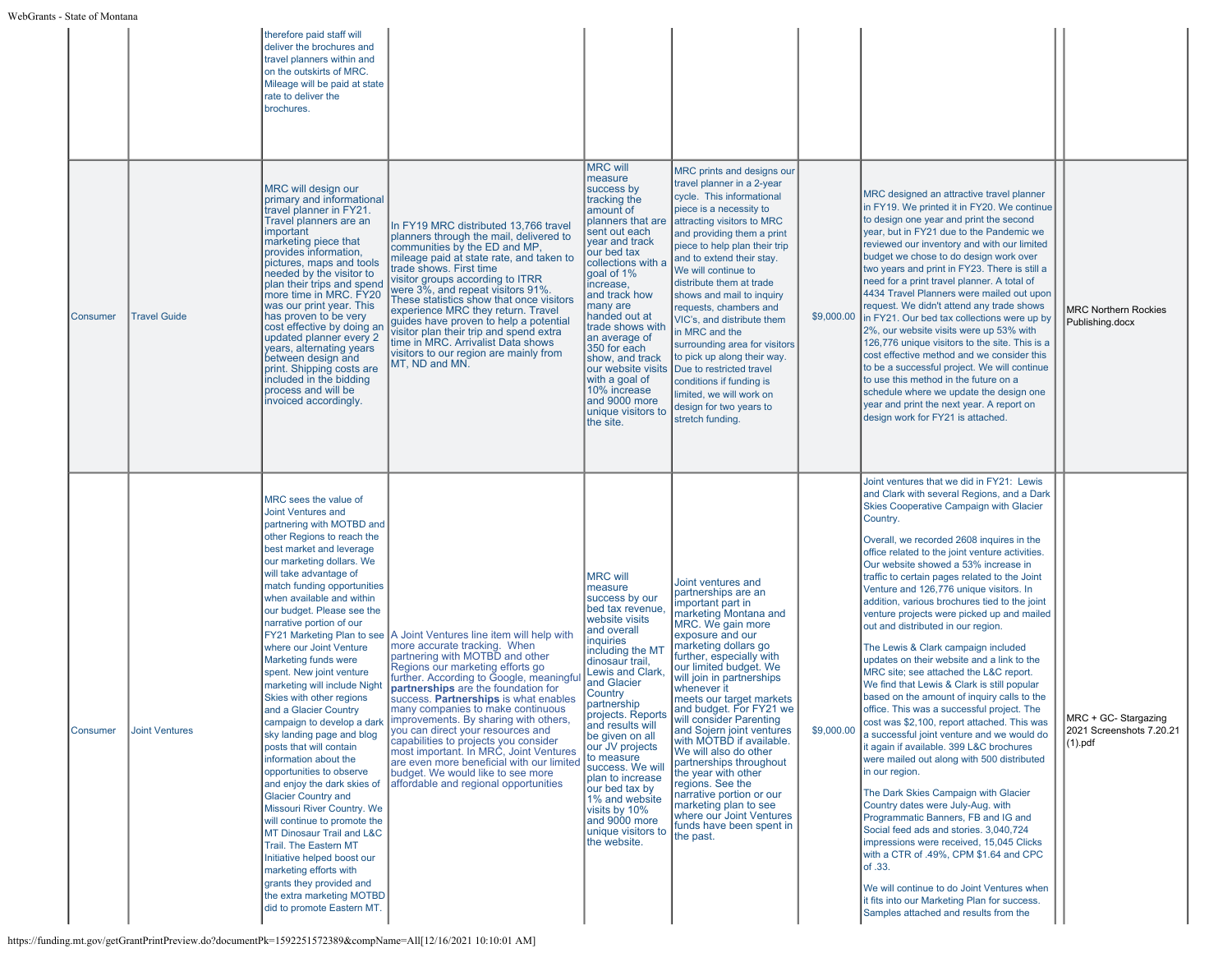|                 |                                         |                                                                                                                                                                                                                                                                                                                                                                                                                                                                                                                                                                                                                   |                                                                                                                                                                                                                                                                                                                                                                                                                                                                                                                                                                                                                                                                                                                                               |                                                                                                                                                                                                                                                                                                                                                                                                                                                                                                                                                                                                                                                                                                                                       |                                                                                                                                                                                                                                                                                                     |             | campaigns.<br>Our bed tax collections increased by 2%.<br>We were successful in our JV projects.                                                                                                                                                                                                                                                                                                                                                                                                                                                                                                                                                                                                                                                                                                                                                                                                                                                                                                                                                                                                                                                                                                                                                                                                                                                                                                             |                  |
|-----------------|-----------------------------------------|-------------------------------------------------------------------------------------------------------------------------------------------------------------------------------------------------------------------------------------------------------------------------------------------------------------------------------------------------------------------------------------------------------------------------------------------------------------------------------------------------------------------------------------------------------------------------------------------------------------------|-----------------------------------------------------------------------------------------------------------------------------------------------------------------------------------------------------------------------------------------------------------------------------------------------------------------------------------------------------------------------------------------------------------------------------------------------------------------------------------------------------------------------------------------------------------------------------------------------------------------------------------------------------------------------------------------------------------------------------------------------|---------------------------------------------------------------------------------------------------------------------------------------------------------------------------------------------------------------------------------------------------------------------------------------------------------------------------------------------------------------------------------------------------------------------------------------------------------------------------------------------------------------------------------------------------------------------------------------------------------------------------------------------------------------------------------------------------------------------------------------|-----------------------------------------------------------------------------------------------------------------------------------------------------------------------------------------------------------------------------------------------------------------------------------------------------|-------------|--------------------------------------------------------------------------------------------------------------------------------------------------------------------------------------------------------------------------------------------------------------------------------------------------------------------------------------------------------------------------------------------------------------------------------------------------------------------------------------------------------------------------------------------------------------------------------------------------------------------------------------------------------------------------------------------------------------------------------------------------------------------------------------------------------------------------------------------------------------------------------------------------------------------------------------------------------------------------------------------------------------------------------------------------------------------------------------------------------------------------------------------------------------------------------------------------------------------------------------------------------------------------------------------------------------------------------------------------------------------------------------------------------------|------------------|
| Consumer        | <b>Ad Agency Services</b>               | MRC has contracted with<br>Windfall, Inc. as their<br>Agency of Record.<br>agency that excels in<br>Marketing Strategies.<br>The MRC board of<br>directors are confident<br>that Windfall will market<br>MRC as a destination<br>that will result in more<br>visitation to our Region.<br>They will provide a full<br>media plan, marketing<br>plan, market research,<br>social media support,<br>digital leadership, search<br>engine marketing and<br>optimization, and website<br>support. Windfall is also<br>contracted by other<br>tourism partners so they<br>are knowledgeable to<br>follow the MT brand. | Windfall is a professional Windfall, Inc. has contracted with 4<br>other tourism regions and 1 CVB.<br>Research has shown that the previous<br>regions and CVB have been successful<br>with Windfall's marketing efforts. FY21<br>will be our 4th year contracting with<br>them. We have confidence that they will<br>provide the marketing strategies<br>necessary to increase our bed tax<br>revenue with a new and aggressive<br>marketing, media and social plan. They<br>have created new ads that are attractive<br>and eye catching. According to Google,<br>by partnering with an agency, you will<br>gain unprecedented access to a<br>considerable talent pool, which will<br>ultimately save your business both time<br>and money. | <b>MRC will</b><br>measure the<br>success of these<br>projects by<br>tracking our<br>website visits<br>and our visitation<br>at our events,<br>attractions and<br>the whole region.<br>MRC needs the<br>assistance of an<br>ad agency to<br>help market our<br>region as a<br>destination. They<br>will provide us<br>with the<br>narketing<br>necessary to<br>bring more<br>visitors and<br>recognition to<br>MRC. We will<br>measure our<br>success by<br>tracking our<br>website visits,<br>bed tax revenue,<br>social media,<br>and collect leads<br>with a goal of a<br>1% bed tax<br>increase, 10%<br>website increase<br>and 9000 more<br>unique visitors,<br>100 more likes<br>on social media<br>channels<br>and 5000 leads. | Windfall will provide a<br>yearlong strategic media<br>plan that will focus on<br>media placements,<br>strategic partnerships,<br>and digital and social<br>resource management.<br>They will research and<br>develop new and<br>expanded strategies to<br>grow the website and<br>develop content. | \$12,000.00 | MRC used the services of Windfall agency<br>for our FY21 Marketing Strategies. Windfall<br>has put a special effort into our website. We<br>contribute that to the high increase in<br>website traffic. Windfall helps with<br>online/digital, and print placement. The<br>agency created a new "More Room to<br>Roam" campaign that will extend into future<br>marketing. The events and attractions in<br>MRC increased on visitation in FY21.<br>Key indicators of performance include:<br>website traffic up 53%, unique visitors<br>126,776, Social Media, specifically<br>Facebook increased from last year 14,254<br>total page likes to 15,529, Instagram had<br>increased to 1,248 from 1,182<br>followers and Twitter is up to 402 followers,<br>compared to 377 last year. We collected<br>2608 leads.<br>With the success from our new campaigns,<br>website and online presence and the<br>marketing stategy that our ad agency has<br>provided we will continue to allocate<br>funding for our ad agency support.<br>Our bed tax collections were up 2%. Our<br>objectives were met using this method, so<br>we consider it successful and we will<br>continue to use the method in the future to<br>build upon the success. The leads were<br>down, but they will show a large increase in<br>FY22 because most of them came in after<br>July 1st. A list of duties performed is<br>attached. | Ad Agency.pdf    |
| Consumer        | <b>Search Engine Marketing</b>          | <b>MRC</b> hasn't used<br>keyword search terms for<br>a couple years. Our main<br>focus was to get our<br>website functional,<br>informative and user<br>friendly. Now that our<br>website is up and going<br>we realize Search terms<br>are a way to drive traffic<br>to the new MRC website<br>and increase visitation<br>from internet users.<br><b>Hunting and Fishing</b><br>seem to be our top<br>search terms.                                                                                                                                                                                             | According to marketingmo.com, Search<br>engine marketing is about gaining<br>visibility on search engines when users<br>search for terms that relate to your<br>business. For most companies, ranking<br>highly in search results isn't luck - it's a<br>result of solid effort of knowing your<br>business. MRC will choose high impact<br>keywords such as hunting/fishing.                                                                                                                                                                                                                                                                                                                                                                 | <b>MRC will track</b><br>our website visits<br>with a goal of<br>10% increase<br>and 9000 more<br>unique visitors,<br>bed tax<br>collections with<br>goal of 1%<br>ncrease,<br>consumer<br>advertising, print<br>and online with a $\left  \begin{array}{c} 1 & 0 \\ 1 & 0 \end{array} \right $<br>CPC of less than<br>\$5.00.                                                                                                                                                                                                                                                                                                                                                                                                        | MRC sees a benefit in<br>search engine marketing<br>with the increasing use of<br>the internet. We will<br>keep a tight control on<br>our keywords and center<br>on hunting and fishing<br>which perform the best.<br>Keywords drive more<br>traffic to our website to<br>use as a trip planning    | \$2,000.00  | MRC's google ad words pay per click<br>marketing ran from March-July 2021. The<br>ads were to promote our website and to<br>help with SEO and website traffic. Target<br>markets were MT, ND, Sask. and WY.<br>167,819 impressions, 5,119 clicks with a<br>CTR of 3.05%, CPM \$23.84, CPC .78, were<br>received. Website visitors showed an<br>increase of 53% with 126,776 unique<br>visitors, which met the targeted 9000. Bed<br>tax collections were up 2%. MRC considers<br>this a successful method and we will plan to<br>continue to use this method in the future.                                                                                                                                                                                                                                                                                                                                                                                                                                                                                                                                                                                                                                                                                                                                                                                                                                  | MRC FY21 SEM.zip |
| <b>Consumer</b> | Website/Internet<br>Development/Updates | MRC will make updates as<br>needed to our website to<br>maintain the most current<br>links, photos, and<br>information. The website is<br>designed to be informative<br>to the visitor and encourage<br>extended stays. We would<br>like to put more content on                                                                                                                                                                                                                                                                                                                                                   | According to MRC website analytics we<br>showed a 26% increase in website visits<br>from FY18 to FY19. This shows the<br>importance of having a current useful<br>website.                                                                                                                                                                                                                                                                                                                                                                                                                                                                                                                                                                    | <b>MRC will continue</b><br>to track our<br>website visits<br>through google<br>analytics with a<br>goal of a 10%<br>ncrease and 9000<br>nore unique                                                                                                                                                                                                                                                                                                                                                                                                                                                                                                                                                                                  | It is important to keep<br>websites accurate<br>and current, especially<br>during these uncertain<br>times. MRC will continue to<br>do updates to keep the<br>most important and current                                                                                                            | \$3,000.00  | No funds were spent. Minimal updates were<br>done through the Ad Agency contract.<br>Updating websites are very important and<br>we will continue to budget funds in the<br>future to keep our website current.                                                                                                                                                                                                                                                                                                                                                                                                                                                                                                                                                                                                                                                                                                                                                                                                                                                                                                                                                                                                                                                                                                                                                                                              |                  |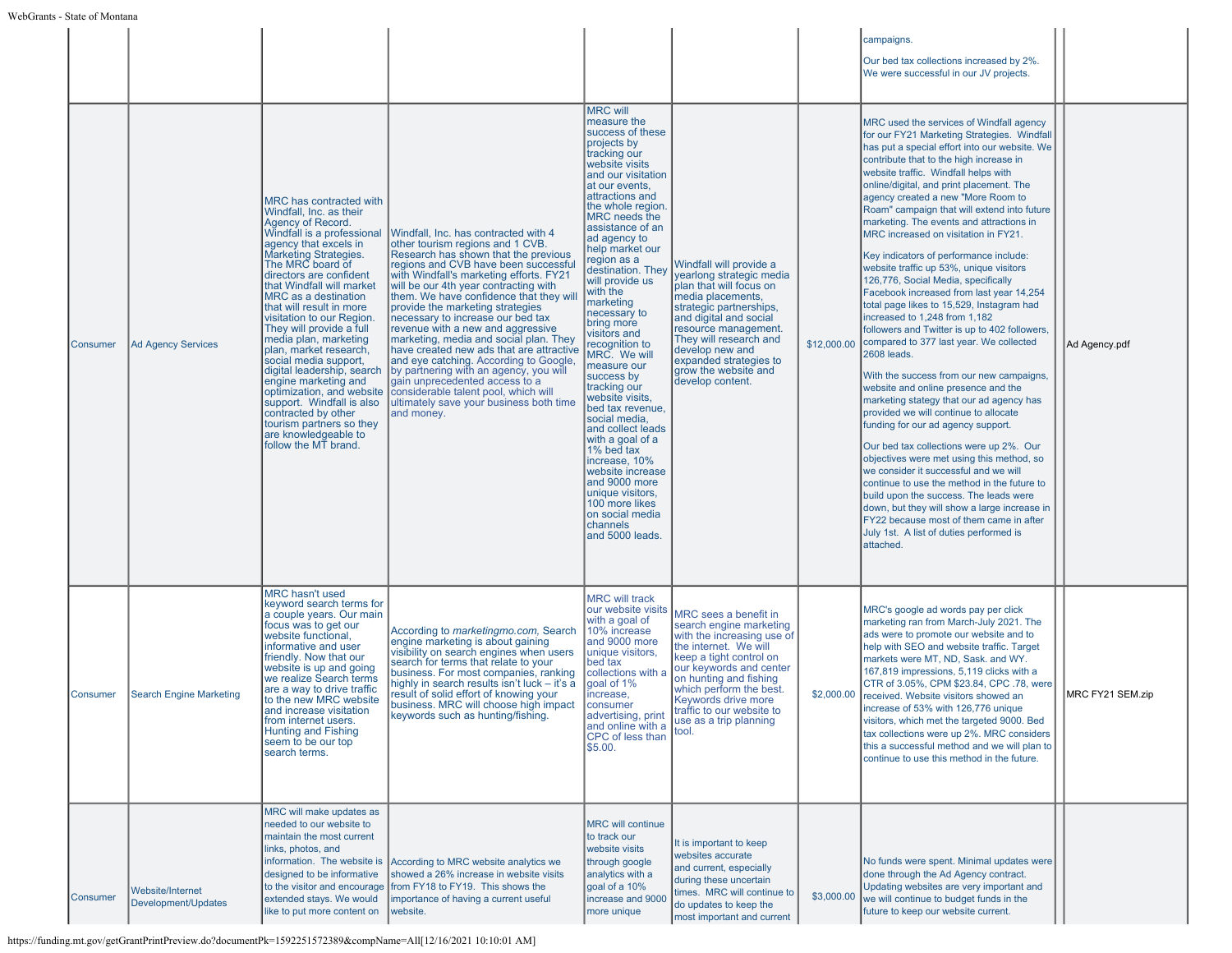|                      |                                   | the homepage, such as a<br>map listing all the locations<br>in MRC. This will depend on<br>funding.                                                                                                                                                                                                                                                                                                                                                                                                                                                                                                                                                                                                              |                                                                                                                                                                                                                                                                                                                                                                                                                                                                                                                                                                                                                                                                                          | visitors, and 3%<br>increase on page<br>views.                                                                                                                                                                                                                                                                                                                                                                                                                                                                                                                                                                                                             | information available.                                                                                                                                                                                                                                                                                                                                                                                                                                |             |                                                                                                                                                                                                                                                                                                                                                                                                                                                                                                                                                                                                                                                                                                                                                                                                                                                                                                                                                                                                                                                                                                                                                                          |  |
|----------------------|-----------------------------------|------------------------------------------------------------------------------------------------------------------------------------------------------------------------------------------------------------------------------------------------------------------------------------------------------------------------------------------------------------------------------------------------------------------------------------------------------------------------------------------------------------------------------------------------------------------------------------------------------------------------------------------------------------------------------------------------------------------|------------------------------------------------------------------------------------------------------------------------------------------------------------------------------------------------------------------------------------------------------------------------------------------------------------------------------------------------------------------------------------------------------------------------------------------------------------------------------------------------------------------------------------------------------------------------------------------------------------------------------------------------------------------------------------------|------------------------------------------------------------------------------------------------------------------------------------------------------------------------------------------------------------------------------------------------------------------------------------------------------------------------------------------------------------------------------------------------------------------------------------------------------------------------------------------------------------------------------------------------------------------------------------------------------------------------------------------------------------|-------------------------------------------------------------------------------------------------------------------------------------------------------------------------------------------------------------------------------------------------------------------------------------------------------------------------------------------------------------------------------------------------------------------------------------------------------|-------------|--------------------------------------------------------------------------------------------------------------------------------------------------------------------------------------------------------------------------------------------------------------------------------------------------------------------------------------------------------------------------------------------------------------------------------------------------------------------------------------------------------------------------------------------------------------------------------------------------------------------------------------------------------------------------------------------------------------------------------------------------------------------------------------------------------------------------------------------------------------------------------------------------------------------------------------------------------------------------------------------------------------------------------------------------------------------------------------------------------------------------------------------------------------------------|--|
| Events               | Radio & Television<br>Advertising | MRC continues to see a<br>benefit in advertising on<br>the Outdoor Radio Show.<br>The Captain, Mark Ward,<br>knows our area and talks<br>about MRC like he's lived<br>here all his life. All<br>advertising is done<br>outside the area to attract<br>people coming a distance<br>in order to increase the<br>nights' stay in MRC. The<br>Outdoor Radio Show airs<br>every Saturday morning<br>from 6:00 - 8:00 am and<br>targets the outdoor<br>enthusiasts over the<br>entire state of<br>Montana. With the recent<br>Covid-19 Pandemic,<br>when it's safe for people<br>to travel we will<br>also focus more<br>regionally, reaching out<br>to the Bismarck, ND radio<br>outdoor show with Jason<br>Mitchell. | Outdoor recreation supports and contributes<br>to a high quality of life and attracts visitors<br>from outside our immediate area. Outdoor<br>recreation is the economy of the future. In<br>MT, outdoor recreation generates \$7.1<br>Billion in annual consumer spending. The<br>Outdoor Radio Show reaches thousands of<br>outdoor enthusiasts on 28 radio stations<br>throughout Montana and reaches 75 cities.<br>Their page views are 3,347,224 per year on<br>montanaoutdoor.com, plus over 14,978<br>likes on their Facebook page. This number<br>is up 32.62% from last year. We have<br>worked with Jason Mitchell in the past on<br>videos and he as proven sucessful to MRC. | <b>MRC will measure</b><br>success by<br>continuing to<br>advertise on the<br><b>Montana Outdoor</b><br>Radio Show with a<br>goal of reaching<br>out to 28 radio<br>stations that will<br>cover 75 cities.<br>Our ads will be<br>aired every<br>Saturday morning<br>on the months that<br>we have chosen<br>promoting our<br>communities and<br>the great<br>outdoors. We will<br>plan to increase<br>our overnight stays<br>with a 1% bed tax<br>increase and our<br>website by 10%<br>with 9000 more<br>unique visitors to<br>the website. The<br>banner ads directs<br>them to our<br>website and the<br>mention of our<br>website by the<br>radio ads. | MRC will do radio<br>advertising on the<br>Montana Outdoor Radio<br>Show, hosted by The<br>Captain, for special<br>events and<br>attractions. We will<br>partner with the MT<br>Outdoor Radio Show to<br>run ads for our events<br>and outdoor activities, we<br>will also get a banner ad<br>with this buy in. We will<br>also consider working<br>with Jason Mitchell<br>Outdoors to stay regional<br>doing broadcasts in the<br>Bismarck, ND area. | \$3,280.00  | In FY21 MRC advertised on the MT<br>Outdoor Radio show with the "Captain",<br>Mark Ward. Mark is very familiar with our<br>area and has hunted and fished it for years.<br>The advertising took place several months<br>throughout the year. He promoted towns,<br>events and of course the hunting and<br>fishing opportunities. The audios are on file<br>at the organizations office per rules and<br>procedures, from the MT Outdoor Radio<br>Show that airs on Saturdays on 26 radio<br>stations across the whole state of MT and<br>reaches 75 cities. His radio show and<br>website reaches hunters, fishermen and<br>folks that want to enjoy the outdoors. The<br>shows are also available on the<br>website montanaoutdoor.com giving<br>additional longevity and exposure of MRC.<br>MRC was up by 2% in bed tax revenue.<br>Our website visits were up 53% with<br>126,776 unique visitors, which met the<br>targeted 9000. We met our objective of<br>reaching a large audience on 26 radio<br>stations that cover 75 cities. This project<br>was successful and we will continue to use<br>this method to advertise on the MT Outdoor<br><b>Radio Show</b> |  |
| Marketing<br>Support | Administration                    | MRC supports the<br>Montana Brand through<br>our Administration<br>efforts. We will continue<br>to communicate a<br>cohesive and effective<br>marketing identity using<br>the Montana Brand and<br>operate the Missouri<br><b>River Country office with</b><br>the help of the Executive<br>Director and purchase<br>supplies, insurance and<br>fees associated with<br>maintaining a<br>professional office.                                                                                                                                                                                                                                                                                                    | ITRR is a research tool that is useful for<br>tracking success. Through ITRR we see<br>where visitors come from, how long they<br>stay and the reasons why they come<br>and the sources used to plan their trip.<br>The Arrivalist Data helps with a<br>breakdown of counties, which provides<br>useful information especially for each<br>chamber in a county. Administration is<br>an operational method employed by the<br>orgaznization in order to adhere to the<br>state statute and governing rules and<br>regulations.                                                                                                                                                           | We will measure<br>success by<br>staying within<br>a 20% of our total<br>budget. We will<br>file our quarterly<br>compliance reports<br>on time.                                                                                                                                                                                                                                                                                                                                                                                                                                                                                                           | MRC will continue to<br>maintain an office with an<br><b>Executive Director to</b><br>oversee daily operations<br>of the business and<br>maintain a professional<br>office. MRC will stay<br>within a 20% budget for<br>administration and will<br>follow the Regulations<br>and Procedures when<br>using Lodging Facility<br>Use Tax Revenue.                                                                                                        | \$30,000.00 | The use of Administration funds was<br>sucessful. MRC stayed within a 20%<br>budget and maintained a<br>professional office and followed all<br>Rules and Procedures when using<br>Lodging Facility Use Tax<br>Revenue. Required reports were<br>submitted on time and there has<br>been no major audit issues. Our bed<br>tax collections were up 2%. MRC will<br>continue to use Administration funds<br>to maintain a professional office.<br>This method was successful.                                                                                                                                                                                                                                                                                                                                                                                                                                                                                                                                                                                                                                                                                             |  |
|                      |                                   | for educational use and<br>Voices of Montana to<br>help promote the tourism<br>industry. Education is<br>needed in our general<br>area. Some people and                                                                                                                                                                                                                                                                                                                                                                                                                                                                                                                                                          | MRC will contribute funds   Voices of Montana states, "As a leading<br>industry in Montana, non-resident<br>tourism supports 59,380 local jobs, adds<br>over \$3.7 billion to the economy<br>annually, and contributes to the<br>preservation of historical, cultural and<br><u>lrecreational</u> treasures. Voices of                                                                                                                                                                                                                                                                                                                                                                   | We will measure<br>success by<br>supporting Voices<br>of Montana and to<br>engage in our<br>communities,<br>attending<br>Chamber of<br>Commerce                                                                                                                                                                                                                                                                                                                                                                                                                                                                                                            | Voices of Montana is a<br>valuable resource for<br>reaching more tourism<br>success. Education is<br>important for the<br>business person to                                                                                                                                                                                                                                                                                                          |             | Education is important for the business<br>person to realize that tourism does support<br>them and to give great customer service for<br>return visits. Voices of Montana knew it<br>would be a financially difficult year so they<br>didn't ask for any funding. However we did<br>some public and educational outreach to<br>MRC communities. Our objective was to<br>engage in statewide outreach efforts to<br>reach an audience in an effective and<br>efficient way that we would not be able to                                                                                                                                                                                                                                                                                                                                                                                                                                                                                                                                                                                                                                                                   |  |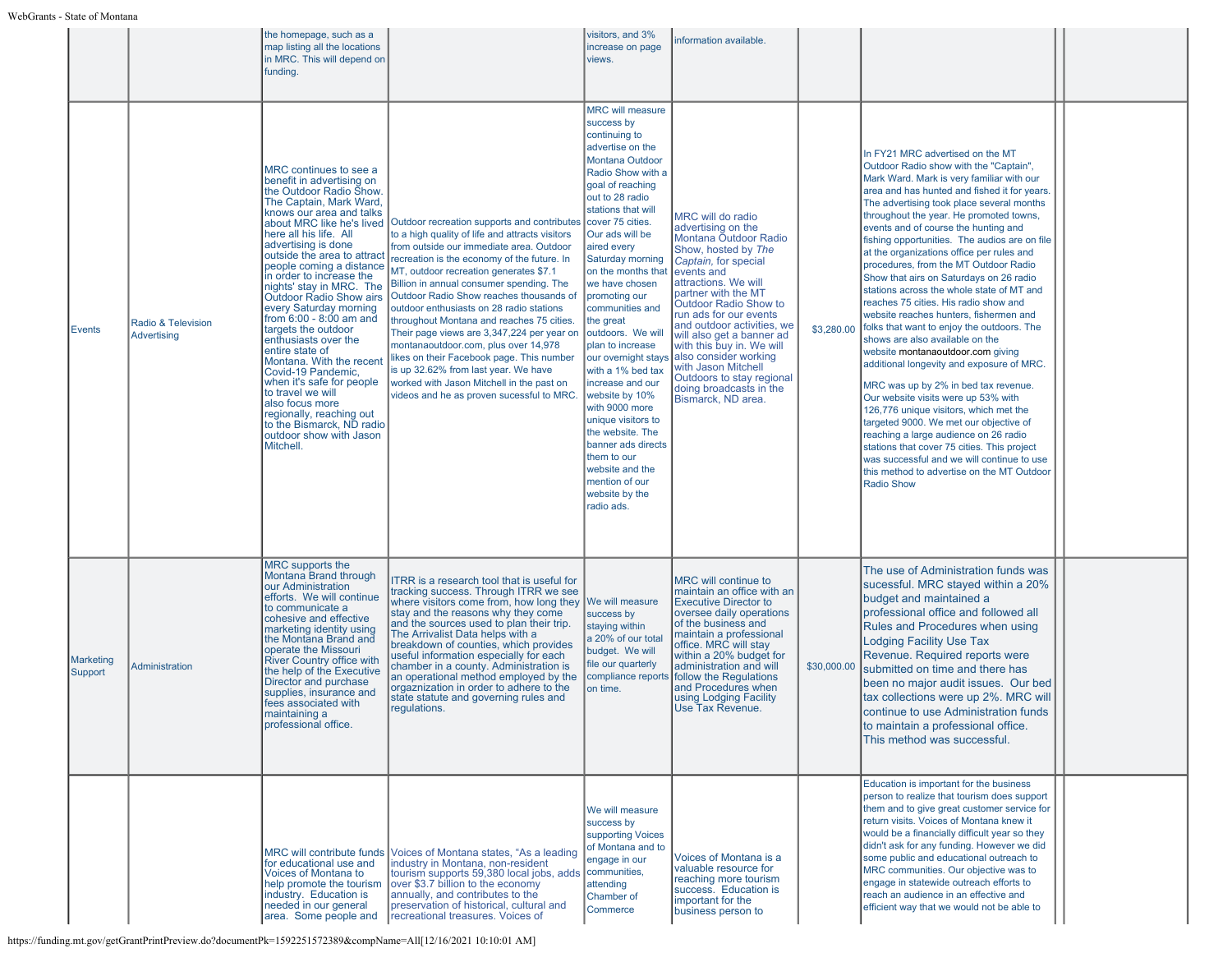| <b>Marketing</b><br>Support | Outreach                                 | businesses don't realize<br>the value of tourists to<br>their communities. The<br><b>Eastern MT Initiative</b><br>educating our<br>communities.                                                                                                                                                                                                                                                                                                                                                                                                                                                                             | Montana Tourism exists to educate<br>audiences on the importance of tourism<br>promotion funding-which comes from a<br>lodging tax paid by overnight guests. In<br>meetings are helping with a competitive marketplace, travelers<br>have many options, Montana cannot<br>take its success for granted."                                                                                                                                               | meetings and<br>educating them on<br>the benefits that<br>tourism provides to<br>their area. We will<br>measure success<br>by the results of<br>our bed tax<br>collections and<br>website visitors.                                                                                                                     | realize that tourism does<br>support them and to give<br>great customer service<br>for return visits. MRC will<br>also work to educate<br>each of their<br>communities.                                                                                                                                          | \$800.00    | do with just our own resources. Although<br>we didn't contribute funding to Voices of<br>Montana, the local outreach we did with our<br>communities was successful and Voices of<br>Montana was still working for us. Anytime<br>education on tourism is provided in MRC it<br>is a benefit. We met our objective and<br>considered this method successful. We will<br>continue to include and fund the Outreach<br>Method in the future and will plan to fund<br>Voices of Montana in the<br>future. http://www.voicesoftourism.com/ Our<br>bed tax was up 2% and our website was up<br>53%.                                                                                                                                                                                                                                                                                                                                                                                                                                                                                                                                                                                                                                                                                                                                                                                                        |                     |
|-----------------------------|------------------------------------------|-----------------------------------------------------------------------------------------------------------------------------------------------------------------------------------------------------------------------------------------------------------------------------------------------------------------------------------------------------------------------------------------------------------------------------------------------------------------------------------------------------------------------------------------------------------------------------------------------------------------------------|--------------------------------------------------------------------------------------------------------------------------------------------------------------------------------------------------------------------------------------------------------------------------------------------------------------------------------------------------------------------------------------------------------------------------------------------------------|-------------------------------------------------------------------------------------------------------------------------------------------------------------------------------------------------------------------------------------------------------------------------------------------------------------------------|------------------------------------------------------------------------------------------------------------------------------------------------------------------------------------------------------------------------------------------------------------------------------------------------------------------|-------------|------------------------------------------------------------------------------------------------------------------------------------------------------------------------------------------------------------------------------------------------------------------------------------------------------------------------------------------------------------------------------------------------------------------------------------------------------------------------------------------------------------------------------------------------------------------------------------------------------------------------------------------------------------------------------------------------------------------------------------------------------------------------------------------------------------------------------------------------------------------------------------------------------------------------------------------------------------------------------------------------------------------------------------------------------------------------------------------------------------------------------------------------------------------------------------------------------------------------------------------------------------------------------------------------------------------------------------------------------------------------------------------------------|---------------------|
| <b>Marketing</b><br>Support | Fulfillment/Telemarketing/Call<br>Center | MRC will continue to<br>provide visitors with a<br>variety of information<br>they request, including<br>our Travel Planner, a<br>current Calendar of<br><b>Events and targeted</b><br>brochures all supporting<br>the Montana Brand.<br>These efforts include our<br>toll-free phone number.<br>internet services,<br>contractor, mailing<br>supplies and storage to<br>store our fulfillment<br>pieces.                                                                                                                                                                                                                    | MRC responded to 29,544<br>inquiries in FY19. With the assistance<br>of a Group Home located in MRC we<br>mail out all information within a 72 hour<br>time frame. Accurate records are kept to<br>track mailings. Research shows that "a<br>fulfillment center exists to get online<br>orders to customers in a timely fashion<br>and relieve ecommerce companies of<br>postage, fulfillment by the managing this crucial-yet-challenging<br>process. | <b>MRC will</b><br>measure<br>success by<br>tracking the<br>number of<br>inquiries<br>and travel<br>planners that are<br>sent out each<br>year with the<br>help of our<br>fulfillment<br>services. We wil<br>strive to receive<br>at least 2000<br>leads/inquiries<br>per year and mail<br>out 4000 travel<br>planners. | MRC continues to use a<br>fulfillment service to fulfill<br>requests and provide<br>potential visitors with our<br>travel planner and<br>information used to plan<br>a trip to MRC. The<br>Group Home is very<br>efficient and allows the<br><b>Executive Director more</b><br>time to work on office<br>duties. | \$16,000.00 | MRC uses a fulfillment service, Malta<br>Opportunities in Malta, MT to fulfill inquiry<br>requests. They mailed out a total of 4434<br>travel planners and 2645 misc. brochures.<br>They recorded 2608 inquiries. The state of<br>TX was the state with the most requests<br>with CA, IL, MN and WA coming in next top<br>states. We will continue to mail out upon<br>request realizing the internet is<br>becoming more popular. In addition to the<br>physical mailing, the travel planner is<br>downloadable from our website and<br>distributed/available electronically to those<br>requesting on a self-serve basis. We will<br>retain ther services of Malta Opportunities,<br>a group home in Malta, MT. They provide<br>excellent distribution services and<br>record/database management and<br>reporting for all our fulfillment needs. A full<br>report is attached with inquiries, brochures<br>and mailings.<br>This method of using a fulfillment service is<br>successful as we met our objective to<br>distribute requested information to target<br>markets and potential visitors in a cost-<br>effective and efficient manner. We will<br>continue to distribute and fulfill requests<br>using Malta Opportuinities services in the<br>future.<br>We are expecting to have an increase in<br>inquiries in FY22 because some of the<br>leads came in after the end of the FY 21. | FY21 MOI report.pdf |
| <b>Marketing</b><br>Support | <b>Opportunity Marketing</b>             | Throughout the year<br>MRC may take<br>advantage of opportune<br>projects to promote MRC<br>that we weren't aware of<br>at the time of creating our<br>annual marketing plan.<br>Some of these projects<br>that we have done in the<br>past are publications,<br>print, online, social<br>media, signage,<br>insertions, motorcycle ad<br>books, and videos. We<br>would like to continue to<br>take advantage of<br>opportunities if they fall<br>within the scope of<br><b>MRC's marketing</b><br>efforts. An opportunity<br>marketing project we<br>would like to include in<br>this FY21 Marketing Plan<br>is Night Sky | Research would be obtained for an<br>Opportunity Project when we know what the<br>project would be. We would use ITRR or<br>Arrivalist Data or whatever resources would<br>apply to the project.                                                                                                                                                                                                                                                       | <b>MRC</b> will measure<br>success by<br>tracking our bed<br>tax revenue and<br>set a goal of a 1%<br>increase, website<br>visits 10%<br>increase and 9000<br>more unique<br>visitors to the<br>website. We will<br>also<br>track inquiries, and<br>general interest to<br>attend or needing<br>more information        | While opportunity<br>projects are unknown at<br>this time MRC would<br>make sure they fall within<br>the scope of our overall<br>promoting efforts and<br>follow the Rules and<br>Regulations.                                                                                                                   | \$250.00    | No funds were spent. We will<br>continue to budget funds in<br>Opportunity Marketing for unknown<br>projects throughout the year.                                                                                                                                                                                                                                                                                                                                                                                                                                                                                                                                                                                                                                                                                                                                                                                                                                                                                                                                                                                                                                                                                                                                                                                                                                                                    |                     |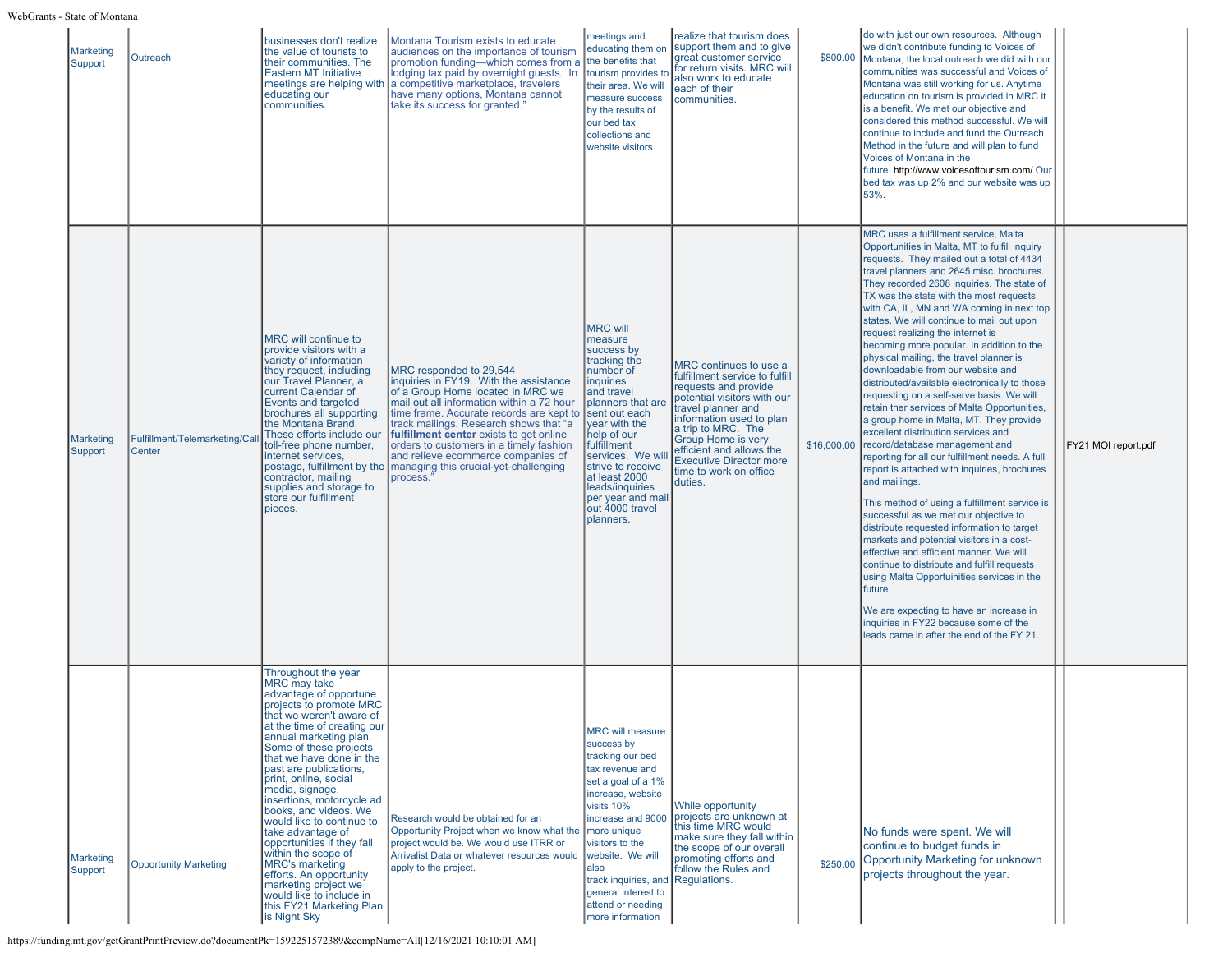|                      |                                              | opportunities. We don't<br>know exactly what they<br>would be at this time, but<br>as our night sky<br>promotions continue<br>opportunities might<br>arise. They<br>would comply with all<br><b>Rules and Regulations</b>                                                                                                                           |                                                                                                                                                                                                                                                                                                                                                                                                                                                                                                                                                                                                                                                                                       | depending on the<br>Opportunity<br>Project.                                                                                                                                                                                                                                                                             |                                                                                                                                                                                                                                                                                                                                                                                                                                                                                                                                                                                                                                                                                                                                                                                                                                                                                                                                           |             |                                                                                                                                                                                                                                                                                                                                                                                                                                                                                                                                                                                                                                                                                                                                                                                                                                                                                                                                                                                                                                                                                                                                                                                                                                                                                                                                                                                                          |                         |
|----------------------|----------------------------------------------|-----------------------------------------------------------------------------------------------------------------------------------------------------------------------------------------------------------------------------------------------------------------------------------------------------------------------------------------------------|---------------------------------------------------------------------------------------------------------------------------------------------------------------------------------------------------------------------------------------------------------------------------------------------------------------------------------------------------------------------------------------------------------------------------------------------------------------------------------------------------------------------------------------------------------------------------------------------------------------------------------------------------------------------------------------|-------------------------------------------------------------------------------------------------------------------------------------------------------------------------------------------------------------------------------------------------------------------------------------------------------------------------|-------------------------------------------------------------------------------------------------------------------------------------------------------------------------------------------------------------------------------------------------------------------------------------------------------------------------------------------------------------------------------------------------------------------------------------------------------------------------------------------------------------------------------------------------------------------------------------------------------------------------------------------------------------------------------------------------------------------------------------------------------------------------------------------------------------------------------------------------------------------------------------------------------------------------------------------|-------------|----------------------------------------------------------------------------------------------------------------------------------------------------------------------------------------------------------------------------------------------------------------------------------------------------------------------------------------------------------------------------------------------------------------------------------------------------------------------------------------------------------------------------------------------------------------------------------------------------------------------------------------------------------------------------------------------------------------------------------------------------------------------------------------------------------------------------------------------------------------------------------------------------------------------------------------------------------------------------------------------------------------------------------------------------------------------------------------------------------------------------------------------------------------------------------------------------------------------------------------------------------------------------------------------------------------------------------------------------------------------------------------------------------|-------------------------|
| Marketing<br>Support | <b>TAC/Governor's Conference</b><br>meetings | <b>TAC and Governor's</b><br>Conference meetings are<br>important for the Region<br>Director to attend to stav<br>informed on tourism<br>trends, updates, rules<br>and regulations, and<br>useful marketing tools                                                                                                                                   | These meetings are informative and a<br>necessity in operating a cohesive<br>organization and staying informed of the<br>rules and regulations in tourism. MRC<br>has not had any issues of misuse of bed<br>tax funds brought before the TAC within<br>the last 16 years. According to<br>getminute.com/importance-of-meetings,<br>meetings are the best way to collaborate<br>and build strength with your team.                                                                                                                                                                                                                                                                    | Success will be<br>measured by the<br>tracking of<br>accomplishing<br>MRC's goals and<br>objectives and<br>continuing to<br>operate<br>according to the<br><b>Rules and</b><br><b>Requlations for</b><br>Lodging Facility<br>Use Tax<br>Revenue.                                                                        | These meetings play an<br>important role for the<br>director to attend, to<br>accomplish MRC's goals<br>in the tourism<br>industry. More travel time<br>and mileage is allowed<br>for this budget due to<br>distances to travel to<br>meetings.                                                                                                                                                                                                                                                                                                                                                                                                                                                                                                                                                                                                                                                                                           | \$3,500.00  | The TAC meetings were held<br>virtually and the Governor's Conf.<br>was cancelled. These meetings are<br>important, and the Executive Director<br>attended virtually. We will continue to<br>budget funds for meetings because<br>of the importance of keeping up on<br>updates from MOTBD, and other<br>important information at these<br>meetings.                                                                                                                                                                                                                                                                                                                                                                                                                                                                                                                                                                                                                                                                                                                                                                                                                                                                                                                                                                                                                                                     |                         |
| Marketing<br>Support | <b>Marketing/Publicity</b><br>Personnel      | MRC's ED will commit to<br>marketing obligations<br>outside the normal scope<br>of responsibilities<br>outlined in the current job<br>description. No overtime<br>will be received between<br>the two positions and<br>hours will be tracked and<br>recorded for this position.<br>Duties will be directed at<br>marketing MRC as a<br>destination. | In FY19 MRC's website visits were up by<br>26%, bed tax up 6%. Our consumer<br>advertising CPM was under \$5.00. These a<br>contribute to the efforts of the marketing<br>personnel position. Our new website has<br>been launched, but work continues to do<br>updates and keep current information.<br>We are expecting an increase in FY20 for<br>website visits to our site. We realize the<br>importance of having an updated website,<br>but it doesn't come without continual<br>work. According to:<br>https://movingtargets.com/blog/business-<br>marketing/why-marketing-is-so-important,<br>"Marketing is an important strategy to<br>ensure the growth of your business." | <b>MRC will</b><br>measure<br>success bed tax<br>collections with a<br>goal of 1%<br>increase,<br>consumer<br>advertising<br>performance<br>improvement,<br>print and online<br>with a CPM of<br>less than \$5.00<br>and CPC less<br>than \$5.00,<br>social media<br>efforts to show<br>an increase in<br>likes by 100. | The duties of MP will<br>include but not limited<br>to plan and host FAM<br>tours for qualified<br>journalists, plan<br>and attend trade shows,<br>implement educational<br>workshops, prepare<br>press releases, prepare<br>the annual Marketing<br>Plan, prepare tourism<br>marketing presentations,<br>attend marketing<br>meetings,<br>Facebook, Instagram,<br>Twitter and social media<br>opportunities,<br>photography, website,<br>creating calendar of<br>events, promotional<br>brochures, design ads,<br>newsletters, trade shows<br>Co-op Marketing, and<br>Joint Ventures, FAM<br>tours and to visit the<br>communities in Missouri<br><b>River Country and talk</b><br>about the options that are<br>available to market their<br>businesses as a<br>destination. This will be a<br>challenging year with less<br>funding, so the MP will<br>have to take over more<br>duties that our Ad<br>Agency has done in the<br>past. | \$28,000.00 | A list of the hours worked, dates and duties<br>performed is attached. We will continue the<br>Marketing Personnel position. Our website<br>showed an increase of 53% and 126,776<br>unique visitors to the site. Website is part of<br>this position along with social media that is<br>done almost daily. FB is up to 15,529 page<br>likes, compared to 14,254 in FY20. We also<br>do Twitter and Instagram with increase likes<br>and impressions on both sites. Instagram<br>has 1182 followers and Twitter has 377<br>followers. Our bed tax revenue was up by<br>2%. The Marketing Personnel also does<br>trade shows, press trips, and all marketing<br>duties to promote MRC as a destination. All<br>of our media placements performed well<br>above industry average and our goal of<br>under \$5.00 for CPM and CPC was<br>reached. See reports on Social Media and<br>Online/Digital Advertising on the specific<br>methods. According to ITRR repeat visitors<br>are at 85%. While this is great we will work<br>on first time visitation. The Marketing<br>Personnel position is a valuable position<br>that is split between the ED. Hours and<br>duties are carefully tracked according to the<br>Rules and Procedures and no overtime is<br>received. We do consider this overall<br>method successful and we will continue<br>to have a Marketing Personnel position in<br>the future. | Marketing Personnel.pdf |
|                      |                                              | MRC will continue to work<br>with communities to help<br>them promote their area or<br>an event in their town. In<br>the past we have done a                                                                                                                                                                                                        | In previous years MRC advertised with Co-                                                                                                                                                                                                                                                                                                                                                                                                                                                                                                                                                                                                                                             | <b>MRC will</b><br>measure the                                                                                                                                                                                                                                                                                          |                                                                                                                                                                                                                                                                                                                                                                                                                                                                                                                                                                                                                                                                                                                                                                                                                                                                                                                                           |             | MRC did Co-op Marketing grants with the<br>Glasgow Chamber of Commerce on several<br>of their summer events and the NE MT<br>Fair/Concert. We also did a Co-op project<br>with the Great Plains Dinosaur Museum in<br>Malta. MRC provided a 50/50 match<br>of funding for the advertising of these<br>events and ads. Our bed tax was up by 2%                                                                                                                                                                                                                                                                                                                                                                                                                                                                                                                                                                                                                                                                                                                                                                                                                                                                                                                                                                                                                                                           |                         |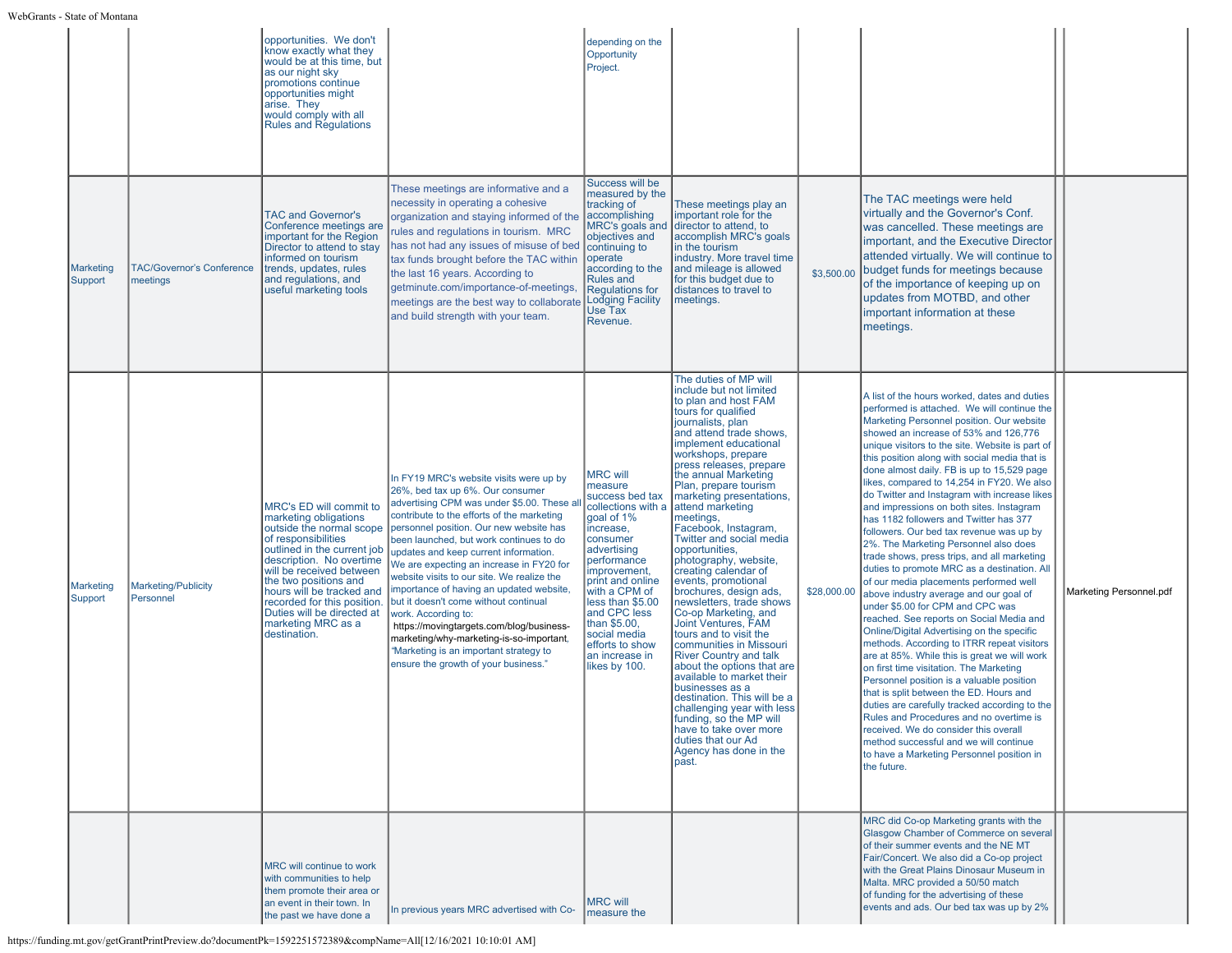| <b>Marketing</b><br>Support | <b>Cooperative Marketing</b> | 50/50 match with a<br>community to print<br>brochures, posters, signage<br>and advertise an event on<br>the radio, newspaper or<br>TV. See Cooperative<br>Marketing in the MRC FY21<br>narrative portion. We will<br>take advantage of the new<br><b>Rules and Regulations that</b><br>permit MRC to advertise<br>Conventions. We would like<br>to partner with the larger<br><b>Chambers and communities</b><br>with motels to<br>accommodate convention<br>attendees. MRC will plan to<br>bring more Conventions to<br>our region.                                  | op Marketing funds with the Glasgow<br>Chamber the MT Gov. Cup Walleye<br>Tournament. Last year the attendance and<br>entries increased. A result of more<br>advertising. Brochures from various<br>communities have shown an increase in<br>visitation to MRC and the community and<br>their events. Our bed tax revenue increased<br>by 6%, meaning more travelers to MRC. As<br>stated in Joint Ventures, meaningful<br>partnerships are the foundation for<br>success. Partnerships are what enables<br>many companies to make continuous<br>improvements. By sharing with others, you<br>can direct your resources and capabilities to<br>projects you consider most important.         | success of the<br>co-op projects by<br>tracking the<br>visitation to an<br>event or<br>attraction in the<br>community<br>where a co-op<br>project was held<br>with a plan to<br>increase<br>visitation by 1%.<br>These projects<br>will include<br>partnering with<br>the Glasgow<br>Chamber of<br><b>Commerce and</b><br>the GPDM. | By partnering with<br>communities we leverage<br>more dollars and<br>increase the advertising<br>of a community or an<br>event. Therefore,<br>increasing more nights<br>spent in MRC.                                                                                                                                                                                                                                                                                                                                                 | \$4,000.00 | and Valley Co. was up 61% for the summer<br>and Phillips Co. was up 113%. Our website<br>was up 53% with 126,776 unique visitors to<br>the site. The 2021 NE MT Fair had around<br>1350 in attendance showing people coming<br>from all over. They said they saw many<br>people they didn't know. This was slightly<br>down from 2019 by 250 attendees. The<br>Gov. Cup Walleye Tournament filled<br>up immediately with a waiting list. The<br>summer events had attendance from 12<br>different states. The GPDM did TV<br>advertising and they reported the highest<br>visitation since they opened. We will<br>continue to do Co-op Marketing projects<br>with our communities to help them get their<br>events and attractions record number<br>visitors. Ad copies attached and radio ads<br>are on file at the organization. These Co-op<br>Marketing projects are carefully reviewed<br>before paying any of the bills and we will<br>continue to do Co-op Marketing projects to<br>help the communities as long as funding<br>allows. These projects were successful<br>according to the Co-op recipients. | FY21 Co-op Marketing.pdf |
|-----------------------------|------------------------------|-----------------------------------------------------------------------------------------------------------------------------------------------------------------------------------------------------------------------------------------------------------------------------------------------------------------------------------------------------------------------------------------------------------------------------------------------------------------------------------------------------------------------------------------------------------------------|----------------------------------------------------------------------------------------------------------------------------------------------------------------------------------------------------------------------------------------------------------------------------------------------------------------------------------------------------------------------------------------------------------------------------------------------------------------------------------------------------------------------------------------------------------------------------------------------------------------------------------------------------------------------------------------------|-------------------------------------------------------------------------------------------------------------------------------------------------------------------------------------------------------------------------------------------------------------------------------------------------------------------------------------|---------------------------------------------------------------------------------------------------------------------------------------------------------------------------------------------------------------------------------------------------------------------------------------------------------------------------------------------------------------------------------------------------------------------------------------------------------------------------------------------------------------------------------------|------------|---------------------------------------------------------------------------------------------------------------------------------------------------------------------------------------------------------------------------------------------------------------------------------------------------------------------------------------------------------------------------------------------------------------------------------------------------------------------------------------------------------------------------------------------------------------------------------------------------------------------------------------------------------------------------------------------------------------------------------------------------------------------------------------------------------------------------------------------------------------------------------------------------------------------------------------------------------------------------------------------------------------------------------------------------------------------------------------------------------------------|--------------------------|
| <b>Marketing</b><br>Support | Equipment                    | Office equipment is<br>needed to maintain a<br>professional office. With<br>the increase in<br>technology the most up<br>to date equipment is<br>needed.                                                                                                                                                                                                                                                                                                                                                                                                              | According to:<br>https://www.entrepreneur.com/article/81634,<br>"Businesses existed before there were<br>computers, fax machines, telephones and<br>copiers, but few entrepreneurs these days<br>would want to try to grow a company<br>without the advantages modern information<br>technology can bring. Merely having access<br>to the internet--with its myriad opportunities<br>for finding customers, building brands,<br>researching suppliers and communicating<br>with employees and others--can easily<br>justify updating the technology in your<br>office."                                                                                                                      | <b>MRC will</b><br>purchase<br>equipment as<br>needed.                                                                                                                                                                                                                                                                              | MRC needs to maintain<br>a professional office. New<br>equipment is necessary to<br>keep up with the new<br>technology and advancing<br>society. We will only get<br>new equipment when and<br>as needed.                                                                                                                                                                                                                                                                                                                             |            | No new equipment was needed<br>therefore no funds were spent. MRC<br>\$420.00 will continue to budget funds into the<br>equipment line item.                                                                                                                                                                                                                                                                                                                                                                                                                                                                                                                                                                                                                                                                                                                                                                                                                                                                                                                                                                        |                          |
| Publicity                   | <b>Press Trips</b>           | <b>MRC will host Press/FAM</b><br>Trips, allowing us to<br>reach more writers and<br>ultimately generate more<br>publicity. In the past we<br>have coordinated FAM's<br>with MOTBD and other<br>regions. We would plan<br>to continue this joint<br>venture to increase<br>awareness of our region<br>of nature, hunting,<br>fishing. dinosaurs.<br>history, birding, Native<br>American Culture.<br>recreation/outdoors, night<br>skies, outlaws, boating,<br>canoeing, ice fishing and<br>anything thing that would<br>make MRC a memorable<br>Iplace to a visitor. | Our recent Press Trips with Jason<br>Mitchell Outdoor Television on mule<br>deer hunting, ice fishing, walleye<br>fishing, and lake trout fishing have<br>produced several articles in publications<br>such as Midwest Outdoors, In-<br><b>Fisherman and MN Sporting</b><br>Journal. They are still producing<br>inquiries because he runs the TV<br>shows several times throughout the<br>vear, Earned media/Press Trips, are<br>viewed by the public as the most<br>credible source used. 75% of journalists<br>say fewer than a quarter of the pitches<br>they receive are relevant. Knowing that,<br>it's important to get the right pitches out<br>there. https://earnedmediarising.com | <b>MRC will</b><br>measure the<br>success of our<br>FAM's by<br>increasing<br>awareness of<br><b>MRC</b> through<br>publications,<br>videos, and<br>television with a<br>goal of \$15,000<br>in Publicity Value                                                                                                                     | Press/FAM Trips are an<br>important way of getting<br>exposure to MRC. When<br>working with the MOTBD<br>they help us get the best<br>journalists to produce the<br>best coverage of our<br>area. We will continue to<br>work with Jason<br>Mitchell because of past<br>successes. He has<br>produced videos and You<br>Tube videos that we will<br>continue to utilize and<br>keep updating as<br>needed. We will take<br>advantage of<br>opportunities to use<br>photographers and<br>outfitters to achieve our<br>publicity goals. |            | No funds were spent in FY 21. MRC<br>struggles to get journalists for press trips.<br>We rely heavily on assistance from<br>MOTBD. The last couple of years MOTBD<br>has been helping MRC with Photo<br>\$1,000.00 Influencers instead of doing press trips with<br>us. Press/FAM trips can be very successful<br>so we will continue to budget funds if an<br>opportunity arises with journalists.                                                                                                                                                                                                                                                                                                                                                                                                                                                                                                                                                                                                                                                                                                                 |                          |
|                             |                              | <b>MRC's social media</b>                                                                                                                                                                                                                                                                                                                                                                                                                                                                                                                                             |                                                                                                                                                                                                                                                                                                                                                                                                                                                                                                                                                                                                                                                                                              | <b>MRC will</b>                                                                                                                                                                                                                                                                                                                     | Social Media is growing<br>and becoming a popular<br>way of advertising. MRC<br>will continue with the                                                                                                                                                                                                                                                                                                                                                                                                                                |            | Our social media engagements and likes<br>continue to grow and provides a desired<br>return on investment for marketing MRC.<br>Facebook: FY21 15,529 total page likes,                                                                                                                                                                                                                                                                                                                                                                                                                                                                                                                                                                                                                                                                                                                                                                                                                                                                                                                                             |                          |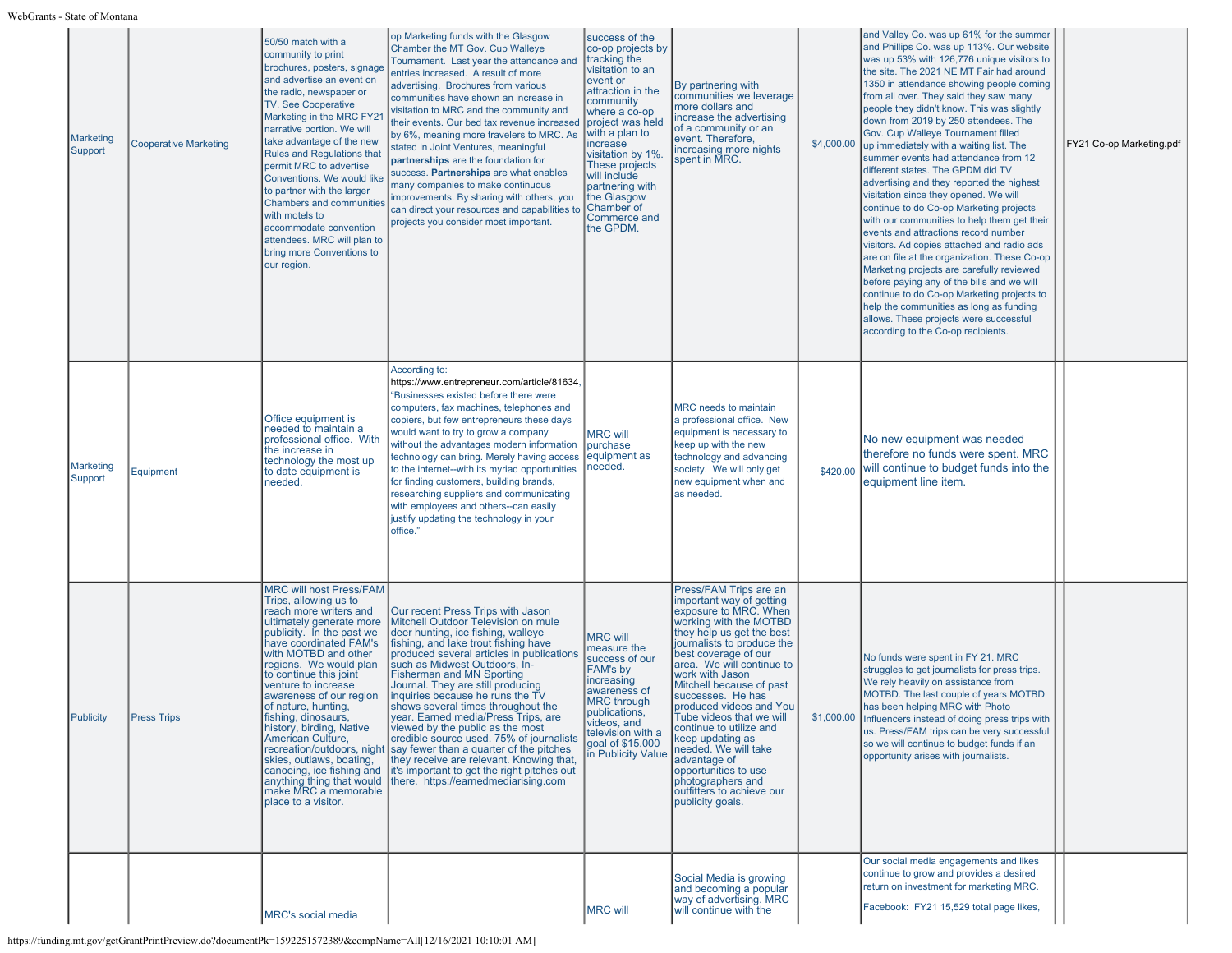| Publicity | Social Media | efforts will include<br>Facebook, Instagram,<br>Twitter, You Tube, and<br>Pinterest and any social<br>I media venues that fit our<br>Imarket. We will continue<br>to do promotions,<br>Icontests and<br>giveaways to increase<br>our "Likes", and<br>recognition of MRC. | We currently have 14,023 likes on Face<br>Book. We have gained 913 in the past<br>vear, and we will continue to grow our<br>likes with social media campaigns. We<br>have 1135 followers on Instagram, an<br>Increase of 149 and, 371 followers on<br>Twitter, an increase of 26. Research<br>Ishows that we have increased on all<br>Social sites. | Imeasure<br>success by<br>tracking our<br>l"Likes" and<br>"Followers" with<br>a goal of 100<br>new likes on all<br>Social Media<br>Ichannels. We will lincrease and will<br>also try to do a<br>minimum of 2<br>posts a week. | Isocial media venues to<br>capture the social media<br>laudiences to attract<br>visitors to MRC. While<br>much effort is put into<br>Social Media, MRC<br>struggles with likes and<br>followers. We continually<br>increase with our<br>continued efforts,<br>contests and giveaways.<br>The MP will contribute to<br>most of the social media<br>marketing efforts. |              | FY20 14.254.<br>Twitter: FY21 402 FY20 377 followers.<br>Intstagram: FY21 1,248 FY20 1,182<br>followers.<br>\$1,000.00 Social Media is a cost effective way of<br>marketing MRC and we will continue to use<br>social media to attract the potential visitor.<br>The MP posts an average of 2 posts a<br>week. See attached reports and additional<br>attachments. We accommplished our goals<br>with an overall increase on all our social<br>Imedia sites. We consider Social Media to<br>be successful and we will continue to do<br>this method in the future. | MRC FY21 Social .zip |
|-----------|--------------|--------------------------------------------------------------------------------------------------------------------------------------------------------------------------------------------------------------------------------------------------------------------------|-----------------------------------------------------------------------------------------------------------------------------------------------------------------------------------------------------------------------------------------------------------------------------------------------------------------------------------------------------|-------------------------------------------------------------------------------------------------------------------------------------------------------------------------------------------------------------------------------|----------------------------------------------------------------------------------------------------------------------------------------------------------------------------------------------------------------------------------------------------------------------------------------------------------------------------------------------------------------------|--------------|--------------------------------------------------------------------------------------------------------------------------------------------------------------------------------------------------------------------------------------------------------------------------------------------------------------------------------------------------------------------------------------------------------------------------------------------------------------------------------------------------------------------------------------------------------------------|----------------------|
|           |              |                                                                                                                                                                                                                                                                          |                                                                                                                                                                                                                                                                                                                                                     |                                                                                                                                                                                                                               |                                                                                                                                                                                                                                                                                                                                                                      | \$150,000.00 |                                                                                                                                                                                                                                                                                                                                                                                                                                                                                                                                                                    |                      |

# *Markething Method Evaluation Attachments*

| <b>Attachment 1</b>  | FY21 eveluation Budget vs actual.xlsx                    |
|----------------------|----------------------------------------------------------|
| <b>Attachment 2</b>  | FY21 Budget vs Actual Pie Chart Final.png                |
| <b>Attachment 3</b>  | Dakota, NW Sportsman Print.pdf                           |
| <b>Attachment 4</b>  | Social Media FY21.pdf                                    |
| <b>Attachment 5</b>  | Missouri River Country FY 2021 Media Performance (7).pdf |
| <b>Attachment 6</b>  | Sidney Map.pdf                                           |
| <b>Attachment 7</b>  | FY21 L&C website report.pdf                              |
| <b>Attachment 8</b>  | L&C brochure.pdf                                         |
| <b>Attachment 9</b>  |                                                          |
| <b>Attachment 10</b> |                                                          |

# *Marketing Method Budget*

| <b>Marketing Segment</b> | <b>Marketing Method</b>              | Bed tax funded budget | Non bed tax funded budget (optional) |
|--------------------------|--------------------------------------|-----------------------|--------------------------------------|
| Consumer                 | <b>Travel/Trade Shows</b>            | \$12,000.00           | \$0.00                               |
| <b>Consumer</b>          | Billboards/Out-of-Home               | \$6,000.00            | \$0.00                               |
| <b>Consumer</b>          | Photo/Video Library                  | \$2,750.00            | \$0.00                               |
| Consumer                 | <b>Print Advertising</b>             | \$14,500.00           | \$0.00                               |
| <b>Consumer</b>          | Electronic Adv - Newsletter, E-blast | \$900.00              | \$0.00                               |
| Consumer                 | <b>Online/Digital Advertising</b>    | \$17,941.00           | \$0.00                               |
| Consumer                 | <b>Printed Material</b>              | \$22,000.00           | \$0.00                               |
| <b>Consumer</b>          | <b>Travel Guide</b>                  | \$15,000.00           | \$0.00                               |
| <b>Consumer</b>          | <b>Joint Ventures</b>                | \$15,000.00           | \$0.00                               |
| <b>Consumer</b>          | Ad Agency Services                   | \$12,000.00           | \$0.00                               |
| Consumer                 | <b>Search Engine Marketing</b>       | \$4,000.00            | \$0.00                               |
| <b>Consumer</b>          | Website/Internet Development/Updates | \$9,936.00            | \$0.00                               |
|                          |                                      |                       |                                      |